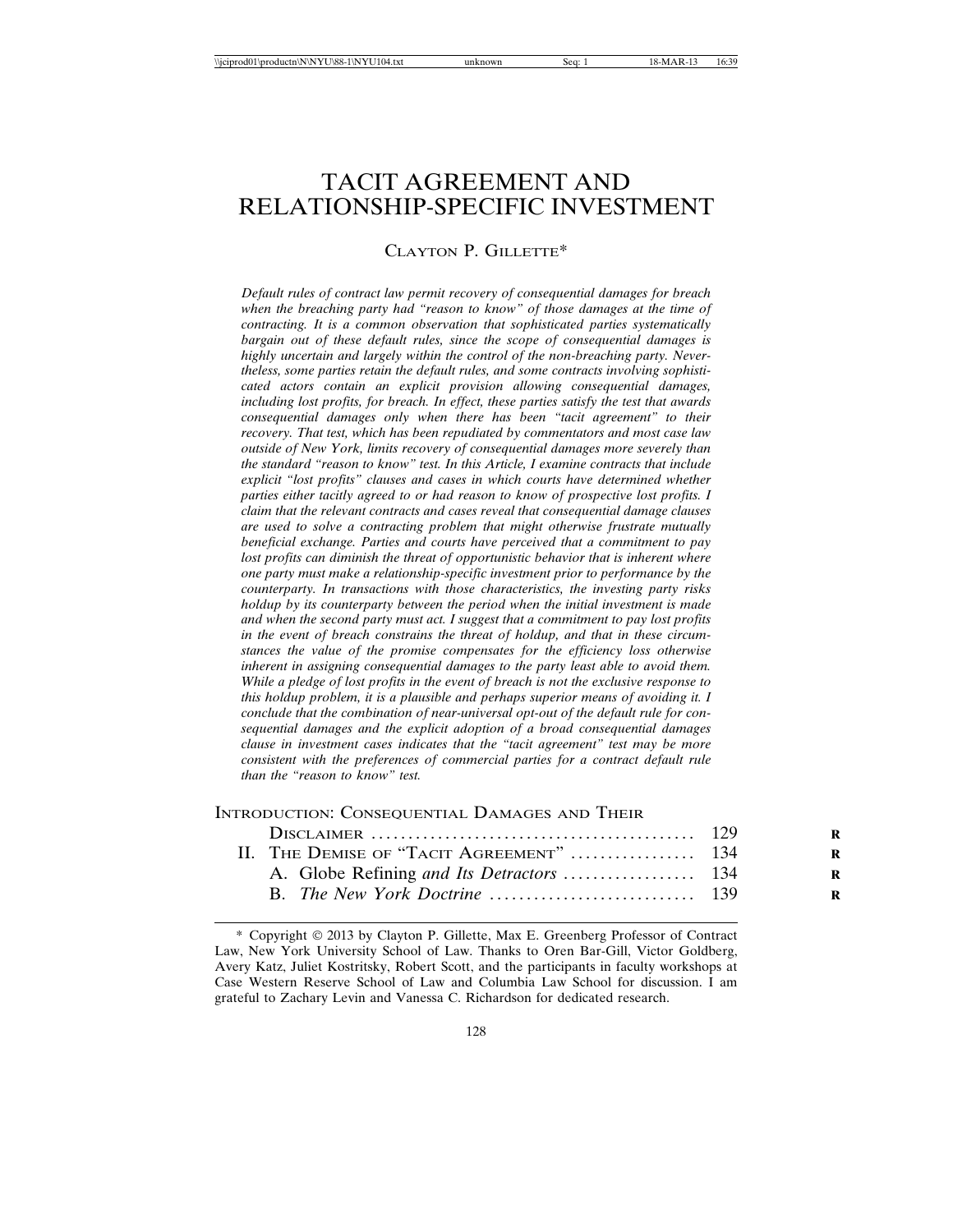| III. LOST PROFITS AND OPTIMAL INVESTMENT 145             |       |
|----------------------------------------------------------|-------|
| A. Contractual Solutions to Holdup Risks 145             |       |
| B. Relationship-Specific Investment and the Certainty of |       |
|                                                          |       |
| IV. CONTRACTS AND LOST PROFITS  153                      |       |
|                                                          |       |
| A. The New York Cases and Relationship-Specific          |       |
|                                                          |       |
| B. Judicial Application of the "Reason to Know" Test.    | - 165 |
| CONCL                                                    | -168  |

## INTRODUCTION: CONSEQUENTIAL DAMAGES AND THEIR DISCLAIMER

Contract law traditionally limits recovery for consequential damages to losses foreseeable at the time of contracting. Traditional contract doctrine gauges "foreseeability" by what "may reasonably be supposed to have been in the contemplation of both parties, at the time they made the contract, as the probable result of the breach of it."1 Contemporary compilations of contract law equate "contemplation" with an objective standard, and thus include within the realm of foreseeability that which a reasonable person would understand to be a "natural" consequence of the breach. The Restatement (Second) of Contracts denies recovery of a loss "that the party in breach did not have reason to foresee as a probable result of the breach when the contract was made," 2 and defines as foreseeable a loss that follows from the breach "in the ordinary course of events," or "as a result of special circumstances . . . that the party in breach had reason to know."3 The Uniform Commercial Code (U.C.C.) permits buyers to recover consequential damages for any loss resulting from unavoidable "general or particular requirements and needs of which the seller at the time of contracting had reason to know."4

Contemporary law-and-economics discussions of consequential damages tend to accept this default rule as a given and focus on the information-forcing qualities of the foreseeability restriction.5 Yet the

<sup>1</sup> Hadley v. Baxendale, (1854) 156 Eng. Rep. 145, 151; 9 Ex. 341, 354.

<sup>2</sup> RESTATEMENT (SECOND) OF CONTRACTS § 351 (1981).

<sup>3</sup> *Id.* § 351(2).

<sup>4</sup> U.C.C. § 2-715(2)(a) (2002).

<sup>5</sup> *See* Barry E. Adler, *The Questionable Ascent of* Hadley v. Baxendale, 51 STAN. L. REV. 1547, 1548 (1999) (framing consequential damages as a question of which party bears the contracting burden); Ian Ayres & Robert Gertner, *Filling Gaps in Incomplete Contracts: An Economic Theory of Default Rules*, 99 YALE L.J. 87, 108–18 (1989) (explaining that information asymmetries complicate the establishment of efficient default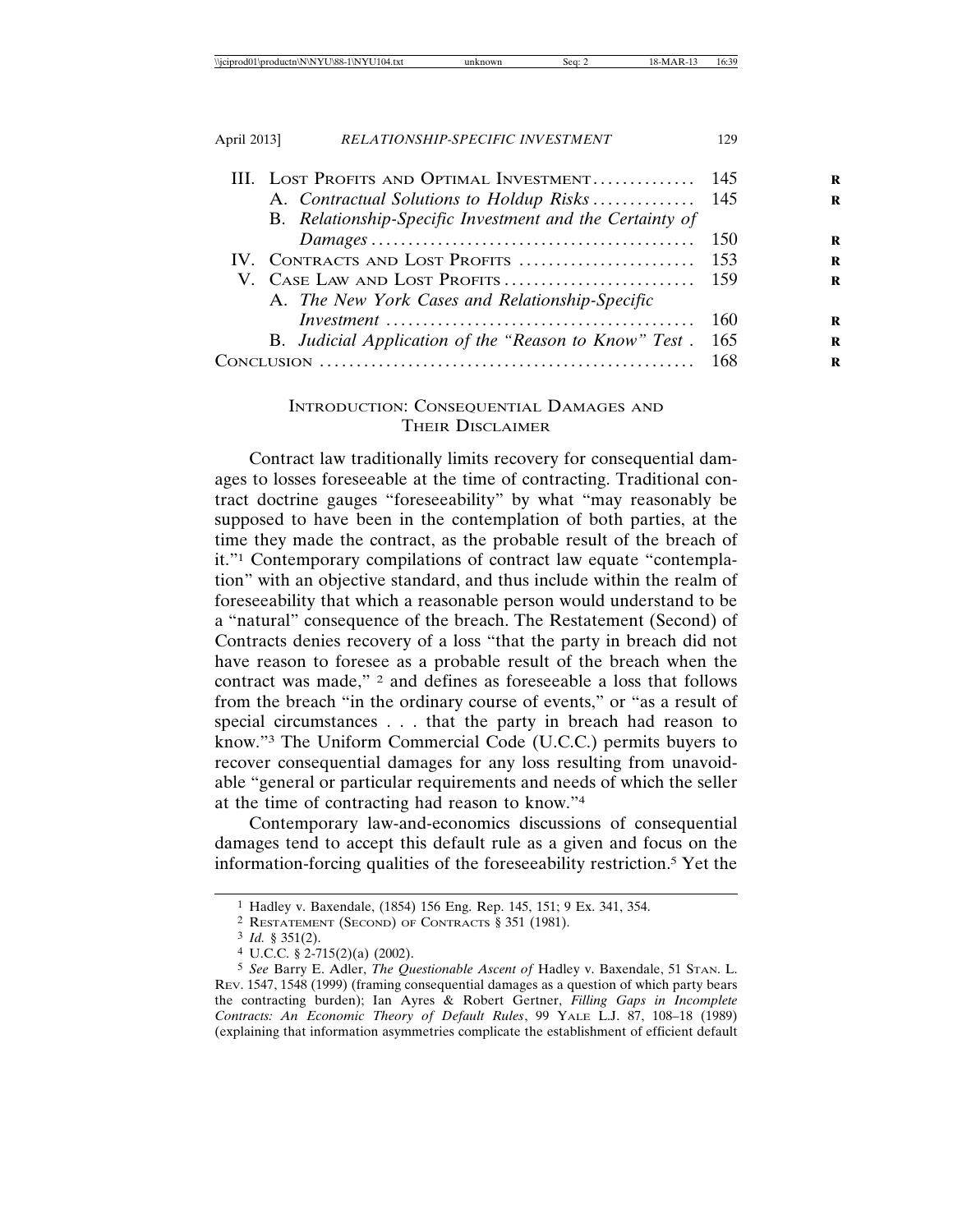same literature takes as its operating assumption the proposition that contractual default rules should reflect the preferences that most commercial parties would share in similar circumstances.6 Failure to draft such rules will induce parties to expend resources transacting around the defaults in a way that does not alter the substance of the ultimate bargain, and may cause parties to assign the contract a lower value than if their preferred term had been available for silent incorporation into the bargain.

On this understanding, the default rules of the Restatement and the U.C.C. that permit recovery of foreseeable consequential damages make sense only if they reflect the terms to which most parties would have agreed. But most contracts literature assumes that commercial parties systematically contract out of consequential damages entirely. Commentators suggest that "consequential damage exclusions are ubiquitous" among sophisticated commercial actors, notwithstanding that the foreseeability doctrine already limits the scope of liability.7 Brief reflection indicates why this would be the case. Foreseeability, defined in terms of "reason to know," is a notoriously indefinite doctrine, particularly where a third-party arbiter must determine from hindsight what was foreseeable at the time of contracting. To the extent that foreseeability relates only to type of damages rather than to amount, even a party aware that its breach will cause consequential damages of a particular type, such as lost profits, could be uncertain about the extent of its exposure and thus be unable to calculate optimal investments in precautions against breach.8

7 Alan Schwartz & Robert E. Scott, *Market Damages, Efficient Contracting, and the Economic Waste Fallacy*, 108 COLUM. L. REV. 1610, 1612 (2008); *see* Douglas G. Baird, *The Boilerplate Puzzle*, 104 MICH. L. REV. 933, 940 (2006) (explaining that consequential damage disclaimers may represent sensible risk allocation); Richard Danzig, Hadley v. Baxendale*: A Study in the Industrialization of the Law*, 4 J. LEGAL STUD. 249, 281 (1975) (stating that large-scale entrepreneurs, "[a]lmost without exception," contractually limit liability); Richard A. Epstein, *Beyond Foreseeability: Consequential Damages in the Law of Contract*, 18 J. LEGAL STUD. 105, 108 (1989) (observing that most contractual provisions limit consequential damages); Donald J. Smythe, *Commercial Law in the Cracks of Judicial Federalism*, 56 CATH. U. L. REV. 451, 490–91 (2007) (stating that sophisticated manufacturers typically exclude consequential damages to the extent permissible).

8 *See, e.g.*, Sun-Maid Raisin Growers of Cal. v. Victor Packing Co., 194 Cal. Rptr. 612, 615–17 (Ct. App. 1983) (finding the possibility of disastrous rains significantly increasing

rules); Robert E. Scott, *A Relational Theory of Default Rules for Commercial Contracts*, 19 J. LEGAL STUD. 597, 609–11 (1990) (describing the *Hadley* rule as information forcing).

<sup>6</sup> *See, e.g.*, Clayton P. Gillette & Robert E. Scott, *The Political Economy of International Sales Law*, 25 INT'L REV. L. & ECON. 446, 455–58 (2005) (discussing criteria for drafting socially optimal default terms); Charles J. Goetz & Robert E. Scott, *The Limits of Expanded Choice: An Analysis of the Interactions Between Express and Implied Contract Terms*, 73 CALIF. L. REV. 261, 321 (1985) (stating that contractual regulations best suit parties with conventional goals and methods of expression).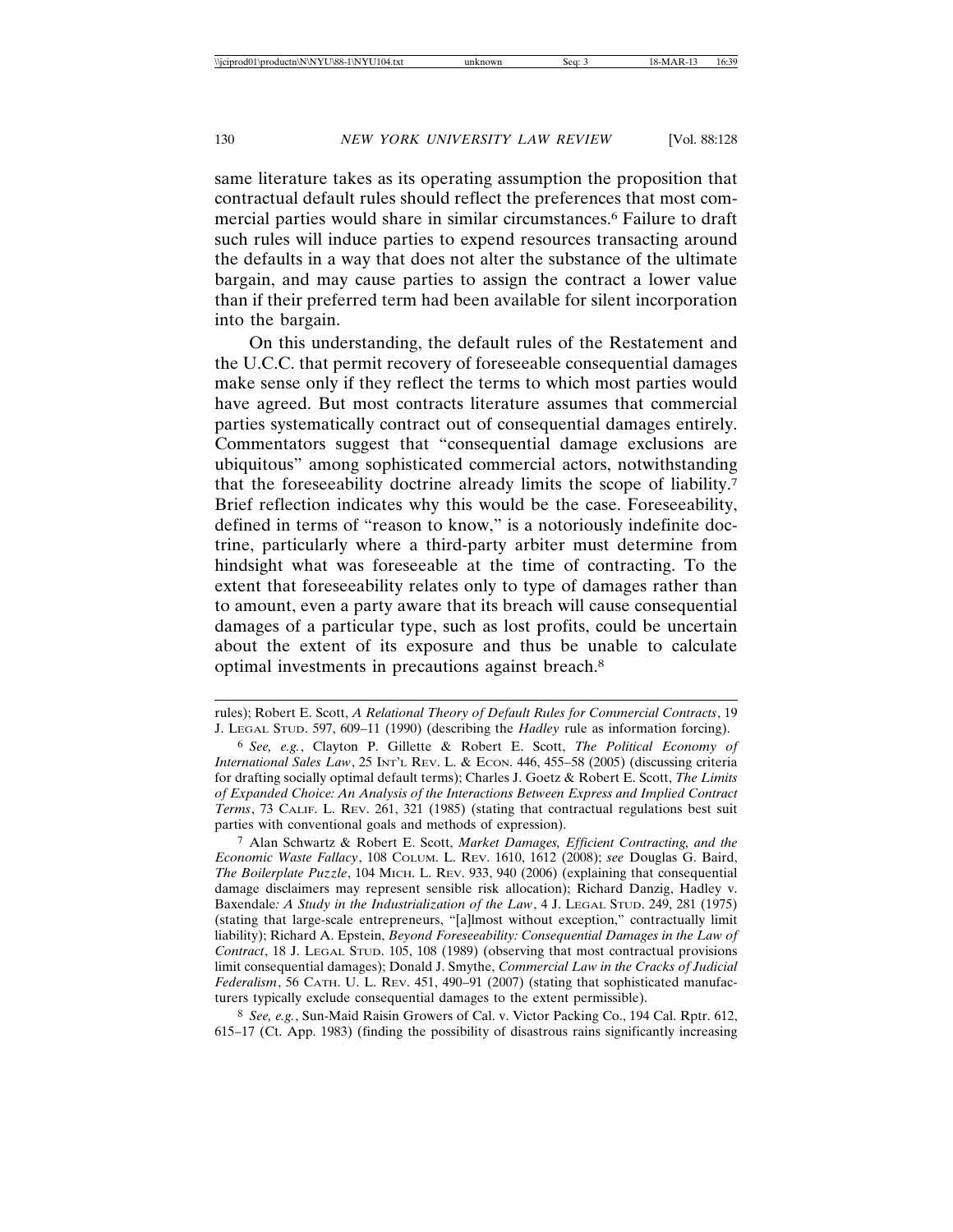Moreover, the extent to which consequential damages will materialize typically lies within the control of the aggrieved party. That party controls the degree to which it will rely on the contract to make investments that might founder in the event of breach and has better information about the benefits it anticipates receiving from full performance. Full compensation for breach thus induces overinvestment in the contract in a manner that a weapon as blunt as the mitigation doctrine may not sufficiently constrain.<sup>9</sup> If the aggrieved party can protect against these losses more easily than the breaching party, then rational parties would allocate the risk to the former.

But if the Restatement and U.C.C. default rules that permit recovery of foreseeable consequential damages are so inconsistent with the preferences of commercial parties that they are willing to contract around them, then it is the general default of awarding consequential damages, rather than the foreseeability limitation, that begs for explanation. Perhaps some rationale can be found in those few cases in which sophisticated commercial actors do *not* exclude consequential damages. Notwithstanding the claims of ubiquitous exclusion, some sophisticated commercial parties do not disclaim consequential damages. Contracts without disclaimers fall into two categories: (1) those in which the parties are silent about consequential damages and (2) those in which the parties restate the default. Silence may indicate intent to incorporate the defaults of the Restatement and the U.C.C. But some of these contracts may represent exceptions to "ubiquitous" exclusion only in a formal sense, since failure to bargain away from consequential damages may reflect the stickiness of the default rather than a preference for it.10 Given the low probability of breach, and judicial discretion over the award of lost profits as consequential damages, even sophisticated parties may retain the default.<sup>11</sup>

The acceptance of consequential damages as a matter of contract design is clearer in a second category of non-exclusion cases, in which parties not only fail to opt out of the default, they explicitly provide

the market price of raisins foreseeable as a matter of law and affirming full award of lost profits).

<sup>9</sup> On overinvestment, see, for example, Robert Cooter & Melvin Aron Eisenberg, *Damages for Breach of Contract*, 73 CALIF. L. REV. 1432 (1985), William P. Rogerson, *Efficient Reliance and Damage Measures for Breach of Contract*, 15 RAND J. ECON. 39 (1984), and Steven Shavell, *Damage Measures for Breach of Contract*, 11 BELL J. ECON. 466 (1980).

<sup>10</sup> *See, e.g.*, Omri Ben-Shahar & John A.E. Pottow, *On the Stickiness of Default Rules*, 33 FLA. ST. U. L. REV. 651 (2006).

<sup>11</sup> *See* RESTATEMENT (SECOND) OF CONTRACTS § 351(3) (1981) (providing that courts may limit damages where "justice so requires in order to avoid disproportionate compensation").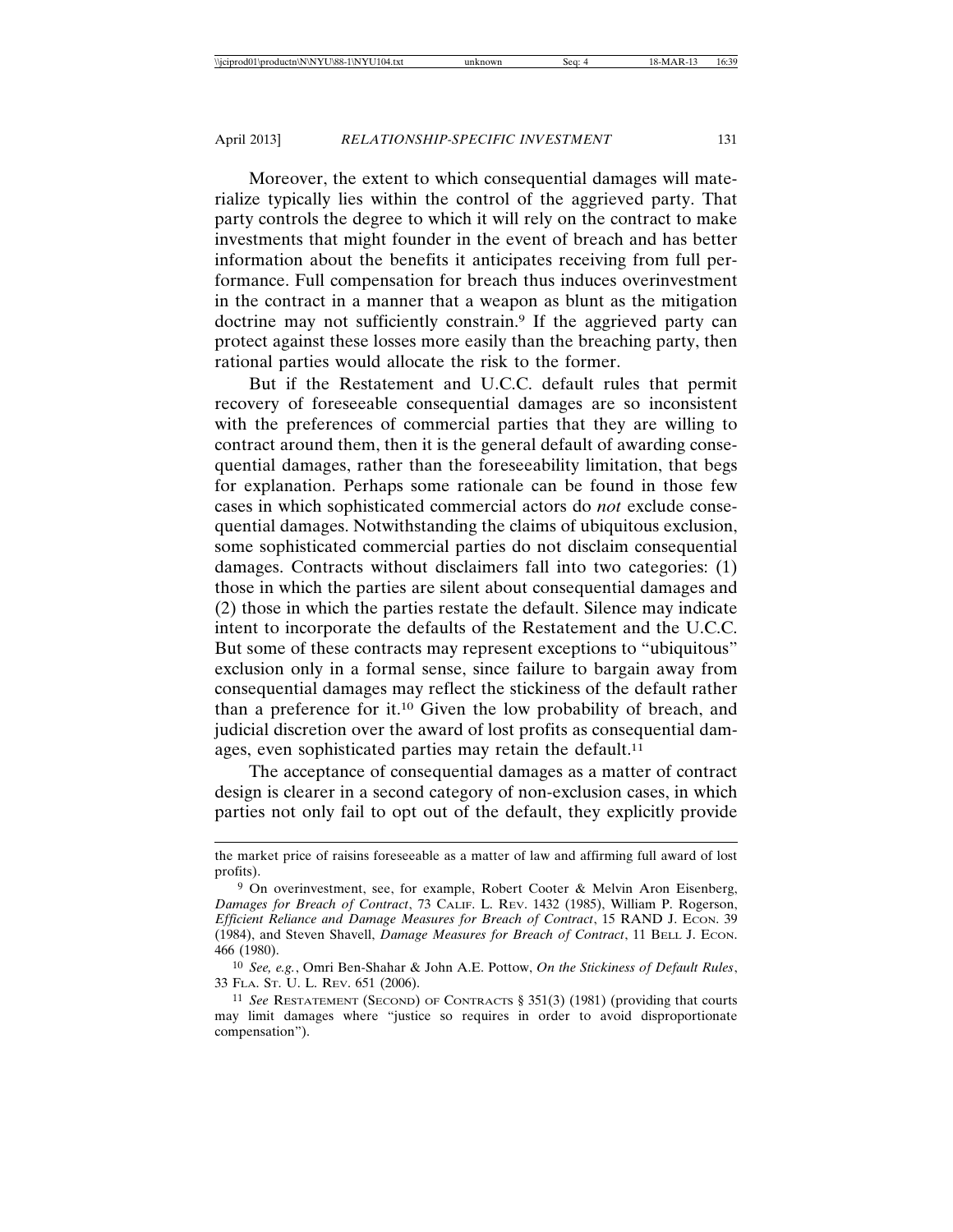for it, including lost profits. By restating the default, these parties arguably signal courts to impose liability for consequential damages even when judicial discretion might otherwise limit their recovery. The open-ended exposure created by such clauses indicates that parties who agree to them are not treating the clause as a simple option, such as a termination fee or liquidated-damage clause. Rather, because the breaching party's liability is not finally determinable at the time of breach, including an express consequential-damages clause appears to invite both the overreliance and inefficient risk allocation that excluding consequential damages purports to avoid. Nevertheless, the explicit nature of these clauses implies that some parties believe that the promise to pay consequential damages in the event of breach maximizes the value of the contract. That possibility suggests that cases in the first category—parties that fail to opt out of the default may reflect a similar preference, though embodied in tacit rather than explicit agreement. That is, the absence of exclusion may signify not inattention or the stickiness of the default, but instead an affirmative desire to permit recovery of consequential damages in the event of breach.

In this Article, I explore the circumstances under which sophisticated parties commit to payment of lost profits as consequential damages in the event of breach. I claim that both the contracts in which parties expressly allow lost-profit recoveries and the cases that interpret the scope of what the parties "contemplated" reveal that a promise to pay consequential damages can solve a holdup problem that might otherwise frustrate mutually beneficial exchange. I infer that parties and, perhaps more controversially, courts have perceived that a commitment to pay lost profits can diminish the threat inherent in transactions that require one party to make a relationship-specific investment—an investment that, once made, cannot readily be utilized in an alternative transaction—before the other party is obligated to invest in the same transaction.12 In transactions with those characteristics, the investing party risks exploitation by its counterparty after the initial investment is made. I suggest that a pledge to pay consequential lost profits in the event of breach reduces the threat of holdup. As a result, in a discrete set of circumstances the promise has value in excess of its cost, including the cost otherwise inherent in assigning

<sup>&</sup>lt;sup>12</sup> I adopt here Klein's broad conception of holdup that does not require any deception or obfuscation, but only a change in market conditions not specified by the contract such that "reputational capital is insufficient to prevent one transactor from taking advantage of these circumstances . . . ." Benjamin Klein, *Asset Specificity and Holdups*, *in* THE ELGAR COMPANION TO TRANSACTION COST ECONOMICS 120, 124–25 (Peter G. Klein & Michael E. Sykuta eds., 2010).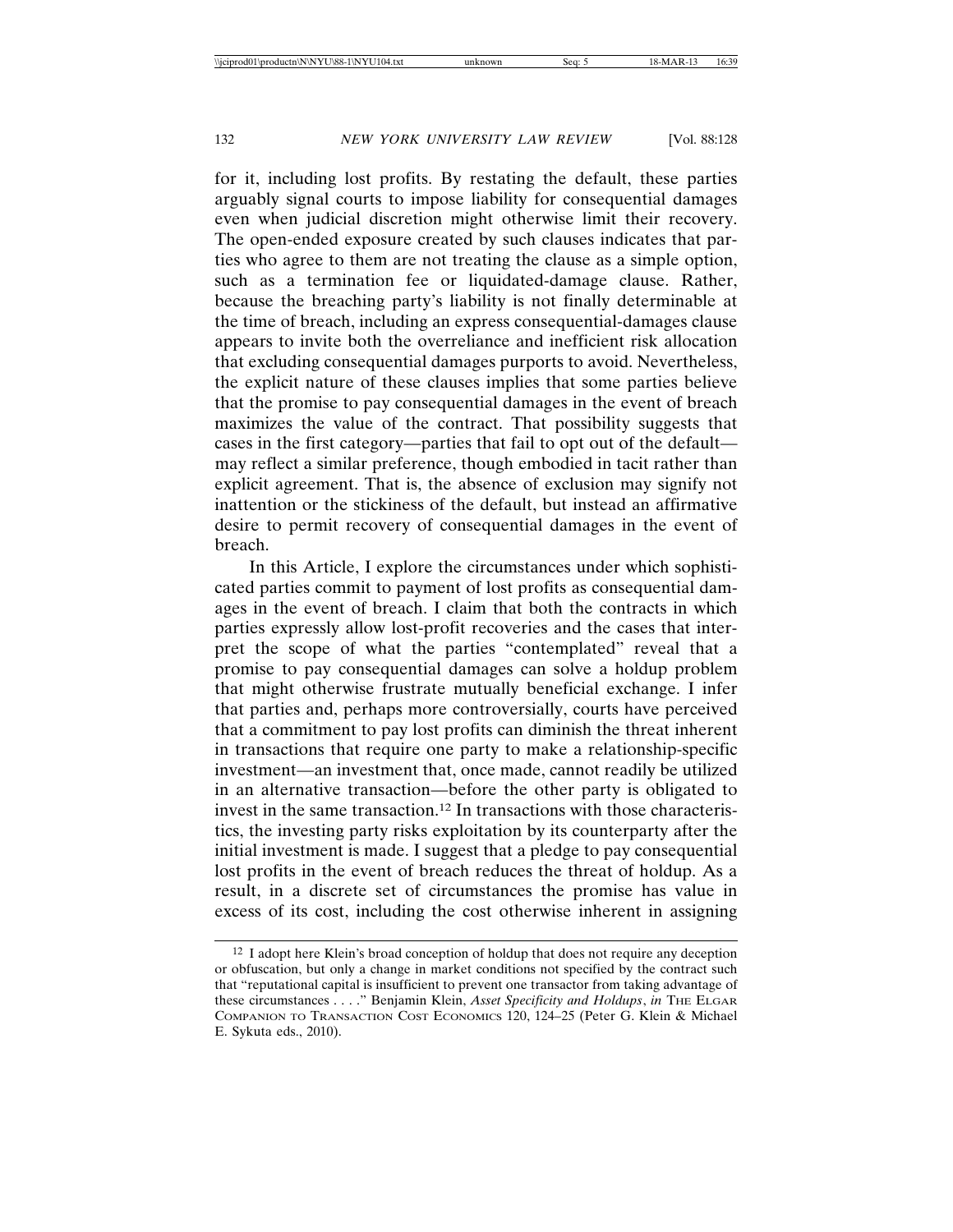consequential damages to the party less able to avoid them. While a pledge of lost profits in the event of breach is not the exclusive response to this holdup problem, it is a plausible, and perhaps superior, means of avoiding it.

Moreover, if relationship-specific investment is sufficiently salient, then it may be possible to fashion a default rule for consequential damages that is more consistent with majoritarian preferences. Salience would permit courts more accurately to distinguish between situations in which the parties had reason to allocate the risk of consequential damages to a breaching party—who had tacitly agreed to their payment—and situations in which there seems little commercial reason for parties to have adopted the default rule. Under the latter circumstances, courts attentive to the majority practice of opting out and to the negative effects of the minority default might exercise greater discretion to exclude consequential damages under the nebulous standard of foreseeability or under other restrictions on the recovery of lost profits, such as the need to demonstrate them with reasonable certainty. But recognition of the limited circumstances in which parties would allocate the risk of lost profits to the breaching party also suggests a different rule when those circumstances materialize. Indeed, such a rule lurks in the history of consequential damages in the guise of the much-maligned "tacit agreement test," which allows recovery only of consequential damages for which the breaching party has accepted liability.

In the next part of this Article, I examine the move away from the tacit agreement test and toward the "reason to know" standard for recovery of lost profits as consequential damages. 13 In Part III, I discuss the relationship between optimal investment and holdup, and contractual mechanisms for overcoming the latter. Part IV reviews contracts in which the parties expressly assign responsibility for lost profits to the breaching party. I find that those contracts

<sup>13</sup> I use "lost profits" to refer only to those that constitute consequential damages. The distinction between direct or general and consequential damages is confusing and contested. Typically, direct lost profits refer to profits that the nonbreaching party would have received from payments by the breaching party, while consequential lost profits refer to profits that the non-breaching party would have earned from third parties had the breach not occurred. In this Article I am concerned only with the latter, while recognizing that courts may differ on the definition. For efforts at classification, see *Lewis Jorge Construction Management Inc. v. Pomona Unified School District*, 102 P.3d 257, 261 (Cal. 2004), which distinguishes general or natural losses from special or derivative losses, and *Tractebel Energy Marketing, Inc. v. AEP Power Marketing, Inc.*, 487 F.3d 89, 109 (2d Cir. 2007), which distinguishes consequential damages, or loss of collateral profits, from general damages, or lost payment from the breaching party.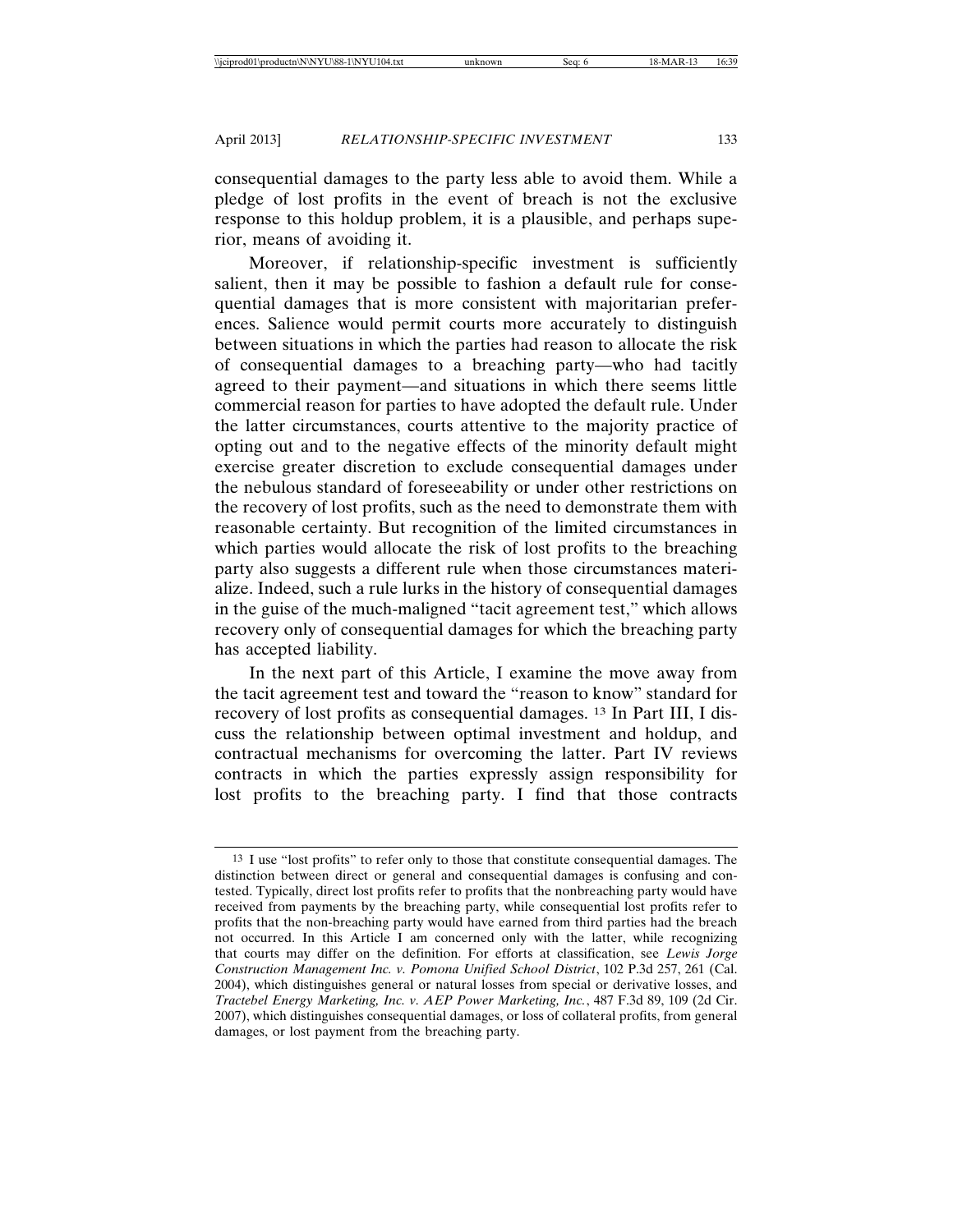systematically allow recovery of lost profits by a party who is required to make relationship-specific investments.

In Part V, I return to the case law. Cases from New York, which has stubbornly resisted the broad "reason to know" interpretation of consequential damages in favor of the tacit agreement test, suggest that courts infer tacit agreement from contracts that are silent with respect to consequential damages only where the non-breaching party is required to make a relationship-specific investment. Of course, it is plausible that courts in "reason to know" jurisdictions arrive at similar results. They might conclude that parties had "reason to know" of consequential damages only where the transaction required unique investment. If that is the case, then the "reason to know" standard would not necessarily be less hospitable to relationship-specific investment than the tacit agreement test. I therefore examine cases from a "reason to know" jurisdiction to see whether there exists a pattern of awarding lost profits only where such investments are present.

## II

# THE DEMISE OF "TACIT AGREEMENT"

# *A.* Globe Refining *and Its Detractors*

I noted above that contemporary compilations of contract law permit recovery of consequential damages within the contemplation of the breaching party, measured either by virtue of what a reasonable person would have anticipated or by virtue of some special circumstances of which the breaching party had reason to know at the time the contract was executed. Parties cannot recover for consequences unforeseen at the time of contracting, but they can recover for foreseeable consequences of breach even if the breaching party neither explicitly nor impliedly intended to assume them.

It was not always thus. Discussions of consequential damages customarily derive from the restriction in *Hadley v. Baxendale* that limited liability to "such as may reasonably be supposed to have been in the contemplation of both parties, at the time they made the contract, as the probable result of the breach of it."14 Some earlier interpretations of *Hadley*'s obtuse "contemplation of both parties" test limited consequential damages, and lost profits in particular, to those that were deemed "foreseeable" by virtue of the breaching party having expressly or tacitly agreed to bear their risk rather than merely having "reason to know" of their materialization. In American law, the common source for that proposition has been Justice Holmes's

<sup>14</sup> Hadley v. Baxendale, (1854) 156 Eng. Rep. 145, 151; 9 Ex. 341, 354.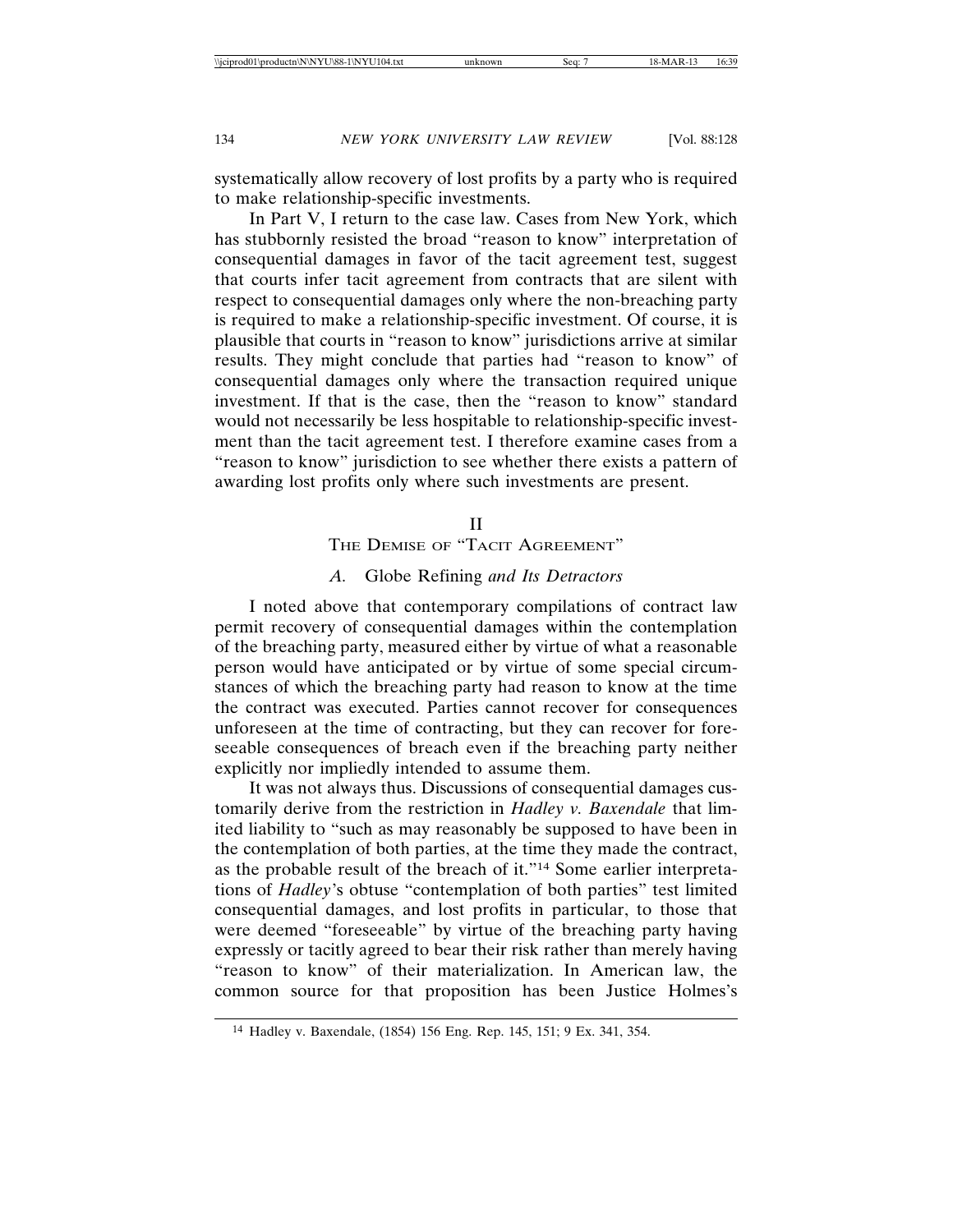opinion in *Globe Refining Co. v. Landa Cotton Oil Co.*15 In that case, the plaintiff brought an action for breach of a contract to sell crude oil.16 The trial court dismissed the claim on the grounds that it did not involve the requisite jurisdictional amount, thus upholding the defendant's contention that the plaintiff inflated damages for jurisdictional purposes.17 The plaintiff alleged a variety of special damages that it had suffered as a consequence of the breach.18 If recoverable, these amounts—added to admittedly recoverable damages—would presumably have satisfied the requisite jurisdictional amount.19 Finally, the plaintiff alleged that the likelihood that it would suffer the special damages in the event of breach "was known to defendant, and in contemplation of the contract"20—a claim consistent with the broad "reason to know" interpretation of *Hadley*.

Rather than opining on the propriety of using "special damages" to satisfy procedural requirements, Holmes delivered a lecture on substantive contract law. The plaintiff contended that it suffered losses related to (1) its commitments to a third-party railroad, (2) transportation of tank cars that could otherwise have been used to obtain oil from other sources, (3) the loss of use of tank cars, (4) lost profits and loss of reputation from the inability to comply with downstream contracts, and (5) additional freight costs incurred to obtain oil from other sources.21 Holmes disagreed that the plaintiff's alleged losses, even if true, satisfied the "contemplation" requirement. Recoverable damages were limited to those "the defendant fairly may be supposed to have assumed consciously, or to have warranted the plaintiff reasonably to suppose that it assumed, when the contract was made."22 This followed from Holmes's conception of contract as a means by which each party takes the risk "of an event which is wholly or to an appreciable extent beyond his control."23 The willingness to take a contractual risk was necessarily contingent on one's exposure should the risk materialize. Thus, when one decides to enter a contract, "[t]he extent of liability . . . is likely to be within his contemplation," so that a reasoned decision about whether to take the related risk can be made.24 The question to be asked, therefore, was whether the plaintiff

- 18 *Id.* at 541–43. 19 *Id.* at 547.
- 20 *Id.* at 542–43.

- 22 *Id.* at 544.
- 23 *Id.* at 543.
- 24 *Id.*

<sup>15</sup> 190 U.S. 540 (1903).

<sup>16</sup> *Id.* at 540–41.

<sup>17</sup> *Id.* at 541.

<sup>21</sup> *Id.*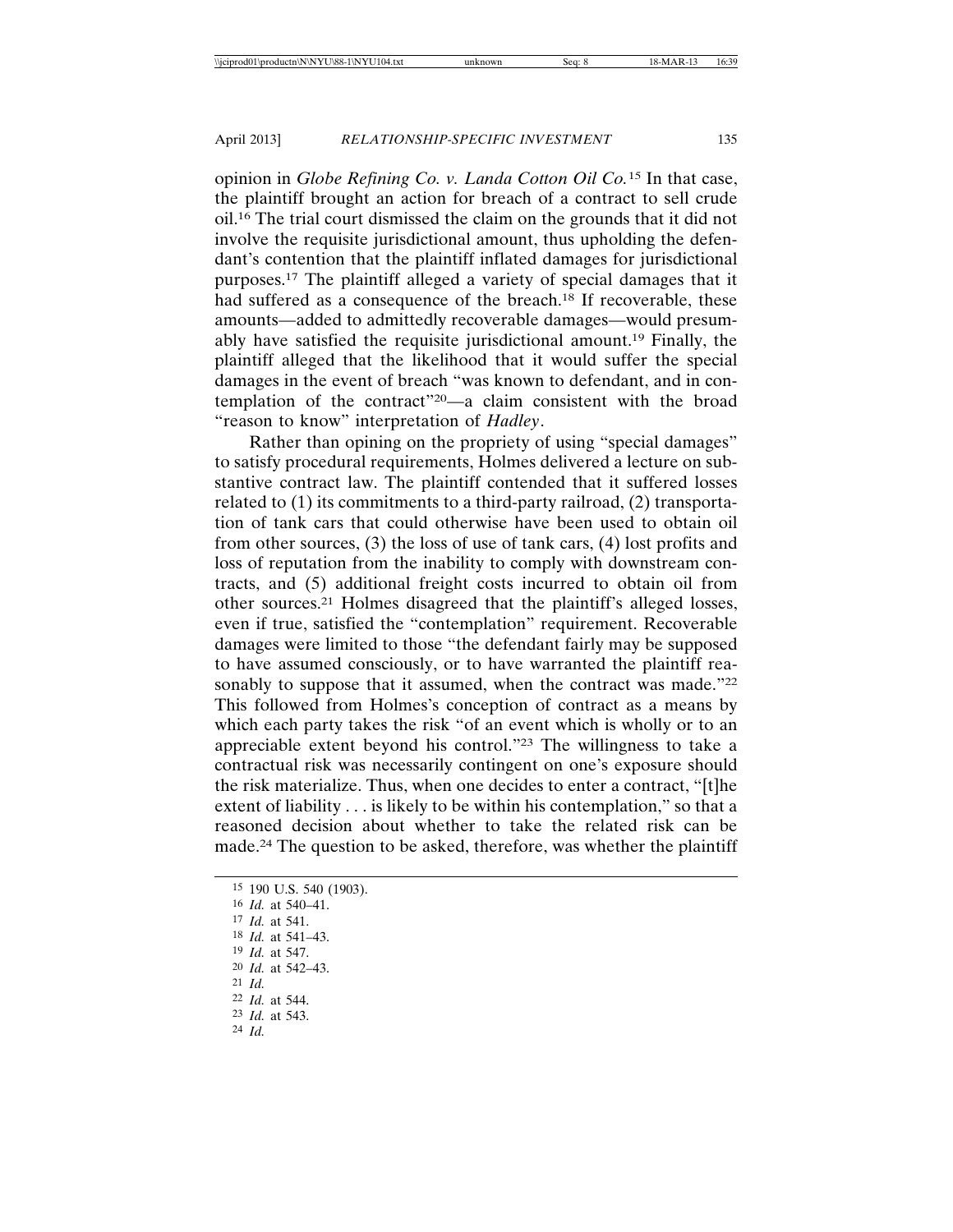had demonstrated "that the consequences were in contemplation of the parties in the sense of the vendor taking the risk."25 "Contemplation" did not entail what a reasonable person would foresee as the consequence of the breach. Rather, it meant what the breaching party explicitly agreed to bear as damages or, where the contract was silent, "terms which it fairly may be presumed he would have assented to if they had been presented to his mind,"26 since "a person can only be held to be responsible for such consequences as may be reasonably supposed to be in the contemplation of the parties at the time of making the contract."27 Allowing recovery for consequences known to but not assumed by the breaching party would permit the aggrieved party "to obtain an advantage which he has not paid for."28 Implicit in Holmes's analysis is the understanding that parties will assume liability only to the extent that they can price into their contracts a premium that reasonably reflects the expected value of the risk to which they are exposed.

Subsequent developments have not been kind to Holmes. His standard was consistent with earlier developments in English law.29 But even before *Globe Refining*, courts had adopted the broader test for liability now reflected in the Second Restatement and U.C.C. formulations. For instance, a widely cited nineteenth-century New York case permitted recovery of lost profits for breach without any demonstration of a tacit agreement because "[m]ost contracts are entered into with the view to future profits, and such profits are in the contemplation of the parties." 30 Notwithstanding occasional support for Holmes's efforts to tie contract damages to the intent of the parties, 31 the "tacit agreement" test has fallen into disrepute. One recent

30 Wakeman v. Wheeler & Wilson Mfg. Co., 4 N.E. 264, 266 (N.Y. 1886).

31 *See, e.g.*, Ralph S. Bauer, *Consequential Damages in Contract*, 80 U. PENN. L. REV. 687, 702–03 (1932) (characterizing foreseeability-based interpretations of *Hadley v. Baxendale* as relying on "extreme" dicta and pushing for a tacit agreement test); Epstein, *supra* note 7, at 109 (advocating for the tacit agreement test and arguing that the alternative "leads to incorrect default rules that call for a systematic overexpansion of contract damages"); Adam Kramer, *An Agreement-Centred Approach to Remoteness and Contract Damages*, *in* COMPARATIVE REMEDIES FOR BREACH OF CONTRACT 249, 250 (Nili Cohen & Ewan McKendrick eds., 2005) (arguing that the foreseeability test acts as a rule of

<sup>25</sup> *Id.* at 544.

<sup>26</sup> *Id.* at 543.

<sup>27</sup> *Id.* at 544 (internal quotation marks omitted).

<sup>28</sup> *Id.* at 545 (quoting B.C. & Vancouver's Island Spar, Lumber & Saw-Mill Co. v. Nettleship, [1868] 3 L.R.C.P. 499 at 500 (Eng.)).

<sup>29</sup> *See Nettleship*, 3 L.R.C.P. at 509 (finding consequential damages only where knowledge of the special circumstances is "brought home to the party sought to be charged"); Horne v. Midland Ry. Co., [1872] 7 L.R.C.P. 583 at 591 (Eng.) (noting that it would be an "extraordinary result" to award consequential damages where "mere notice" of the circumstances was given).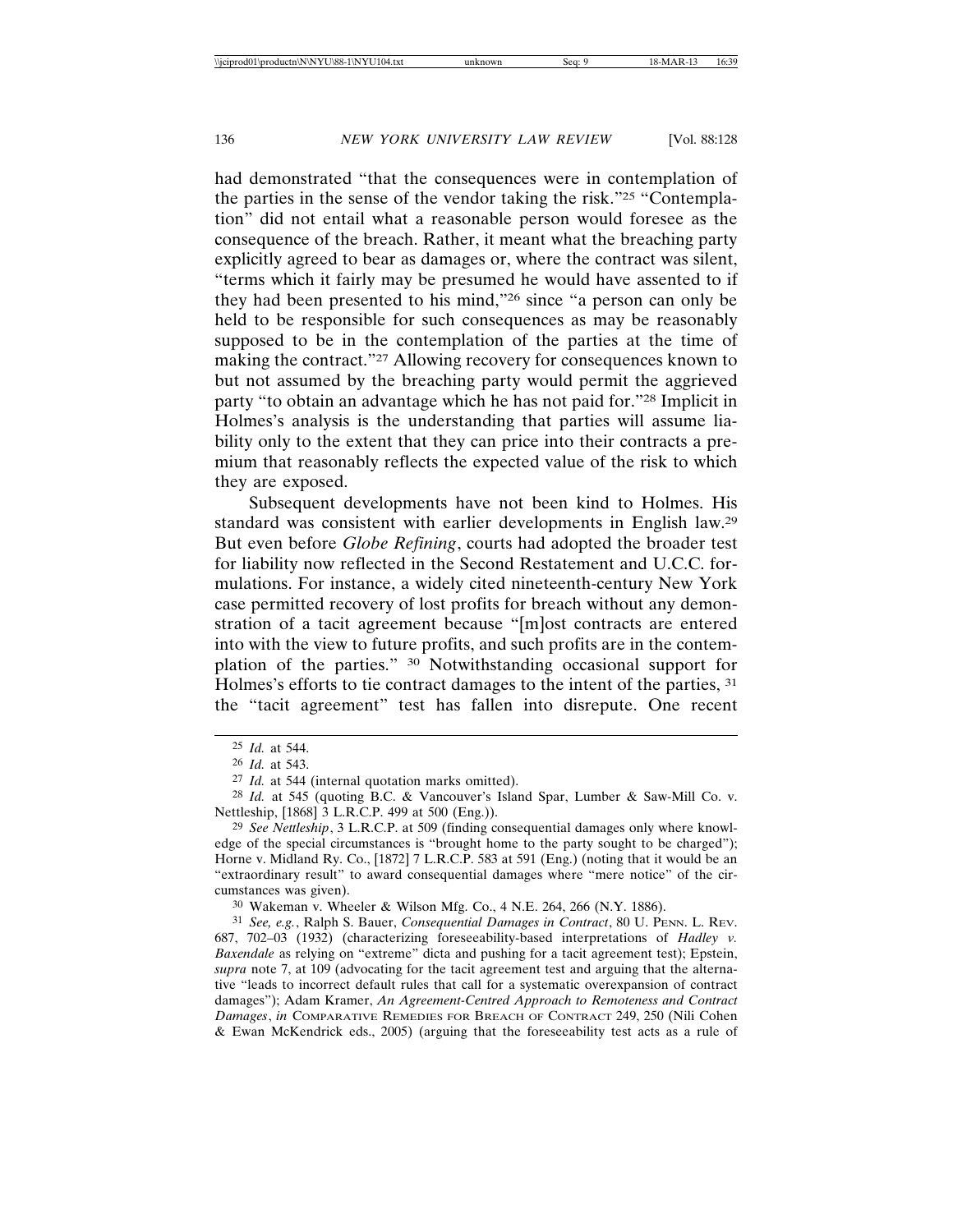commentator classifies the *Globe Refining* decision among the "worst Supreme Court decisions ever," citing as evidence its explicit repudiation by courts and commentators from Kessler to Farnsworth.32 Farnsworth observed, with apparent approval, that the test "has been generally rejected as overly restrictive and doctrinally unsound."33 The comment accompanying the Restatement's "reason to know" provision explicitly rejects any claim that the party in breach must tacitly agree to be liable for the loss. 34 The Official Comment to the relevant U.C.C. section provides tersely: "The 'tacit agreement' test for the recovery of consequential damages is rejected."35 Calamari and Perillo defend the general rejection as a corrective to the "dubious assumption" that damages for breach of contract are based on the contracting parties' promises to pay damages in the event of breach.36 Even Corbin and Williston agree in their dismissal of Holmes's view.37 Some courts have expressly disapproved it in favor of the more liberal formulations of the Restatement or the U.C.C.38 English courts that had embraced the tacit agreement requirement subsequently abandoned it, though they may recently have resurrected it. 39

The near-universal repudiation of tacit agreement by courts and commentaries certainly places a heavy burden on anyone who would

thumb for the intent of the parties and is valid only "to the extent that it indicates what the parties wanted").

<sup>32</sup> Larry T. Garvin, Globe Refining Co. v. Landa Cotton Oil Co. *and the Dark Side of Reputation*, 12 NEV. L.J. 659, 659, 679–80, 688 (2012).

<sup>33</sup> 3 E. ALLAN FARNSWORTH, FARNSWORTH ON CONTRACTS 258 (3d ed. 2004).

<sup>34</sup> RESTATEMENT (SECOND) OF CONTRACTS § 351 cmt. a (1981). Section 351(3) allows restrictions on foreseeable consequential damages when the results would be disproportionate or unjust, though it does not necessarily tie those concepts to other terms of the contract. Comment f links disproportionality to contract price in order to determine whether "the parties assumed that one of them would not bear the risk of a particular loss." Insofar as contract price is assumed to reflect an intent to accept or reject liability for consequential damages, that statement reflects the same approach as the tacit agreement test.

<sup>35</sup> U.C.C. § 2-715 cmt. 2 (2002).

<sup>36</sup> JOSEPH M. PERILLO, CALAMARI AND PERILLO ON CONTRACTS 571 (5th ed. 2003).

<sup>37</sup> *See* 5 ARTHUR L. CORBIN, CORBIN ON CONTRACTS § 1010 (1964) (explaining that damages are based on what a reasonable person could foresee and not what the parties contemplated); 11 SAMUEL WILLISTON, WILLISTON ON CONTRACTS § 1357 (1968) (same).

<sup>38</sup> *See* Native Alaskan Reclamation & Pest Control, Inc. v. United Bank Alaska, 685 P.2d 1211, 1219 (Alaska 1984) ("[T]he 'tacit agreement' test . . . is expressly disapproved."); R.I. Lampus Co. v. Neville Cement Prods. Corp., 378 A.2d 288, 292 (Pa. 1977) ("All that is required is that the seller *have reason to know*.").

<sup>39</sup> *See, e.g.*, Koufos v. C. Czarnikow, Ltd. (*Heron II*), [1967] 3 All E.R. (H.L.) 686 at 691 (endorsing the foreseeability rule); Victoria Laundry (Windsor), Ltd. v. Newman Indus., Ltd., [1949] 1 All E.R. 997 at 1002, 2 K.B. 528 (same). Lord Hoffman appears to have revived the requirement in *Transfield Shipping Inc. v. Mercator Shipping Inc.* [2008] UKHL 48, [12] (appeal taken from Eng.).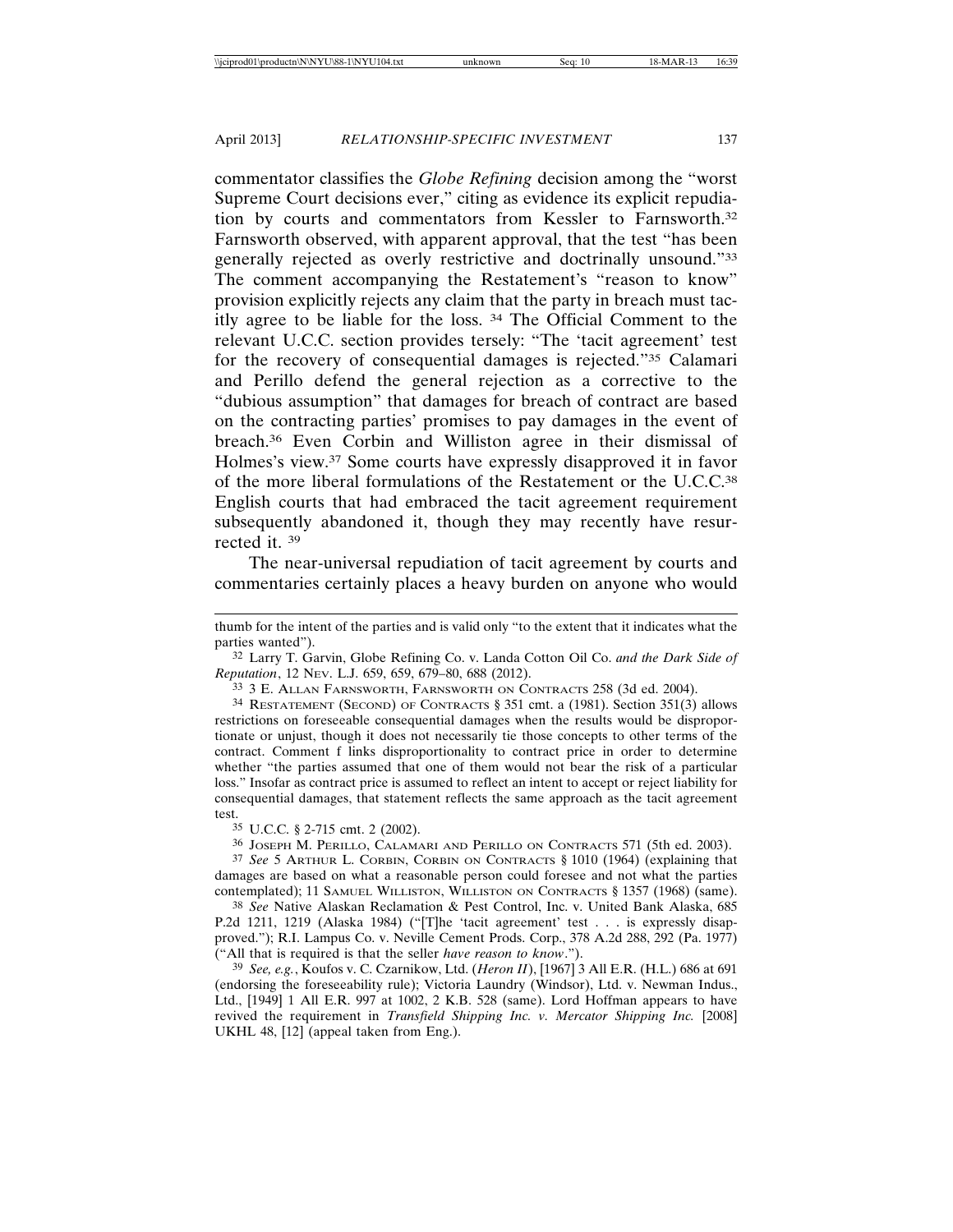defend it. But before joining the rejection, it is useful to consider what has replaced Holmes's approach. The inherent vagueness of the foreseeability test appears to be universally recognized, leaving courts substantial discretion to determine a breacher's scope of liability after the fact.40 But the most interesting characteristic of the "reason to know" rule is its near-universal rejection by those who are subject to it: commercial actors.41 The rejection of *Globe Refining* is a repudiation of Holmes's premise that damages are part of the risk calculation that commercial actors undertake when they enter into contracts. That rejection implies that commercial actors are either indifferent to or prefer a damages rule that exposes them to unqualified liability for a type of damages that they could foresee, even if they had not undertaken responsibility for those damages. In short, it suggests that commercial actors deviate from Holmes's assumption that parties decide to enter contracts only after evaluating the related risks and benefits, and that such evaluation requires consideration of the expected exposure to the consequences of breach. The fact that most commercial actors opt out of the "reason to know" default, that liquidateddamages clauses and termination fees for walking away from prospective deals are common, and that commercial actors tend to structure contractual damage rules in a manner that reflects verifiability<sup>42</sup> all suggest that commercial actors adhere to Holmes's assumptions about damage rules rather than display the indifference assumed by the critics of tacit agreement. Perhaps, then, analysis of tacit agreement needs to be predicated on the objective of designing majoritarian default rules rather than on a headcount of approving and disapproving cases and commentaries.

These observations raise the question of when parties would be willing to incur the costs necessary to allocate the risk of consequential lost profits to potential breachers. After all, if recovery of consequential damages induces inefficient investment and if aggrieved parties are systematically in a superior position to control those damages, then we would anticipate that the parties would allocate the risk of consequential loss away from the breaching party. Absent an

<sup>40</sup> *See* FARNSWORTH, *supra* note 33, at 260–62 (discussing the role of courts in construing the scope of foreseeability).

<sup>41</sup> *See supra* text accompanying note 7 (discussing the frequency with which parties contract to exclude recovery of consequential damages); *see also* FARNSWORTH, *supra* note 33, at 799 (noting that the question of foreseeability rarely arises as parties contract to exclude recovery of consequential damages).

<sup>42</sup> *See* Ronald J. Gilson, Charles F. Sabel & Robert E. Scott, *Braiding: The Interaction of Formal and Informal Contracting in Theory, Practice, and Doctrine*, 110 COLUM. L. REV. 1377, 1389–92 (2010) [hereinafter Gilson et al., *Braiding*] (outlining the need for verifiability).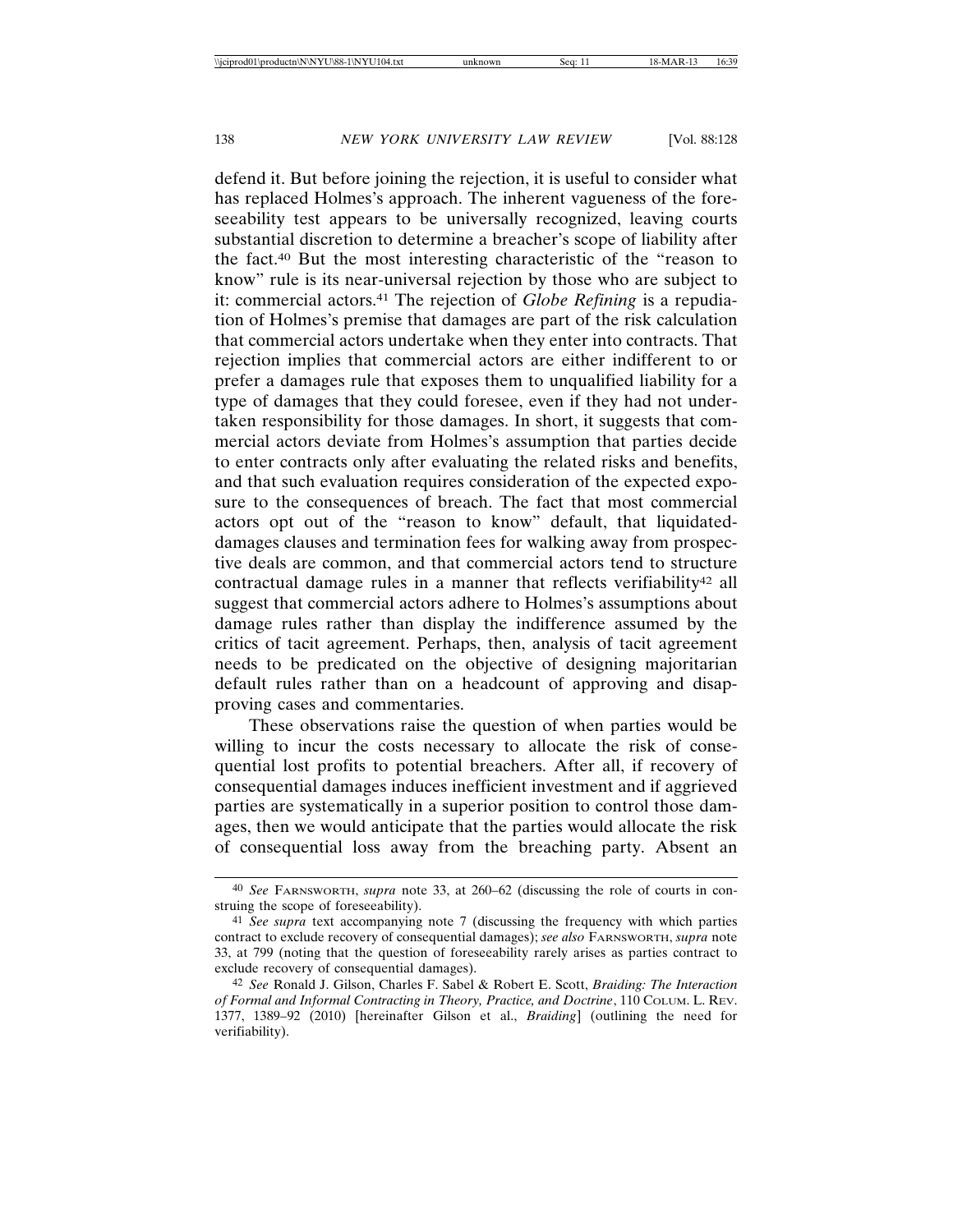explanation for why parties might agree that a breacher should bear the risk of lost profits, we would expect to find few examples of their express allowance in the event of breach. Moreover, we would expect to find little reason for parties to agree tacitly to such recovery, so that courts should be wary of finding any such agreement.

Parties, however, would presumably agree to impose lost-profits liability on the breaching party if doing so helped to overcome obstacles to otherwise mutually beneficial transactions. Moreover, if the conditions under which an allocation of lost-profits risk to the breaching party could increase the contractual surplus were readily observable and verifiable, then courts would have a more accurate basis for assuming, even in the absence of an express term, that parties tacitly intended to permit a lost-profits recovery.

#### *B. The New York Doctrine*

A series of New York cases has threatened the near-unanimous rejection of tacit agreement.43 In two cases from the 1980s arising out of a breached contract to construct a stadium, the New York Court of Appeals restricted the award of recoverable consequential damages to those that were "within the contemplation of the parties." But "contemplation" meant something other than that the breaching party had reason to know the consequences a breach would engender. The first case, *Kenford Co. v. County of Erie* (*Kenford I*),44 arose after the County failed to satisfy its commitment to negotiate a lease with the developers for the operation of the stadium and the project was abandoned. The intended operator of the stadium sued the County for the loss of prospective profits during the twenty-year period of the anticipated management contract. The stadium operator presumably would have earned the prospective profits in transactions with third parties who would use the stadium, rather than from any payments by the County itself. At trial, the plaintiffs won a multimillion-dollar judgment. The intermediate appellate court modified the judgment on the ground that expert opinion used at trial to present statistical projections of future business operations did not provide a rational basis for the calculation of lost profits.45 But the negative implication was that

<sup>43</sup> Arkansas also continues to apply the tacit agreement test. *See, e.g.*, Reynolds Health Care Servs., Inc. v. HMNH, Inc., 217 S.W.3d 797, 804 (Ark. 2005) ("It must . . . appear that the defendant . . . tacitly agreed to assume responsibility.").

<sup>44</sup> 493 N.E.2d 234 (N.Y. 1986).

<sup>45</sup> That holding was consistent with longstanding law concerning the certainty with which recoverable lost profits had to be proved. *See, e.g.*, Robert M. Lloyd, *The Reasonable Certainty Requirement in Lost Profits Litigation: What It Really Means*, 12 TRANSACTIONS: TENN. J. BUS. L. 11, 19 (2010) ("The vast majority of courts have allowed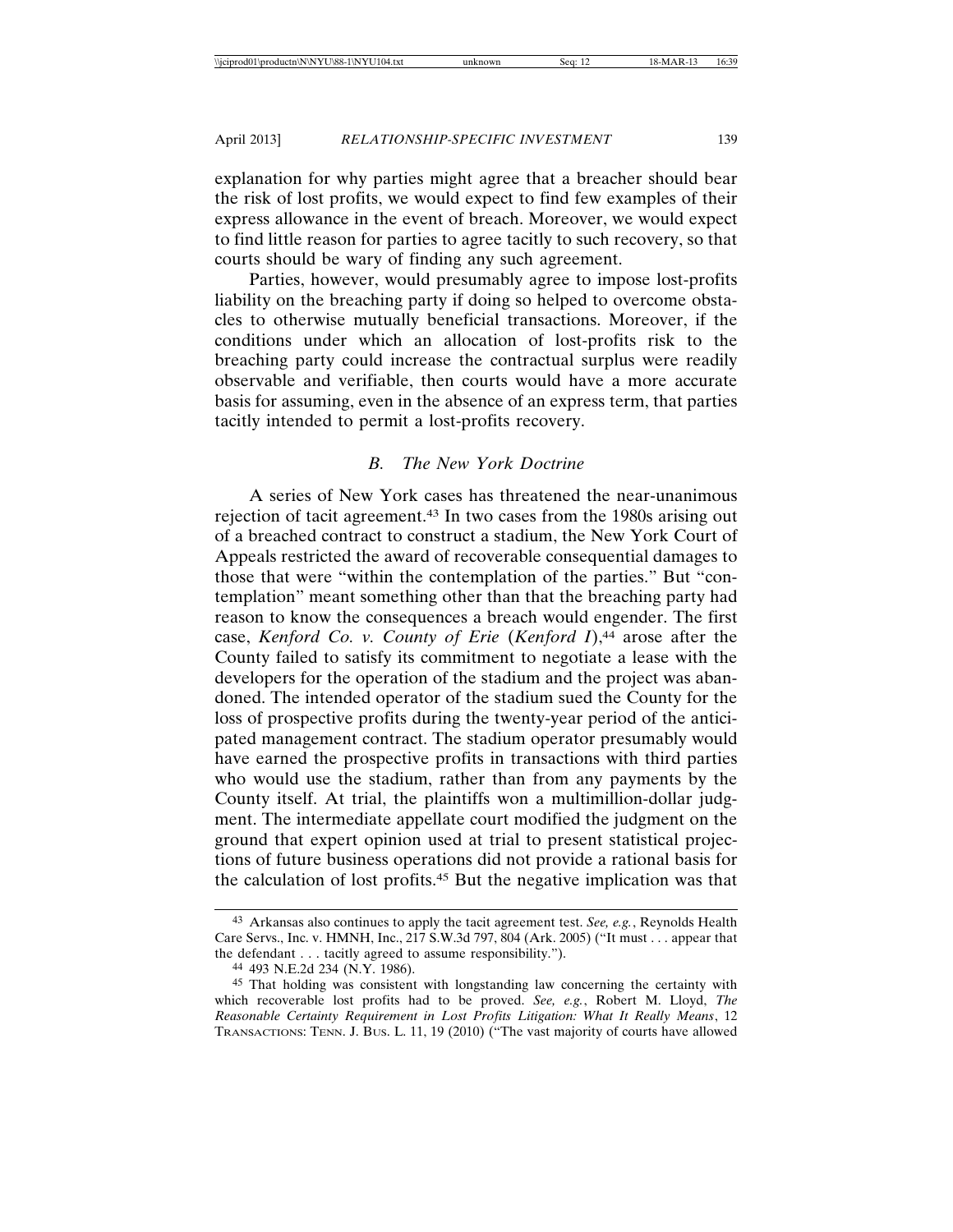sufficiently certain damages could be recovered as long as the County had reason to know they would result from the breach.

The Court of Appeals, however, employed a broader rationale in denying consequential damages. Part of that rationale embodied the "tacit agreement" test. A plaintiff seeking lost profits, the Court of Appeals concluded, must demonstrate that the "particular damages were fairly within the contemplation of the parties to the contract at the time it was made."46 This did not mean simply that the breaching party contemplated the possibility that breach would deny profits to the aggrieved party. That inference presumably could be made in any commercial contract. Instead, the Court of Appeals required the aggrieved party to demonstrate that "liability for loss of profits over the length of the contract" had been contractually allocated to the breacher.47

That factor was fatal to the plaintiffs' case, as nothing in the record revealed that the parties contemplated liability for lost profits, as opposed to their mere expectation, when they executed the contract.48 Certainly, an explicit clause awarding lost profits would have been sufficient. But the absence of such a clause did not foreclose recovery of lost profits. Rather, contractual silence on the issue required the court to apply a "commonsense" rule of considering the scope of liability to which the breaching party would have assented had it considered the possibility of breach.<sup>49</sup> Thus, the court adopted both the doctrinal proposition that lost profits would be recoverable as consequential damages only if the parties had intended to impose such liability on the breaching party, and the institutional proposition that courts can competently discern the intent of the parties where the contract fails explicitly to allocate the loss. The court did not, however, disclose the alchemy by which it would surmise the requisite intent. Instead, the court summarily concluded that the evidence "fails to demonstrate that liability for loss of profits over the length of the

the injured party to recover lost profits only when they supplied verifiable data, upon which the court can base its estimate of the loss.").

<sup>46</sup> *Kenford I*, 493 N.E.2d at 235.

<sup>47</sup> *Id.* at 236.

<sup>48</sup> In an apparent anomaly, the court noted that lost profits were not in the contemplation of the parties at the time of contract execution or "at the time of its breach." *Id.* Subsequent cases have ignored the relevance of what was contemplated at the time of breach. *See, e.g.*, Honeywell Int'l Inc. v. Air Prods. & Chems., Inc., 858 A.2d 392, 423 n.108 (Del. Ch. 2004), *aff'd in part, rev'd in part, and remanded*, 872 A.2d 944 (Del. 2005) (declining to "allow a party to claim even the most unforeseeable form of 'lost profits' so long as it notified the breaching party of its intention to do so at the time of breach").

<sup>49</sup> *Kenford I*, 493 N.E.2d at 236.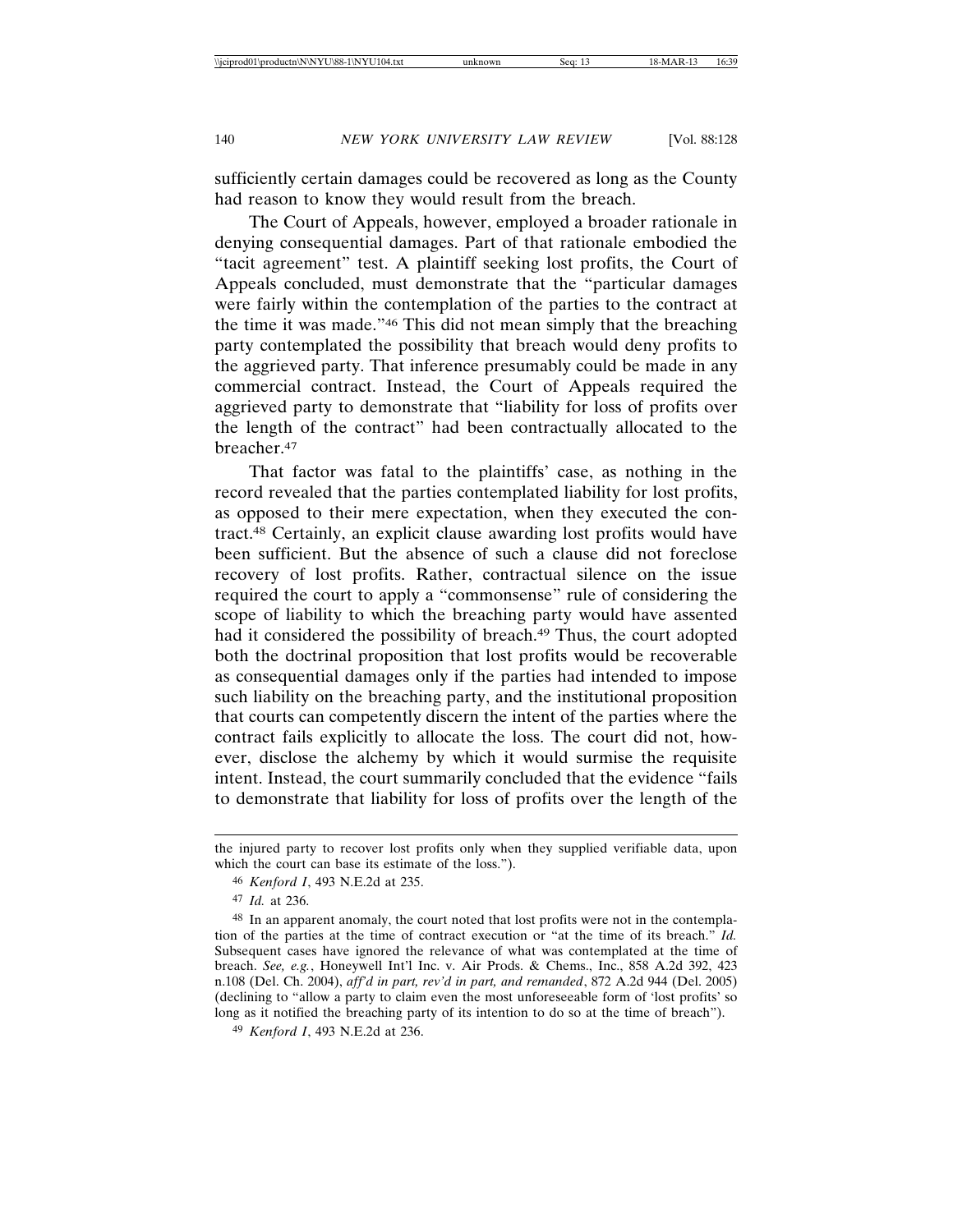contract would have been in the contemplation of the parties at the relevant times."50

The court elaborated its position in a subsequent decision arising out of the same transaction. In *Kenford Co. v. County of Erie*  $(Kenford II)$ ,<sup>51</sup> the court rejected a claim for damages by the stadium developers for the loss of anticipated appreciation in the value of land that they had purchased on the periphery of the proposed stadium site. The contract stipulated that part of the compensation paid to the County would consist of increased real property taxes resulting from the enhanced value that the peripheral land would enjoy as a result of the stadium. That clause indicated that the County had reason to know that the plaintiffs expected to profit from development of the land and that breach would deny the plaintiffs those anticipated profits. While that knowledge might have been sufficient to satisfy the broader interpretation of *Hadley*, the court denied recovery. It concluded that the plaintiff's claim was not for "general damages," which could be awarded for the "natural and probable consequence of the breach."52 Rather, the claim fell into the category of "unusual or extraordinary damages."53 Citing *Hadley*, the court concluded that the plaintiffs could only recover these damages if they were within the contemplation of the parties as the probable result of a breach at the time of contracting. The court then channeled Holmes for the proposition that what was in the parties' contemplation depended on "the nature, purpose and particular circumstances of the contract known by the parties . . . as well as 'what liability the defendant fairly may be supposed to have assumed consciously, or to have warranted the plaintiff reasonably to suppose that it assumed, when the contract was made.'"54

The anticipation of appreciated land values did not satisfy that criterion. The County's knowledge that the plaintiff intended to garner profits from proximity to the proposed stadium did not mean that the parties contemplated that the County would assume liability for this loss in the event of the County's breach. In apparent repudiation of the "reason to know" standard, the court invoked a series of cases decided between 1871 and 1930 for the proposition that "bare notice of special consequences which might result from a breach of contract, unless under such circumstances as to imply that it formed

<sup>50</sup> *Id.*

<sup>51</sup> 537 N.E.2d 176 (N.Y. 1989).

<sup>52</sup> *Id.* at 178.

<sup>53</sup> *Id.*

<sup>54</sup> *Id.* at 179 (quoting Globe Ref. Co. v. Landa Cotton Oil Co., 190 U.S. 540, 544  $(1902)$ ).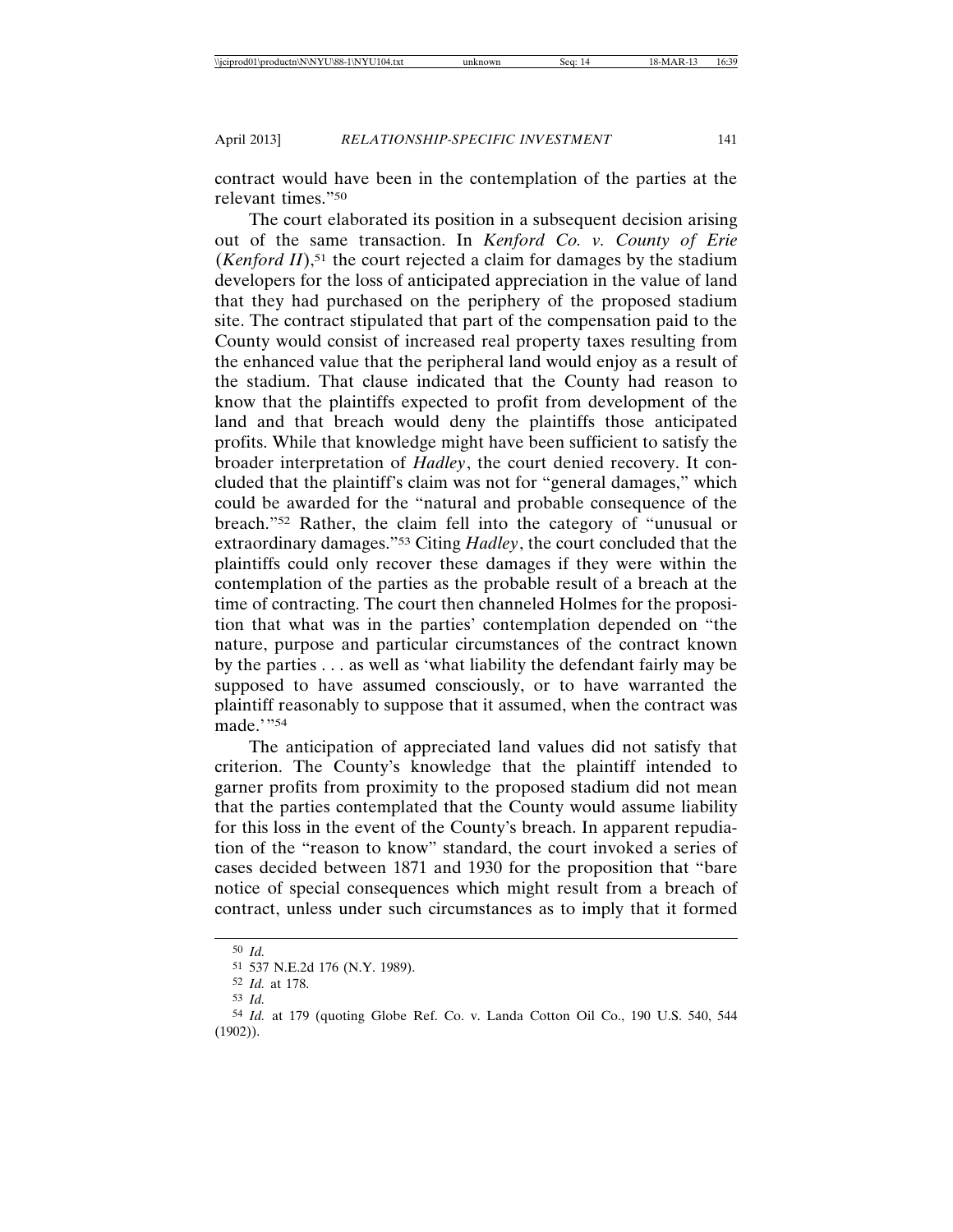the basis of the agreement, would not be sufficient" to impose liability for special damages.55 Nothing in the transaction suggested that the parties had contemplated a breaching party's liability for lost profits. Certainly the contract did not explicitly allocate that liability to the County. And the adverse consequences of imposing liability in the case contravened any "commonsense" conclusion that the parties would have allocated the losses to the County had they considered the matter. In a comment reminiscent of the critique that full expectation damages skews investment incentives,56 the court concluded that imposing the loss on the County would require the "irrational conclusion" and "illogical" result that the County had agreed to guarantee Kenford's investment if the stadium was not constructed, so that Kenford would realize all of its anticipated gains with or without the stadium.57 Imposing such liability would exacerbate the risk of business enterprise and deter welfare-maximizing contracts.58

Subsequent cases eliminated any doubt that remained about the limited scope of lost profit recoveries in New York. Mere knowledge of a counterparty's plans and expected benefits from contractual performance did not constitute an agreement to "underwrite the hypothetical profits from these plans."59 Lost profits, the Court of Appeals later contended, might be recoverable without jumping through the logistical hoops of *Kenford I* and *Kenford II* where the alleged profits consist of payments to be made by the defendant to the plaintiff under the contract. Under these circumstances, forgone profits constitute the "direct" or general damages flowing from a breach rather than the consequential losses that have to be filtered through the contemplation of the parties. Thus, in *American List Corp. v. U.S. News and World Report, Inc.*, 60 the Court of Appeals classified payments due under a breached contract for the rental of mailing lists as "general" damages recoverable as "the natural and probable consequence of the

<sup>55</sup> *Id.* Perhaps the court stopped its analysis with the pre-Depression cases because subsequent cases appeared to endorse the broader interpretation. *See, e.g.*, Spang Indus. v. Aetna Cas. & Sur. Co., 512 F.2d 365, 369 (2d Cir. 1975); 437 Madison Ave. Assocs. v. A.T. Kearney, Inc., 488 N.Y.S.2d 950, 951 (N.Y. Sup. Ct. 1985).

<sup>56</sup> *See, e.g.*, Yeon-Koo Che & Tai-Yeong Chung, *Contract Damages and Cooperative Investments*, 30 RAND J. Econ. 84, 87 (1999) (arguing that expectation damages encourage overinvestment).

<sup>57</sup> *Kenford II*, 537 N.E.2d at 180.

<sup>58</sup> *Id.*

<sup>59</sup> Goodstein Constr. Corp. v. City of N.Y., 604 N.E.2d 1356, 1362 (N.Y. 1992). The fact that the defendants in both the *Kenford* cases and *Goodstein* were municipal corporations arguably could have provided the New York Court of Appeals with a narrower basis for decision. But the court did not provide any hint that the identity of the defendant mattered.

<sup>60</sup> 549 N.E.2d 1161 (N.Y. 1989).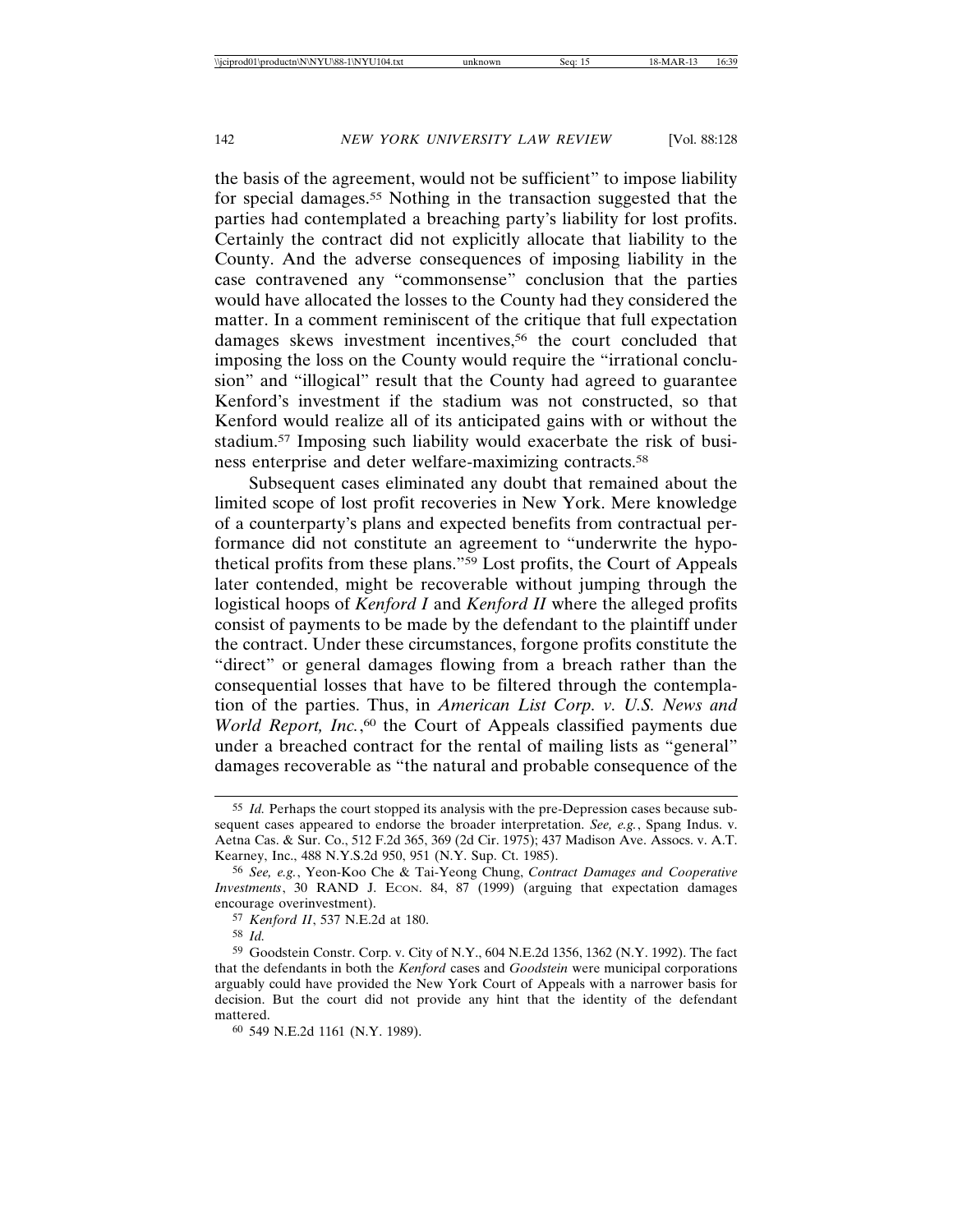breach," rather than extraordinary "special" damages that the plaintiff would receive from potential collateral exchanges with third parties that were contingent on the breacher's performance.61 Claims for lost profits from forgone transactions with third parties, such as lost revenues from sales at or near the stadium in *Kenford*, were, however, subject to the tacit agreement requirement. The few federal cases that have applied New York law to the question of lost profits have expressly recognized that the *Kenford* cases require application of a different rule than is mandated by the Restatement or U.C.C. standards. In those cases, federal courts have required the plaintiff to demonstrate the parties' intent to impose liability and have revealed some reluctance to find the requisite agreement.62 The different approaches to consequential damages have, however, led to schizophrenic results in sale of goods cases involving New York law. As noted above, the U.C.C. explicitly adopts the broader "reason to know" standard.63 Some courts, focusing on the ostensibly broad standard for recovery of consequential damages in § 2-715(2)(a), have applied that test without considering whether the parties explicitly or tacitly allocated the risk of lost profits.64 Other cases applying New York law purport to have incorporated the *Kenford* standard into the U.C.C. provision but appear to have equated "contemplation" with reason to know, rather than with tacit agreement.65 The result is that lost-profits recovery in New York is arguably subject to one test in goods cases and another test in non-goods cases.66

63 *See supra* Part II.A.

<sup>61</sup> *Id.* at 1164; *see also* Tractebel Energy Mktg., Inc. v. AEP Power Mktg., Inc., 487 F.3d 89, 109 (2d Cir. 2007) (characterizing a claim for lost profits as general damages where such profits merely constitute money that the breaching party agreed to pay under the contract).

<sup>62</sup> *See, e.g.*, Travellers Int'l, A.G. v. Trans World Airlines, Inc., 41 F.3d 1570, 1578 (2d Cir. 1994) (finding that plaintiff's claim for lost profits met the "stringent requirements" for recovery under New York law); Trademark Research Corp. v. Maxwell Online, Inc., 995 F.2d 326, 334 (2d Cir. 1993) (interpreting a prior contract that explicitly disclaimed liability for consequential damages as evidence of a course of dealing between the parties that governed a subsequent informal agreement in which the disclaimer was absent). Most federal cases that discuss *Kenford I* deal only with the issue of whether lost profits have been proven with reasonable certainty. *See, e.g.*, Britestarr Homes, Inc. v. Piper Rudnick LLP, 256 F. App'x 413, 414 (2d Cir. 2007) (finding a claim for lost profits improperly speculative).

<sup>64</sup> *See, e.g.*, Canusa Corp. v. A & R Lobosco, Inc., 986 F. Supp. 723, 732–33 (E.D.N.Y. 1997) (finding that plaintiff was entitled to damages under  $\S$  2-715(2)(a) because defendant knew that plaintiff was a buyer-broker).

<sup>65</sup> *See, e.g.*, Larsen v. A.C. Carpenter, Inc., 620 F. Supp. 1084, 1132 (E.D.N.Y. 1985), *aff'd without opinion*, 800 F.2d 1128 (2d Cir. 1986); RIJ Pharm. Corp. v. Ivax Pharms., Inc., 322 F. Supp. 2d 406, 414–15 (S.D.N.Y. 2004).

<sup>66</sup> One Delaware case, applying New York law and subsequently reversed on other grounds, explicitly rejected the application of different standards for recovery of lost profits under U.C.C. and common law cases and applied the *Kenford* formulation to deny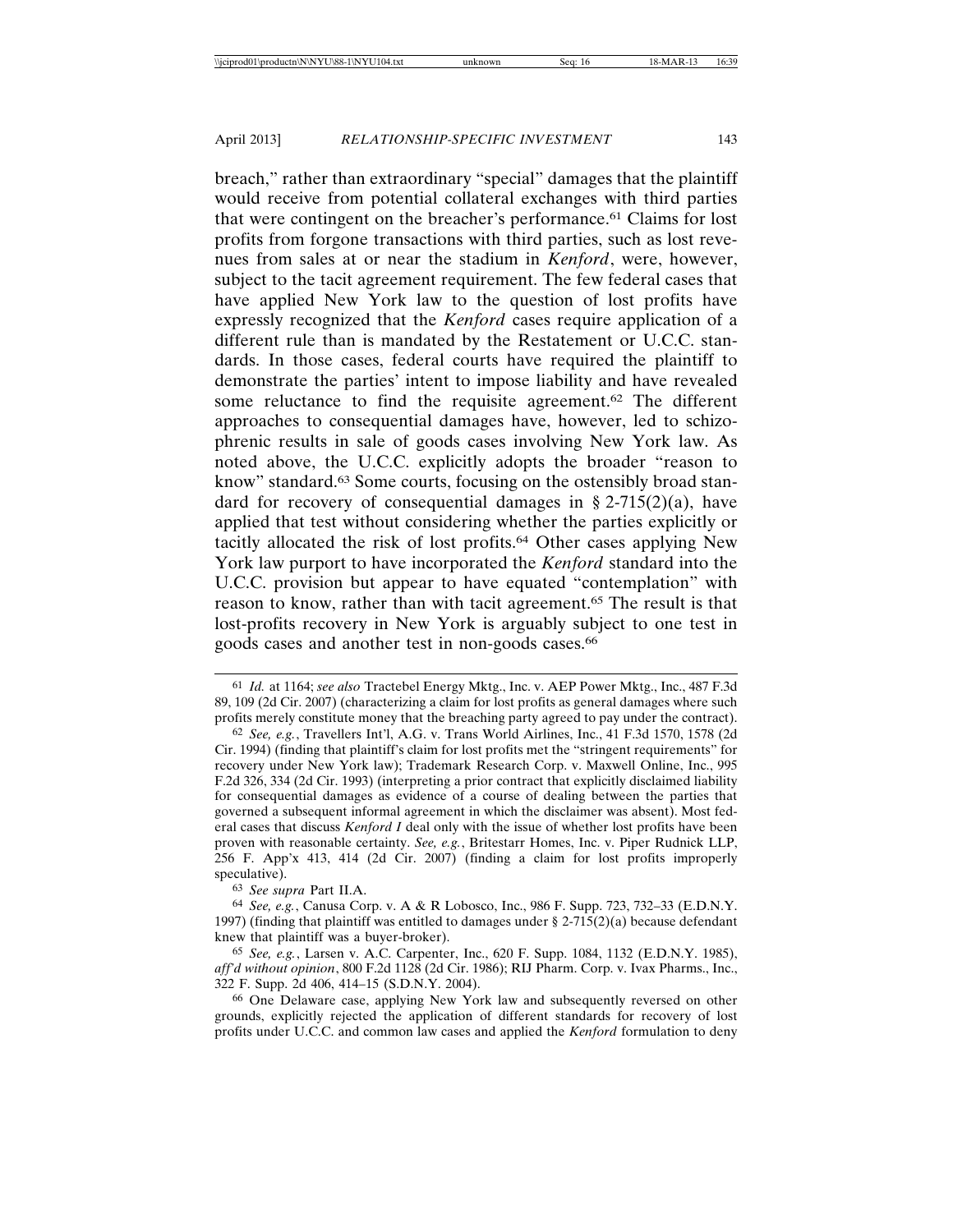Notwithstanding the use of tacit agreement, the New York cases offer little guidance about the evidence that courts should consider when making a "commonsense" inference of intent from contractual silence. As a result, presumptions and burdens of proof may do a great deal of the work in determining who bears the risk of lost profits. The default rules of the Restatement and the U.C.C. imply that contractual silence on the issue should be interpreted as consent to liability. But given the empirical observation that most commercial parties opt out of the default, the failure to include such liability explicitly may be seen as strong evidence that the parties did contemplate the subject and decided *not* to impose liability. The *Kenford* cases certainly support such an interpretation, insofar as they impose on the aggrieved party the burden of demonstrating that the parties intended the breaching party to bear the risk.67 More recent New York cases have followed that lead, notwithstanding the default that would otherwise apply.<sup>68</sup>

That, however, is not the necessary conclusion to be drawn from acceptance of the tacit agreement test. Instead, a "commonsense" view can imply an admonition for courts to consider the commercial needs of the parties in the particular transaction and to inquire into whether or not the breaching party's acceptance of liability for consequential damages would have advanced the contractual relationship. That admonition requires faith in the capacity of courts to reverseengineer contractual relationships and to discern why commercial parties have designed their contracts in particular ways. My claim in the next part of this Article is that parties allocate lost profits to the breaching party, notwithstanding overreliance and inefficiency risks, to increase the value of contracts that have a defined structure—they require relationship-specific investment and thus invite holdup. I then claim that the cases in which courts find tacit agreement to bear consequential damages are systematically characterized by that same contractual structure, so that courts that apply the tacit agreement test are intuiting to results that are consistent with the preferences of commercial parties.

lost profits. Honeywell Int'l Inc. v. Air Prods. & Chems., Inc., 858 A.2d 392, 422–23 (Del. Ch. 2004), *aff'd in part, rev'd in part, and remanded*, 872 A.2d 944, 954 (Del. 2005) (affirming the conclusion that parties did not contemplate lost profits).

<sup>67</sup> *Kenford I*, 493 N.E.2d 234, 235–36 (N.Y. 1986) (concluding that contractual silence as to lost profits did not mean they should be recoverable).

<sup>68</sup> *See, e.g.*, Digital Broad. Corp. v. Ladenburg, Thalmann & Co., 883 N.Y.S.2d 186, 187 (App. Div. 2009).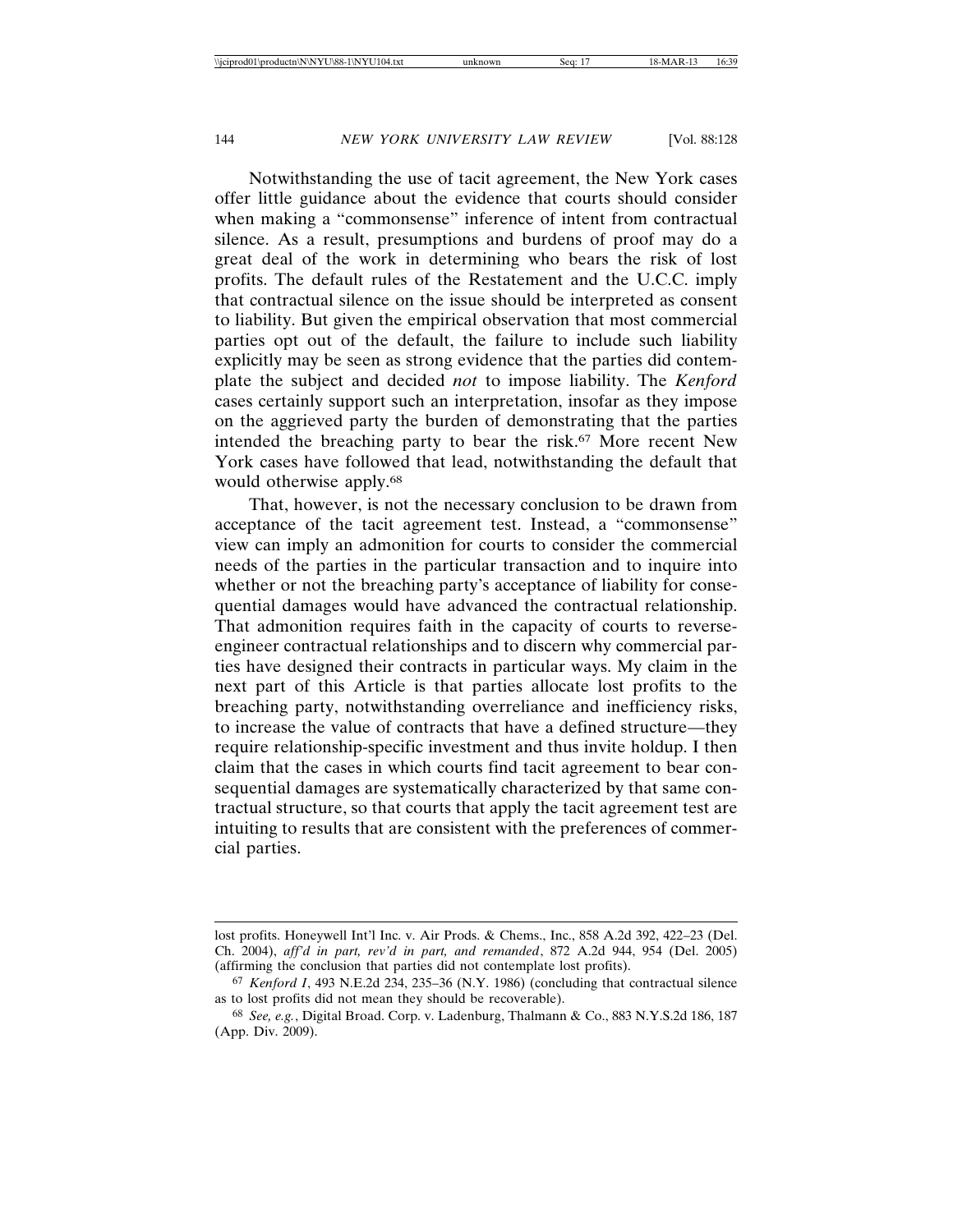#### III

## LOST PROFITS AND OPTIMAL INVESTMENT

## *A. Contractual Solutions to Holdup Risks*

A contractual commitment to invest relationship-specific assets poses a well-known risk of non-cooperative conduct.69 Relationshipspecific investments cannot readily be utilized in an alternative transaction, so returns on the investment require that the relationship continue. Examples include an electric generating plant constructed nearby a mine-mouth that was to serve as the source of coal for the plant70 or investments in labor needed for a particular transaction.71 The inability to transfer the investment to an alternative transaction makes the investing party vulnerable to exploitation by the counterparty in either of two ways.72 First, the counterparty may threaten to withhold performance unless the investing party agrees to renegotiate the original allocation of the transactional surplus. A threat to withhold performance may consist of any action between chiseling on the quality of a performance to more blatant breaches. Renegotiation of sophisticated contracts is typically undesirable, because renegotiation is inconsistent with efforts to write low-cost, state-contingent contracts that yield ex post efficient results. Unless parties believe that new information might affect the efficient allocation of contractual risks and the size of the contractual surplus, they are unlikely to make ex ante specifications that require renegotiation. Nevertheless, as discussed below, credible commitments not to renegotiate may be difficult to achieve.

The second risk that the relationship-specific investment creates is that the non-investing party will engage in conduct that diminishes the value of the investment to the investing party. For instance, once it

<sup>69</sup> *See* Vincent P. Crawford, *Relationship-Specific Investment*, 105 Q.J. ECON. 561, 561 (1990) (stating that the party making the relationship-specific investment must be compensated under the current contract or with the safety of a long-term contract to ensure future bargaining); Oliver E. Williamson, *Credible Commitments: Using Hostages to Support Exchange*, 73 AM. ECON. REV. 519, 522 (1983) (suggesting reciprocal exposure by the party not making the relationship-specific investment in order to create mutual reliance).

<sup>70</sup> *See* Paul L. Joskow, *Contract Duration and Relationship-Specific Investments: Empirical Evidence from Coal Markets*, 77 AM. ECON. REV. 168, 170 (1987).

<sup>71</sup> *See* Williamson, *supra* note 69, at 522.

<sup>72</sup> *See, e.g.*, Yeon-Koo Che & Donald B. Hausch, *Cooperative Investments and the Value of Contracting*, 89 AM. ECON. REV. 125, 125 (1999) (discussing the opportunistic behaviors inculcated by relationship-specific investment); Avery Weiner Katz, *The Economics of Form and Substance in Contract Interpretation*, 104 COLUM. L. REV. 496, 529 (2004) (describing inefficient performance and breach as two pitfalls of relationshipspecific investments); Robert E. Scott & George G. Triantis, *Embedded Options and the Case Against Compensation in Contract Law*, 104 COLUM. L. REV. 1428, 1447–52 (2004) (same).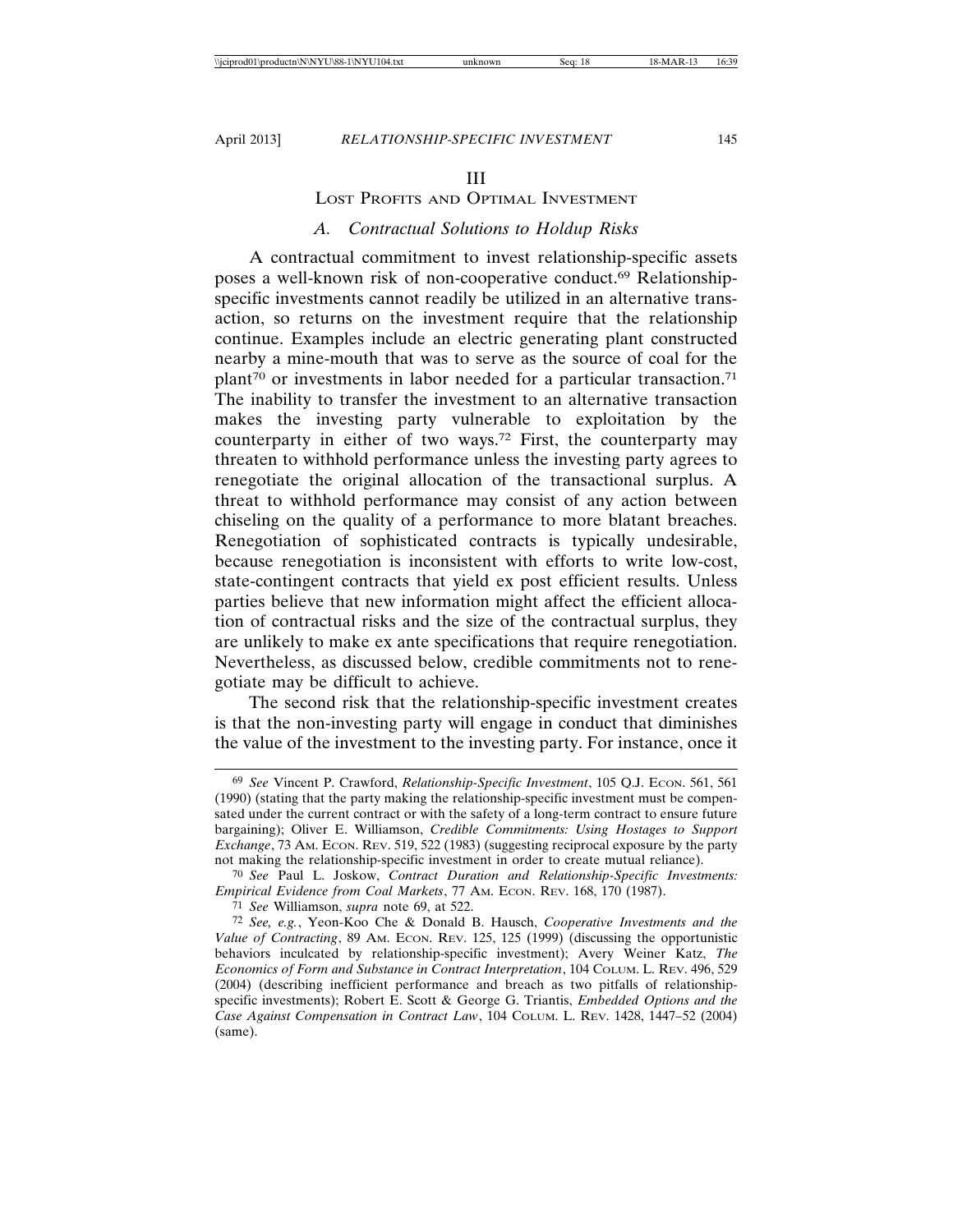secures the commitment of the investing party, the non-investing party may simultaneously pursue alternative opportunities that compete with the investing party. The investing party cannot easily remove its investment to avoid the competition. Instead, it may continue to use that investment, but achieve lower than expected returns while the non-investing party attains higher profits by utilizing both the investing party's assets and those of its competitors.

In each case, the threat of the non-investing party is credible within a range bounded by its exposure for failure to cooperate—that is, by the loss it suffers from non-cooperative conduct, including the obligation to pay damages for any breach, less the gain it receives from that same behavior. For instance, assume that once the investment is made, the non-investing party can increase its net profits by reducing its performance on that contract and pursuing other opportunities. Even with lower profits from the first contract, the total profits for the non-investing party (combining profits from the first contract and the subsequent contracts) could be greater than if it only performed the first contract. Whether or not that is the case, however, may depend on the remedy that the investing party could extract from the non-investing party for its non-cooperative conduct. For instance, even if the reduced effort constitutes a breach, the investing party may eschew cancellation of the contract, because that would require complete loss of its relationship-specific investment. Thus, it might continue the contract and avoid seeking remedies, even though performance was less profitable than anticipated.

Sophisticated parties involved in transactions that require relationship-specific investments are likely to understand that these risks of non-cooperation may interfere with welfare-maximizing transactions. To be sure, reputational capital, bilateral monopoly within the contract, or an absence of outside options may constrain opportunistic renegotiation after investment. As the economics literature suggests, contractual clauses may reinforce these effects.73 For instance, hard terms, such as fixed prices, may bind parties to their respective commitments, so that each party is willing to invest, safe in the knowledge

<sup>73</sup> *See, e.g.*, Che & Chung, *supra* note 56 (examining how alternative breach remedies can create incentives for relationship-specific investment); W. Bentley MacLeod & James M. Malcomson, *Investments, Holdup, and the Form of Market Contracts*, 83 AM. ECON. REV. 811, 825 (1993) (suggesting that "escalator clauses" conditioning price on external conditions would help avoid renegotiation).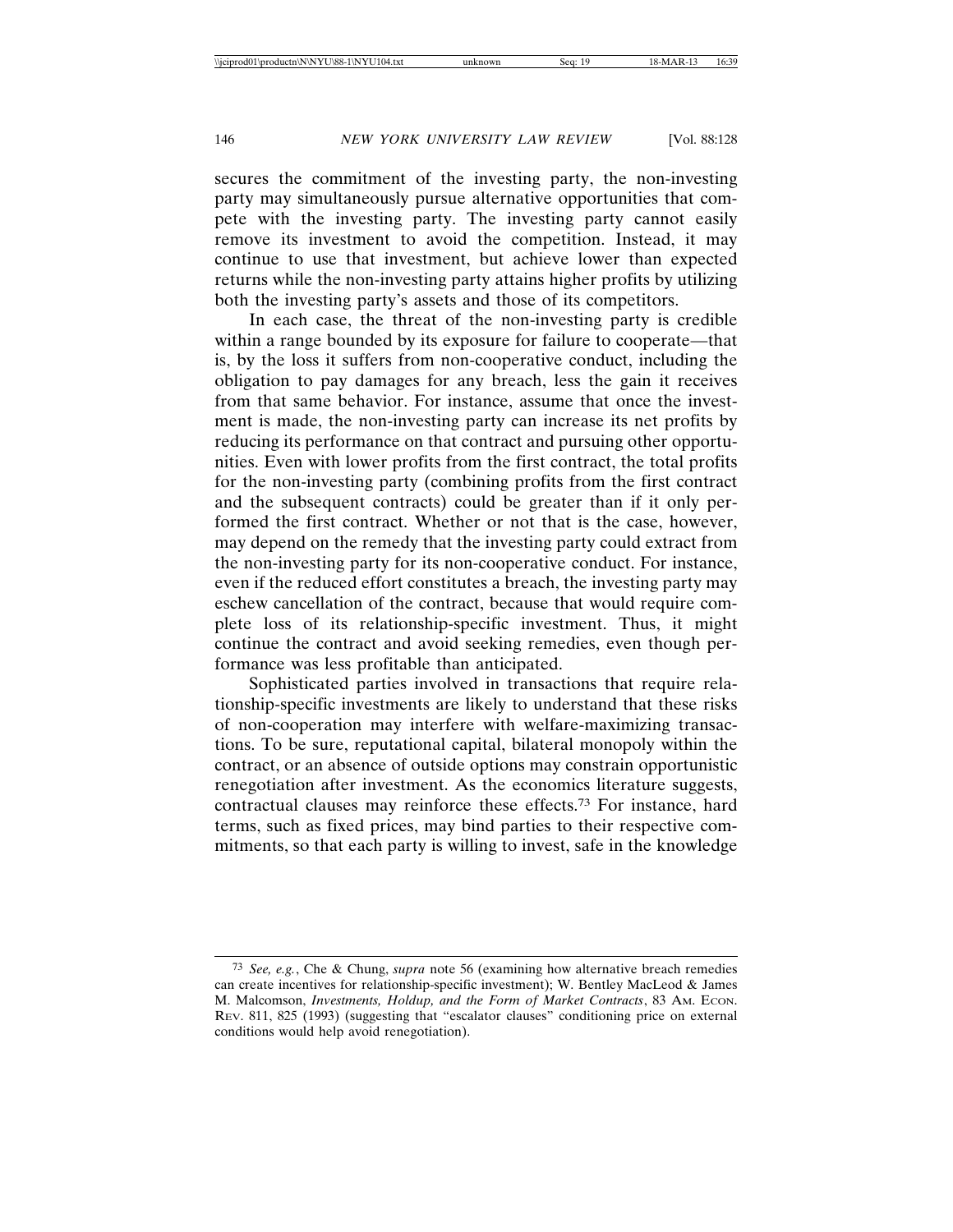that the counterparty will have little basis for exit or renegotiation should circumstances change.74

Initially, one might conclude that parties could solve the renegotiation threat by simply forbidding any modification of their original deal. But parties may forgo explicit contractual prohibitions on renegotiation because such clauses are frequently deemed unenforceable. 75 As a result, parties that seek to limit renegotiation may insert a clause that has the effect of inhibiting renegotiation, even if it does not create an outright prohibition.76 Some clauses could be seen as blatant attempts to circumvent an unenforceable prohibition on renegotiation, and thus themselves be unenforceable. For instance, Maskin and Tirole suggest a clause that penalizes any party who suggests renegotiation.77 But a court that objects to prohibitions on renegotiation could invalidate such a clause as an effort to do indirectly what could not be done directly.

Alternatively, parties might discourage holdup by explicitly contracting for specific performance as a remedy for breach. Indeed, at least one commentator has suggested that athletes' contracts should be specifically enforced on this ground, notwithstanding the traditional admonition against employing specific performance in personal services contracts.78 More generally, Edlin and Reichelstein suggest that, under a set of assumptions about bargaining power and sharing of the contractual surplus, an expectation of specific performance provides an incentive to choose a first-best investment.79 Nevertheless, parties may be reluctant to bargain for specific performance, in part because courts may also deny enforcement of that remedy insofar as it imposes obligations that judges may prefer not to monitor. Moreover, parties may eschew specific performance clauses because a party that could otherwise efficiently exit a transaction by paying damages can

<sup>74</sup> *See* Ronald J. Gilson, Charles F. Sabel & Robert E. Scott, *Contracting for Innovation: Vertical Disintegration and Interfirm Collaboration*, 109 COLUM. L. REV. 431, 453 (2009) [hereinafter Gilson et al., *Innovation*].

<sup>75</sup> *See, e.g.*, Kevin E. Davis, *The Demand for Immutable Contracts: Another Look at the Law and Economics of Contract Modifications*, 81 N.Y.U. L. REV. 487, 518 (2006); Christine Jolls, *Contracts as Bilateral Commitments: A New Perspective on Contract Modification*, 26 J. LEGAL STUD. 203, 208–09 (1997).

<sup>76</sup> *See, e.g.*, MacLeod & Malcomson, *supra* note 73, at 832 (suggesting clauses that condition renegotiation on new information).

<sup>77</sup> *See* Eric Maskin & Jean Tirole, *Unforeseen Contingencies and Incomplete Contracts*, 66 REV. ECON. STUD. 83, 99 n.13 (1999).

<sup>78</sup> *See* Alex M. Johnson, Jr., *The Argument for Self-Help Specific Performance: Opportunistic Renegotiation of Player Contracts*, 22 CONN. L. REV. 61, 73 (1989) (arguing that courts should not condone opportunistic behavior such as renegotiation, and thus specific performance should be an enforceable remedy).

<sup>79</sup> Aaron S. Edlin & Stefan Reichelstein, *Holdups, Standard Breach Remedies, and Optimal Investment*, 86 AM. ECON. REV. 478, 482–86 (1996).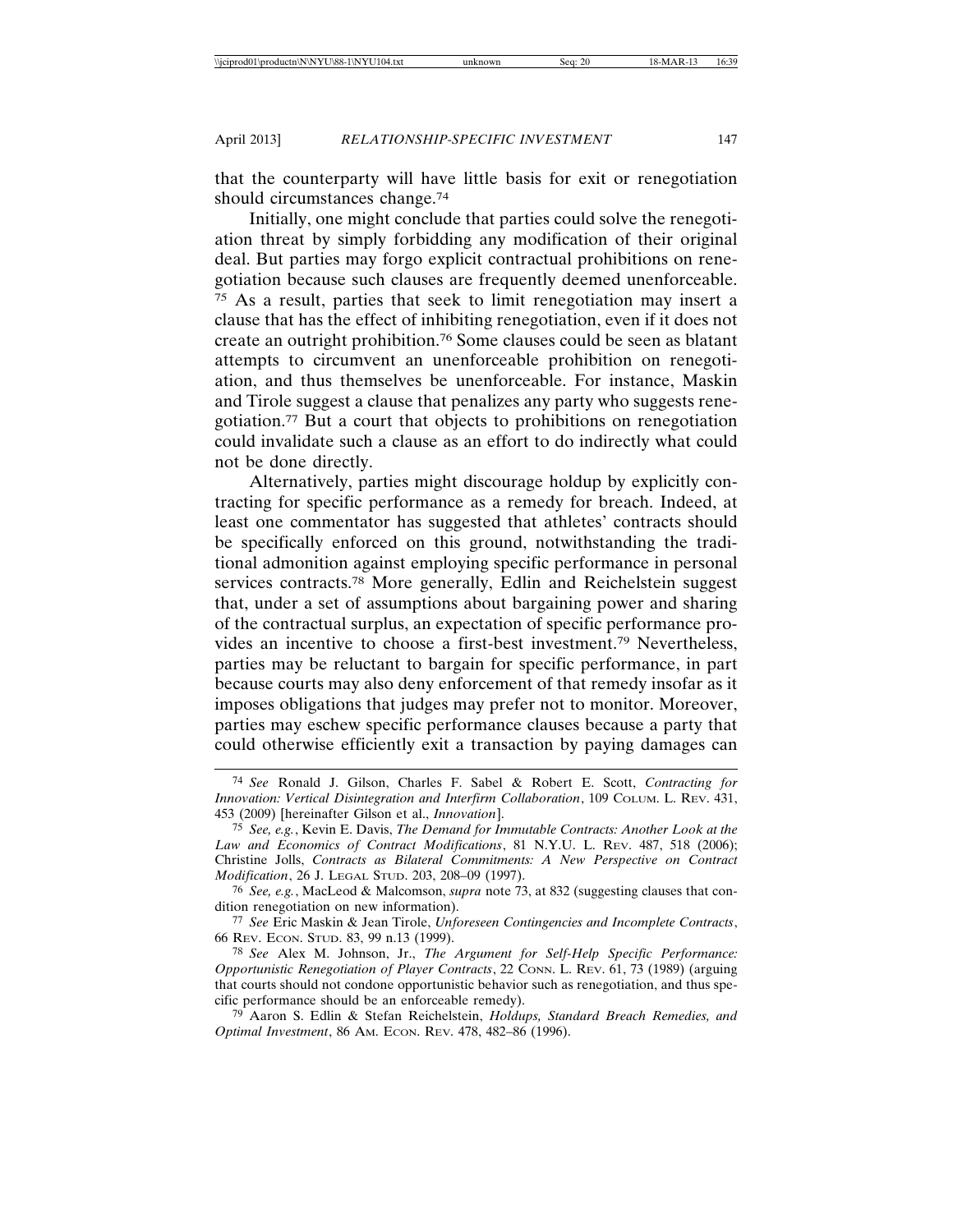be precluded from doing so, and thus can be exploited by a counterparty who demands supracompensatory damages in exchange for forgoing the specific-performance option.

Given that the non-investing party's risk of exposure for breach of contract bounds the party's willingness to exploit the counterparty's investment, a clause that imposes high damages on a breaching party may have the desired inhibiting effect. Although there is disagreement about the optimal damage terms, much of the literature concurs that damages provide credible commitments to perform as expected and not to exploit their counterparties who have made relationshipspecific investments because they reduce the benefits of holdup.<sup>80</sup> If the potential breacher can obtain more from exploitation than it will be required to pay in damages, then its promise not to exploit is not credible. In effect, damages payable in the event of breach simply constitute the strike price for exercising an option to avoid performance.<sup>81</sup> A low strike price can induce exploitation that could be averted with a higher strike price. In theory, the parties could signal their willingness to pay high damages, and thus to induce relationship-specific investments, by specifying the damages to be paid in the event of breach. But as other commentators who have sought to facilitate relationshipspecific investments have noted,<sup>82</sup> courts may refuse to enforce liquidated damages clauses if they determine that the clause constitutes a penalty.83 While many courts have recently displayed a greater willingness to enforce liquidated damage clauses,<sup>84</sup> sophisticated parties would usually prefer a clause that courts are highly likely to enforce over a nominally equivalent clause of more dubious enforceability. Given the ambiguity that surrounds the validity of a liquidated

<sup>80</sup> For instance, Che and Chung contend that for "cooperative investments," those that generate a direct benefit to the investor's counterparty rather than just to the investor, a rule of reliance damages performs better than expectation damages or liquidated damages clauses. Where, however, investment is "selfish," that is, it will confer direct benefits only on the investor, incorporation of an expectation damages measure dominates alternatives. *See* Che & Chung, *supra* note 56, at 86–87.

<sup>81</sup> *See* Eva I. Hoppe & Patrick W. Schmitz, *Can Contracts Solve the Hold-Up Problem? Experimental Evidence*, 73 GAMES AND ECON. BEHAV. 186, 187 (2011); Scott & Triantis, *supra* note 72, at 1430.

<sup>82</sup> *See* Daniel Markovits, *Making and Keeping Contracts*, 92 VA. L. REV. 1325, 1344 (2006) (observing that high liquidated damages are deemed to be a penalty even if used to induce relationship-specific investment); Scott & Triantis, *supra* note 72, at 1452 ("[P]enalties may serve to improve the efficiency of specific investment.").

<sup>83</sup> *See* JMD Holding Corp. v. Congress Fin. Corp., 828 N.E.2d 604, 609, 611–12 (N.Y. 2005) (noting that if liquidated damages are clearly disproportionate, the clause will be dismissed as an "unenforceable penalty").

<sup>84</sup> *See* XCO Int'l Inc. v. Pac. Scientific Co., 369 F.3d 998, 1002 (7th Cir. 2004) (calling penalty clauses a "tolerable" means of approximating the costs of litigation).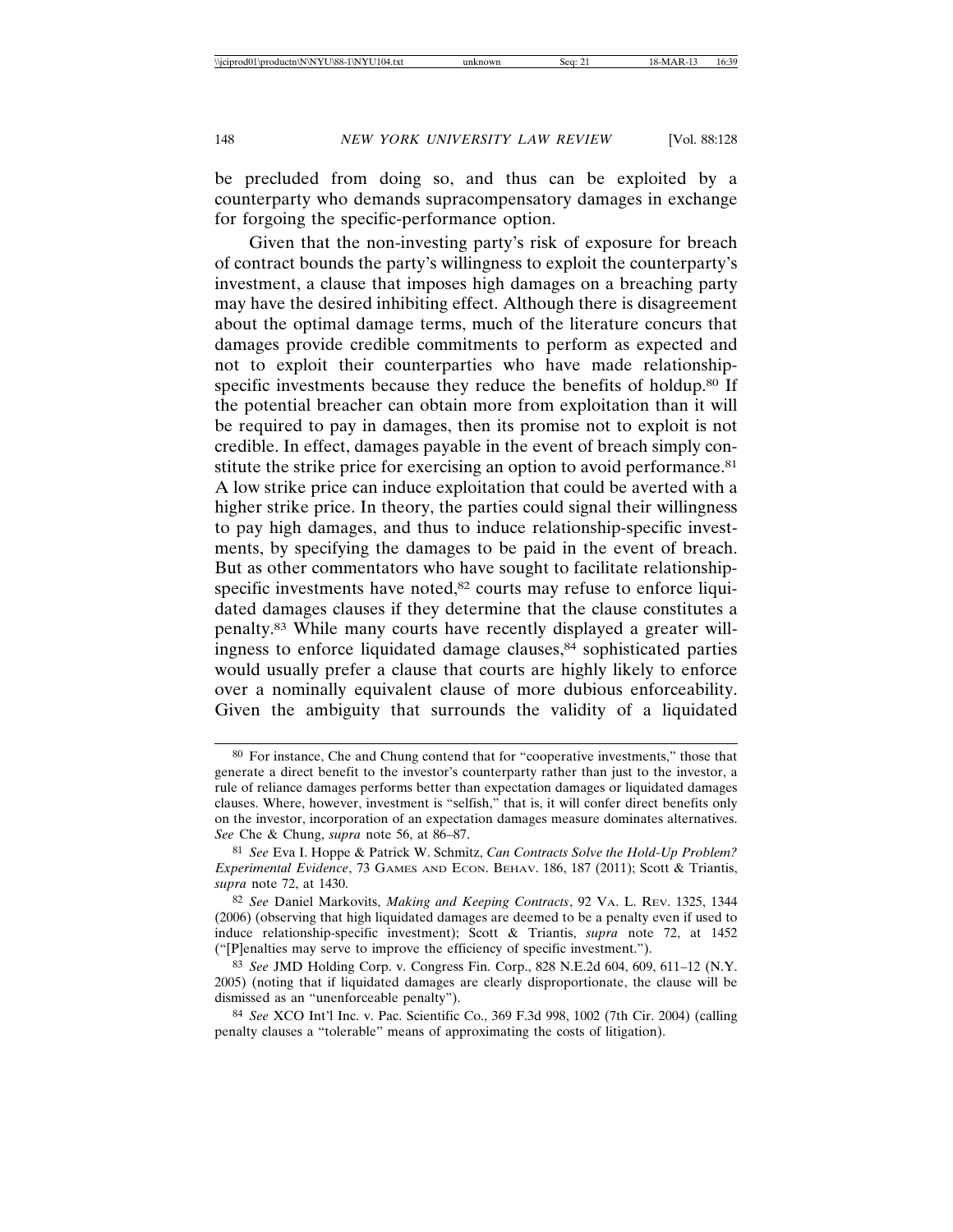damages clause, parties may find it an insufficient signal of fidelity to the transaction to induce optimal investment.

Each of these contractual solutions to potential holdup is sufficiently imperfect that a clause permitting recovery of lost profits provides a viable alternative. The promise of consequential damages in the form of lost profits dilutes the incentive of the non-investing party to exploit an investment, because any breach will subject the non-investing party to substantial liability. At the same time, the possibility of recovering lost profits reduces the incentive of the investing party to renegotiate. In the event of breach, recovery of lost profits places the aggrieved party closer to the full expectation measure, so the investing party is under less compulsion to renegotiate in order to ensure realization of something close to the originally anticipated share of the contractual surplus. For the same reason, the potential recovery of lost profits limits the threat point of the potential breacher. The pledge to pay lost profits increases the exposure of the non-investing party in the event its conduct is deemed to be a breach of its obligations, and thus reduces the net benefits it can anticipate from non-cooperative conduct. As a result, that pledge constitutes a credible commitment not to exploit the investing party, and thus induces the latter to invest optimally in the common enterprise.

This is not to say that a commitment to pay lost profits in the event of breach optimally induces investment in all cases. Lost-profit recoveries are most closely associated with expectation damages. Some economics literature argues that, at least under some circumstances, investment is optimized by a reliance-damages rule rather than an expectation-damages rule.85 Che and Chung argue that the potential investor in a cooperative investment has minimal incentive to invest optimally under expectation damages: In the event of breach, the potential investor receives the same payoff regardless of realized gains from trade, and thus has no incentive to increase those gains through investment.86 Even if that were the case, however, reliance damages suffer from their own defects. Reliance costs may not be readily verifiable, and thus not easily contractible, particularly if they are defined to include lost opportunity costs as well as out-of-pocket expenditures.87 In that event, even if reliance costs are viewed as a superior mechanism for inducing optimal investment, an award of lost

<sup>85</sup> *E.g.*, Che & Chung, *supra* note 56, at 84 (finding that reliance damages achieve the efficient outcome in situations where *ex post* renegotiation is possible).

<sup>86</sup> *Id.* at 87.

<sup>87</sup> *See* Lon L. Fuller & William R. Perdue, Jr., *The Reliance Interest in Contract Damages: 1*, 46 YALE L.J. 52, 60 (1936) (noting the "impossibility of subjecting this type of reliance to any kind of measurement").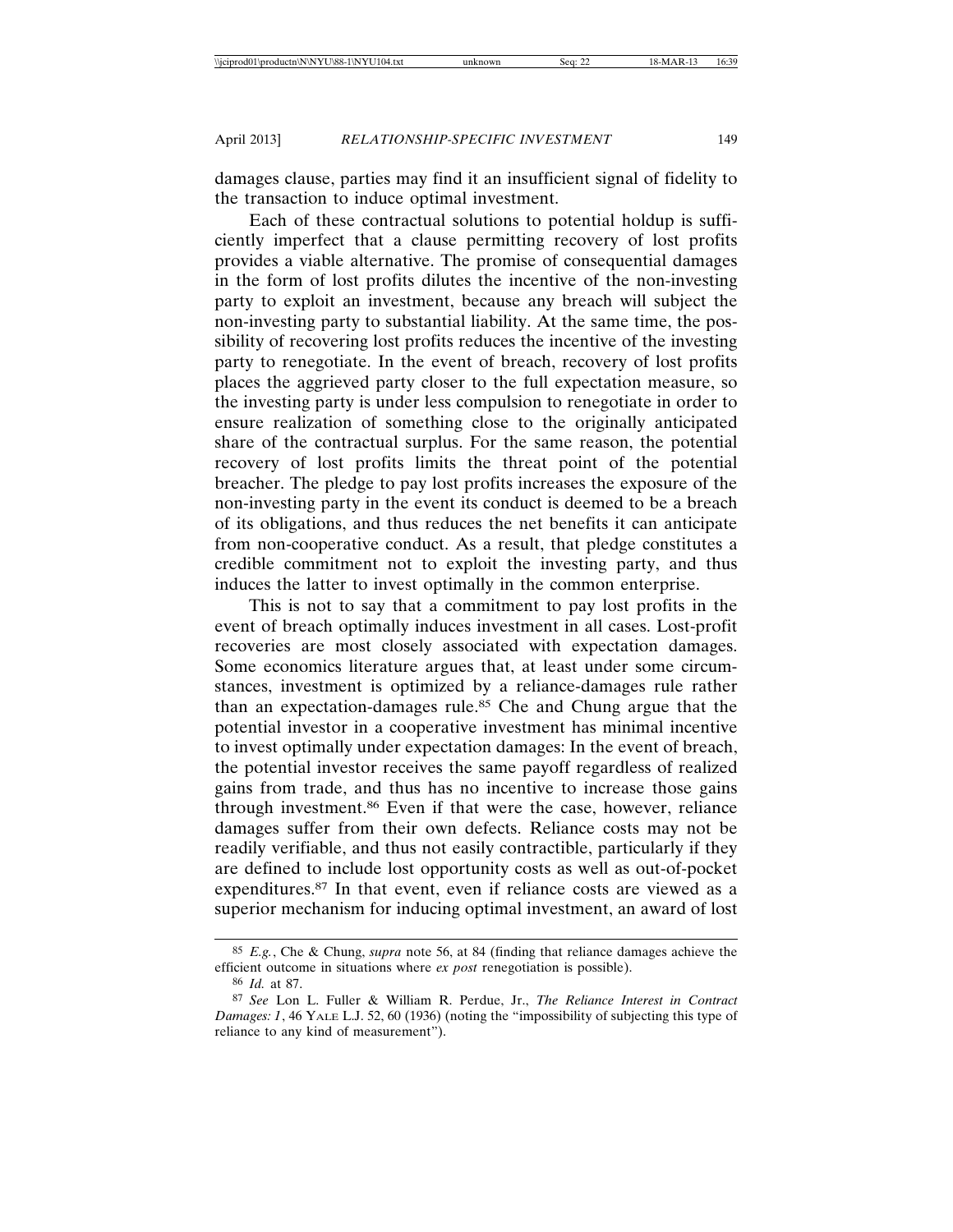profits may make sense if lost profits serve as a rough, but sufficient, proxy for reliance.

If a commitment to pay lost profits in the event of breach has this effect, it may solve the general difficulty that parties face in binding themselves against renegotiation or non-cooperative behavior.<sup>88</sup> Unlike no-renegotiation clauses, specific-performance clauses, and liquidated-damages clauses, which suffer from questionable enforceability, a promise to pay consequential damages, including lost profits, is not only enforceable—in most jurisdictions it represents the default rule. Even if courts altered the default rule to permit recovery of lost profits under more limited circumstances that aligned with majoritarian preferences, the promise to pay them would still be presumptively enforceable within the domain of those preferences.

## *B. Relationship-Specific Investment and the Certainty of Damages*

A traditional objection to awarding lost profits is that their measurement inherently involves speculation, since they require valuation of transactions that never materialized. The aggrieved party has incentives to contend that the breach frustrated exchanges that would have generated substantial returns. The breaching party has incentives to contend that those transactions would never have occurred even in the absence of the breach. Courts have responded to this conflict of counterfactuals by demanding that lost profits be proven by "reasonable certainty"—a vague, multi-factored test that provides little basis on which parties can calculate optimal precautions.89 Where claims of lost profits are proffered by a "new business" without a proven record of success, courts demand a higher level of proof for recovery of profits, or may even deny recovery altogether.<sup>90</sup> In short, courts are reluctant to award lost profits even as direct damages where the financial information relevant to accurate prediction of a contract's profitability for the aggrieved party was outside the breaching party's knowledge and control.

<sup>88</sup> *See* Alan Schwartz & Joel Watson, *The Law and Economics of Costly Contracting*, 20 J.L. ECON. & ORG. 2, 26 (2004) (noting that parties "strongly prefer" that contracts not be renegotiated when they have chosen a contractual form that ensures efficient investment and trade).

<sup>89</sup> *See* Lloyd, *supra* note 45, at 12 ("[C]ourts have never really explained what they mean by the term 'reasonable certainty.'").

<sup>90</sup> *See, e.g.*, Kidder, Peabody & Co. v. IAG Int'l Acceptance Grp. N.V., 28 F. Supp. 2d 126, 131 (S.D.N.Y. 1998) (holding that "new businesses must meet a higher evidentiary burden in satisfying" the reasonable certainty standard); Coastal Aviation, Inc. v. Commander Aircraft, 937 F. Supp. 1051, 1065 (S.D.N.Y. 1996) ("[W]e have found no case from a New York State court permitting a recovery of lost profits to a 'new business.'").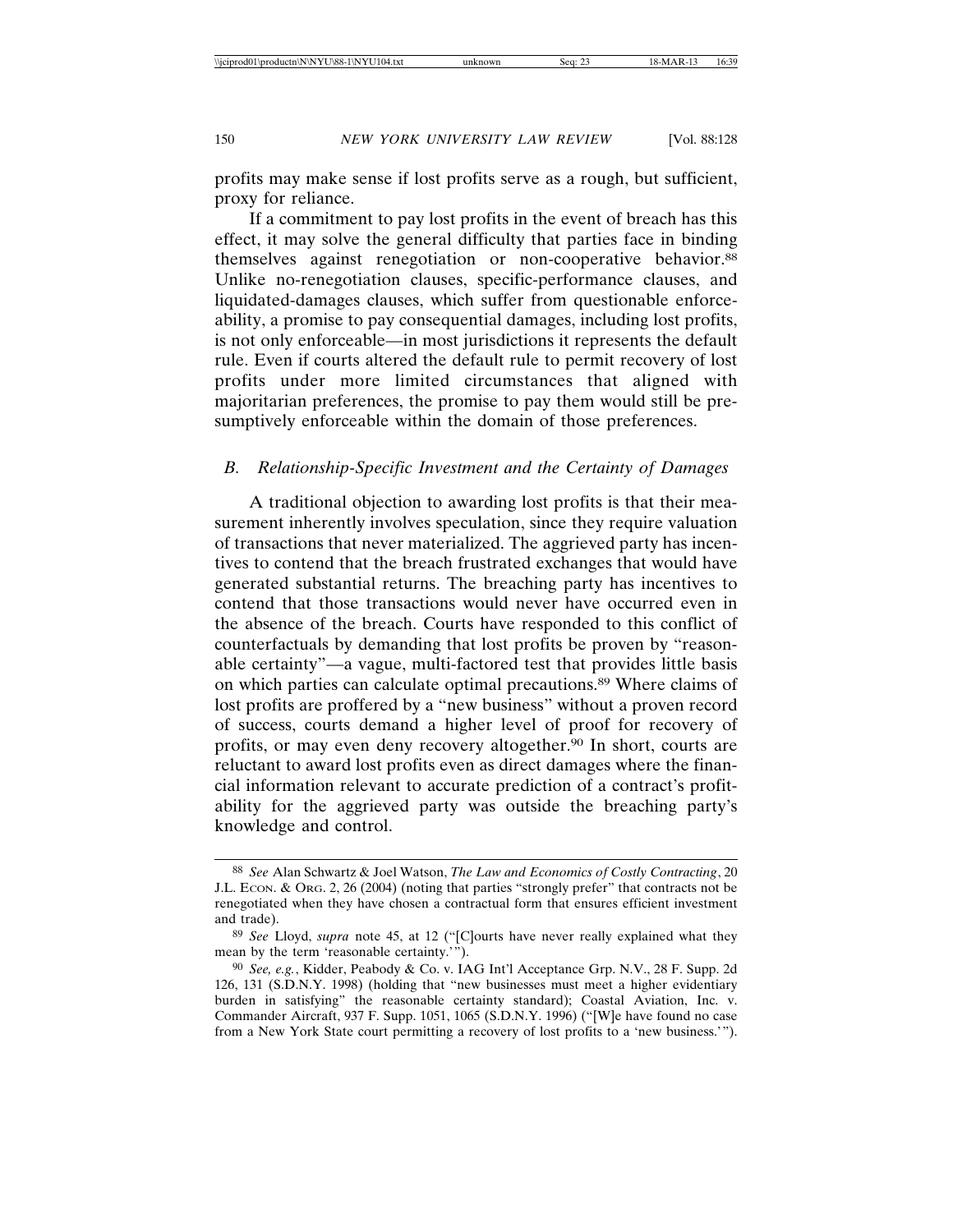But the very reasons that give rise to the relationship-specific investments that could induce an agreement to pay lost profits as a signal of fidelity to the transaction may simultaneously dilute concerns about the aggrieved party's monopoly over the expected benefits of the contract. Transactions that involve relationship-specific investments typically entail long-term mutual obligations that require significant cooperation and coordination between the parties. They are normally neither discrete transactions in which one party agrees to provide standard goods or services to the other, nor long-term supply contracts in which one party commits to providing services that are fungible with goods or services that could be provided to another party. Rather, they take on features of a joint venture in which both parties assume significant responsibility to ensure the success of the cooperative enterprise. The fact that relationship-specific investments are required for the venture entails that the investing party will be reluctant to move forward without reliable assurances that the investment will generate positive returns.

But the intertwined nature of the parties' businesses means that those assurances likely require sharing financial information that reveals the expected value of the contract to each party. Indeed, it may be largely because each party has some indication of the value of the contract to the counterparty that the holdup problem arises. But that same information-sharing between the parties reduces the risk that a potential breacher will have insufficient information to calculate the consequences of breach for the counterparty. As a result, the aggrieved party is not necessarily in a better position than the breacher to predict profits should the latter fail to perform. Thus, the standard assumption that consequential damages are likely to be disclaimed because the aggrieved party is in a superior position to avoid their materialization is less justified where the parties are involved in a relational contract that entails investment. As a result, imposing consequential damages on a breaching party in a contract involving relationship-specific investment is less likely to constitute an inefficient risk allocation. Indeed, in some situations, one party may indicate that it occupies the better position to take certain risks by agreeing to make a payment should that risk materialize. For example, a merger that is contingent on obtaining regulatory approval may subject the party best positioned to obtain that approval to a termination fee or reverse termination fee if approval is not obtained.

This rationale, however, is subject to an important caveat. Gilson, Sabel, and Scott have recently examined contracting behavior in situations where parties agree to work jointly on a project with a highly uncertain outcome, such as a joint enterprise to develop drugs or to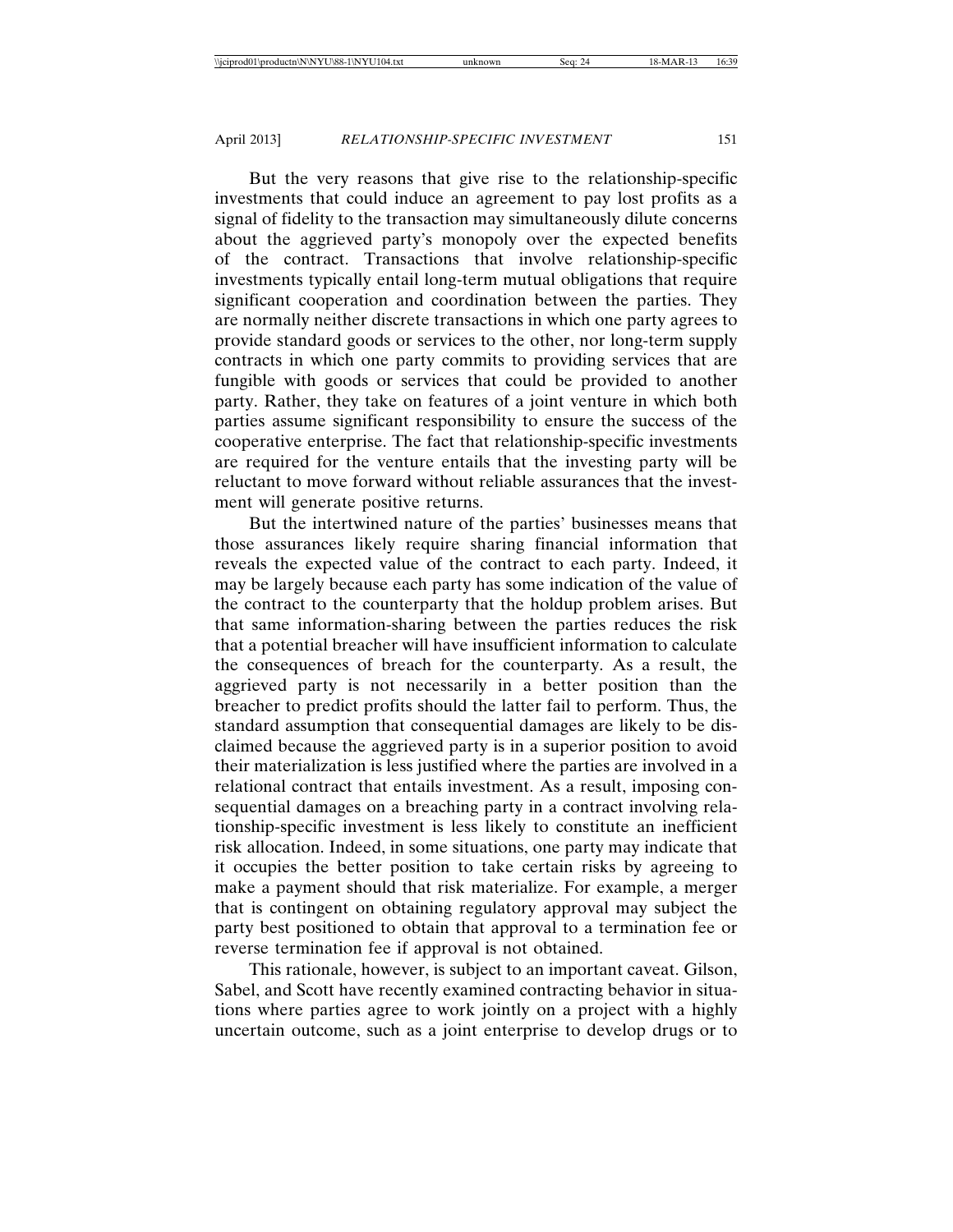make untested applications of existing technologies.<sup>91</sup> In these situations, the parties will be more uncertain about the benefits counterparties will confer and the anticipated range of profitability of the enterprise than in situations where the contract envisions an application of an existing business model or technology. As a result, the ability to make informed allocations based on expected values and identity of the party best positioned to avoid loss could be reduced. Gilson, Sabel, and Scott predict that parties in such situations will enter relatively incomplete contracts that permit the parties to adjust to new information as it develops.92 Moreover, the novelty of and uncertainty inherent in the projects with which Gilson, Sabel, and Scott are concerned indicates that lost profits will be less verifiable to a court, and thus less worth contracting about ex ante.93 In these situations, parties will eschew explicit risk allocations to stimulate relationship-specific investments in favor of informal enforcement mechanisms to generate cooperation. Even a party that might otherwise signal fidelity through acceptance of liability might pursue other avenues if potential damages are too uncertain.

Where lost profits are relatively estimable ex ante and verifiable ex post, however, limiting consequential damages to those explicitly or tacitly agreed to may constitute a strong signal of fidelity to the transaction. It both creates exposure sufficient to constitute a commitment not to engage in holdup and limits exposure for breach that makes the signal worth sending. The availability of alternatives that might be better suited to situations in which lost-profit damages are undesirable because of uncertainty, or in which parties trust the enforceability of alternative clauses, does not foreclose the possibility that, in some cases, parties would prefer to signal fidelity through exposure for consequential damages.

<sup>91</sup> *See* Gilson et al., *Braiding*, *supra* note 42, at 1405–06 (describing a collaboration and license agreement between two pharmaceutical companies to develop drugs); Gilson et al., *Innovation*, *supra* note 74, at 434 (describing an emerging phenomenon whereby firms engage with each other in collaboration and co-design in order to keep up with rapidly developing technology).

<sup>92</sup> *See* Gilson et al., *Braiding*, *supra* note 42, at 1402–15 (describing how linking informal elements of contracts with formal elements helps parties make agreements in situations with a high degree of uncertainty); Gilson et al., *Innovation*, *supra* note 74, at 452 (observing that contracts will be incomplete when there is a high degree of uncertainty about future conditions).

<sup>93</sup> *See* Gilson et al., *Braiding*, *supra* note 42, at 1429 (citing instance of a court denying lost-profit recovery as too speculative).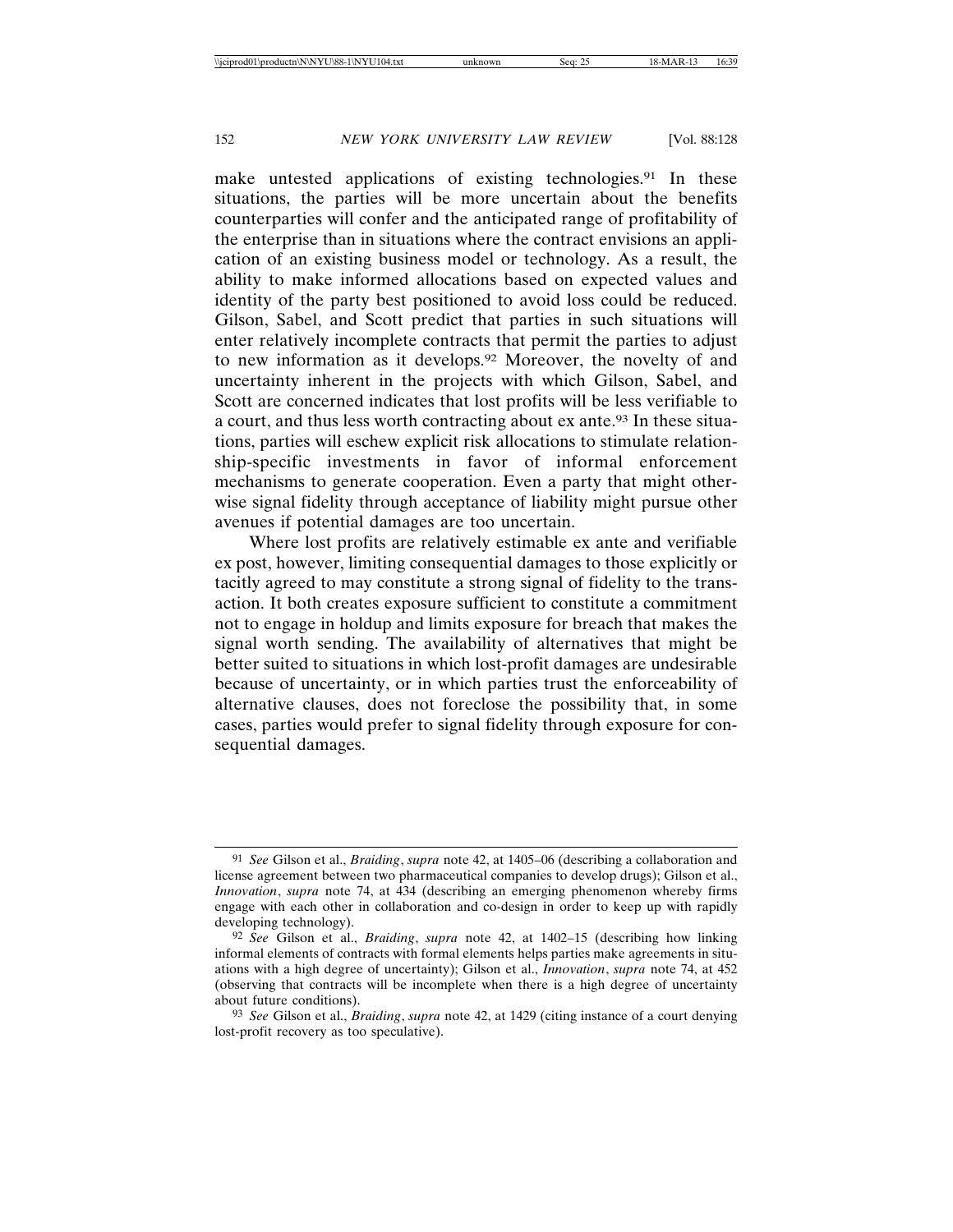## IV

# CONTRACTS AND LOST PROFITS

The claim that an agreement to pay lost profits can signal fidelity to a relationship and thus reduce concerns about holdup generates some testable hypotheses about contract design and the contractual behavior of sophisticated commercial actors. Parties who want to send the relevant signal might, for instance, accept the default rule of consequential damages rather than follow the norm of excluding them. I have suggested, however, that the "reason to know" default of the Restatement and the U.C.C. embodies a breadth of damages that parties may find too onerous or too nebulous, notwithstanding their desire to send a signal of fidelity.

Thus, parties concerned with holdup might adopt any of several strategies. First, they might follow the standard commercial procedure of excluding consequential damages and either risk vulnerability to holdup or search for some other means of avoiding it. Second, they might take the risk that a court would, consistent with the default of a broad "reason to know" test, award lost profits but constrain exposure in the event of breach to an acceptable amount, such as by limiting consequential damages to "reasonably certain" lost profits. Third, they might leave the contract silent about lost profits and expect that courts will limit any award of lost profits to those that the parties impliedly agreed would be payable in order to solve the holdup problem. In effect, these parties expect a court to apply something equivalent to the tacit agreement test notwithstanding the broader formulation in the Restatement and U.C.C. Indeed, this strategy would apply with particular force in contracts governed by New York, since, as discussed above, that jurisdiction retains the more restrictive test.94

If my claim has any force, however, then one would expect that at least some sophisticated commercial actors would take a fourth alternative and explicitly incorporate a clause awarding lost profits into their contract. Moreover, one would expect such a clause to appear in transactions in which one party is required to make a relationshipspecific investment that exposes it to holdup and in which information about potential lost profits is relatively available ex ante to the party expressly agreeing to pay lost profits as damages.

In order to determine whether these predictions are accurate, I have examined contracts involving sophisticated commercial actors found in the searchable database of the Contracting and Organizations Research Institute (CORI) of the University of

<sup>94</sup> *See supra* Part II.B.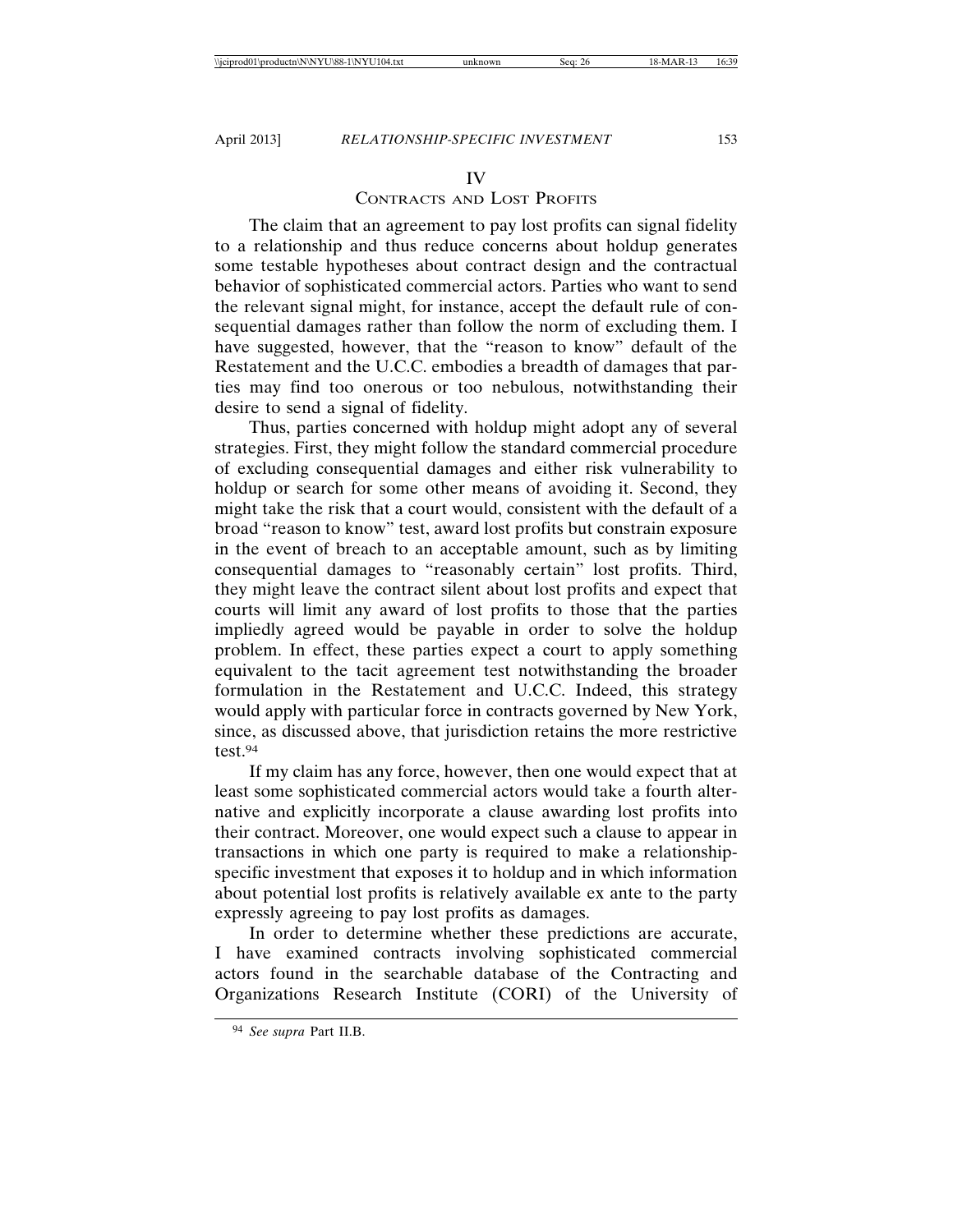Missouri at Columbia.95 Most contracts within the database are taken from public disclosure filings or are filed with a regulatory agency. As a result, these contracts are likely to involve large, publicly owned companies. For purposes of my search, I limited the relevant contracts to those involving joint ventures, business transactions (primarily involving leases, sales, licenses of intellectual property, and purchases of services), and utilities. A search of documents that contain the terms "lost" and "profits" produced a sample size of 295 discrete contracts.96 Of those, and consistent with expectations from contract theory, 232 explicitly exclude either consequential damages, lost profits, or both. A plurality of these contained a provision that excluded consequential damages and lost profits for both parties with no other stipulations.97 Approximately sixty of the contracts contain provisions that exclude consequential damages and lost profits but permit their recovery, either by negative implication or explicit statement, in limited circumstances, such as where the counterparty engages in a willful breach or breaches a confidentiality clause.<sup>98</sup> Approximately seventy contracts exclude liability for lost profits and consequential damages for just one of the parties. Typically, in these situations, the party not liable for these damages had access to all remedies at law or had its remedy restricted to the price already paid.99 As these contracts did not address consequential damages explicitly, I do not count them as relevant "lost profits" cases. Of the remaining contracts, even though the contract contained the search terms "lost" and "profits," the contract contained no clause that dealt with lost profits.

<sup>95</sup> The database is available at Contracting and Orgs. Research Inst., http:// cori.missouri.edu/pages/ksearch.htm (last visited Feb. 10, 2013).

<sup>96</sup> The list of contracts can be found on the website of the *New York University Law Review*, http://www.nyulawreview.org/online-features/gillette. The search initially returned a list of 337 documents. Of those, however, forty-two did not generate a document when clicked. Hence, the sample size of 295 documents.

<sup>97</sup> *See, e.g.*, U.S. STEEL CORP. & REPUBLIC ENGINEERED PRODS., PELLET SUPPLY AGREEMENT (2002), *available at* http://cori.missouri.edu/ (No. 2609) ("Buyer and Seller agree that in no event shall either party be liable to the other for any indirect, special or consequential damages or lost profits as a result of a breach of any provision of this Agreement.").

<sup>98</sup> *See, e.g.*, MAXTOR STANDARD VOLUME PURCHASE AGREEMENT, § 1.3.C (2002), *available at* http://cori.missouri.edu/ (No. 9338) (allowing recovery for lost profits in the event of a breach due to "intentional misconduct or gross negligence"); BRIDGE TRADING CO. TRANSACTION SYSTEM AGREEMENT, § 7(c) (2002), *available at* http://cori.missouri. edu/ (No. 11,699) (allowing lost profits recovery in the event of a breach due to "gross negligence or willful misconduct"). I use an approximate number, because some of the contracts cannot easily be classified. For example, in one case, the indemnity clause itself excludes lost profits. DANIEL C. JAVITT & GLYTECH, INC., LICENSING AGREEMENT, § 6.1(g) (2002), *available at* http://cori.missouri.edu/ (No. 81,767).

<sup>99</sup> *See, e.g.*, AMERIVISION COMMC'NS & TASK FORCE, CONSULTING AGREEMENT, § 6 (2002), *available at* http://cori.missouri.edu/ (No. 27,912).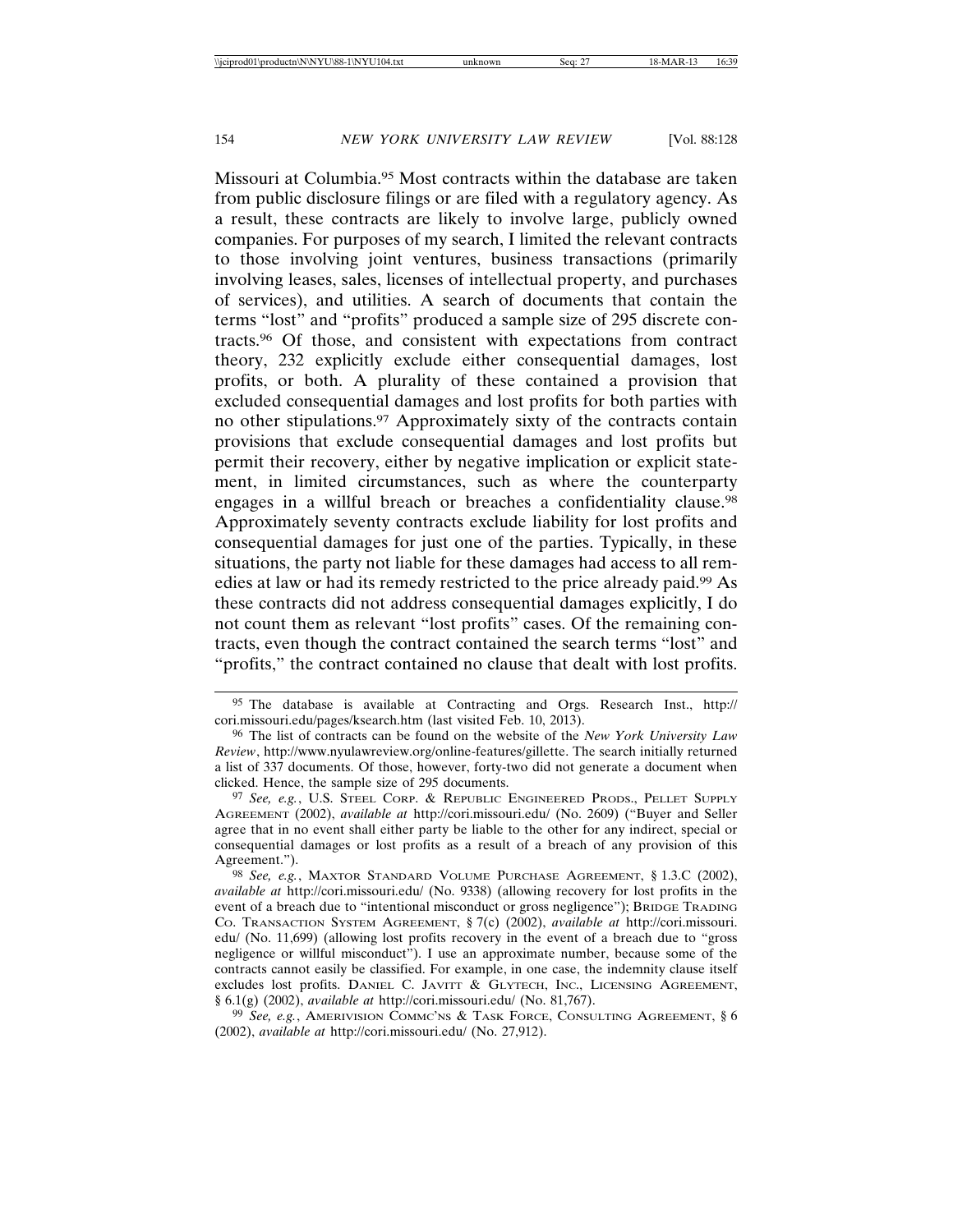Two contracts explicitly impose liability for lost profits in the event of breach without restriction.100 These are in addition to those contracts that do not exclude such recoveries under limited circumstances. The small sample means that results can only be suggestive. Nevertheless, consistent with the predictions from theory, those contracts do involve investments that qualify as relationship specific. A contract designated as a "Beverage Marketing Agreement" between Mrs. Fields Original Cookies, Inc. (MFOC) and Coca-Cola Fountain (CCF) is illustrative.101 That contract provides that if MFOC breaches, it is responsible for credits and the return of equipment and "unearned prepaid funding" provided by CCF.<sup>102</sup> The contract also recites that these provisions do not restrict the remedies or damages that may result from a breach by either party. But the contract then states that, "Nothing herein shall be construed as a waiver of any right of CCF to prove consequential damages as a result of a breach by MFOC including, but not limited to lost profits, and other damages allowable."103

What would explain this provision that explicitly permits one party, but not the other, to recover lost profits in the event of a breach? Review of the entire contract reveals that MFOC is obligated under the contract to purchase a set amount of syrups—products that might otherwise be provided to other CCF customers and thus do not constitute a relationship-specific investment on the part of CCF. In addition, CCF leases to MFOC beverage dispensing equipment that, once used by MFOC, cannot be utilized by other potential CCF customers, who might demand "new" rather than "used" equipment. A clause in the contract reveals the value of this investment. The clause notes that MFOC is required to pay CCF at expiration or termination of the contract the "unamortized portion of the cost of installation and the entire cost of remanufacturing and removal of all equipment owned by CCF."104 One might initially conclude that the lease payments reflect the value of the equipment and thus negate the notion that equipment constitutes a nontransferable investment. But the lease recites that MFOC "acknowledges that the rent set forth herein does not fully compensate Company [CCF] for its expenses

104 *Id.*

<sup>100</sup> M.J. QUINLAN & ASSOCS. & POORE BROS., LICENSE AGREEMENT, Art. 9(3) (2000), *available at* http://cori.missouri.edu/ (No. 8588); MRS. FIELDS ORIGINAL COOKIES & COCA-COLA FOUNTAIN, BEVERAGE MARKETING AGREEMENT, 7 (2003), *available at* http:// cori.missouri.edu/ (No. 11,288).

<sup>101</sup> MRS. FIELDS ORIGINAL COOKIES & COCA-COLA FOUNTAIN, *supra* note 100.

<sup>102</sup> *Id.* 

<sup>103</sup> *Id.*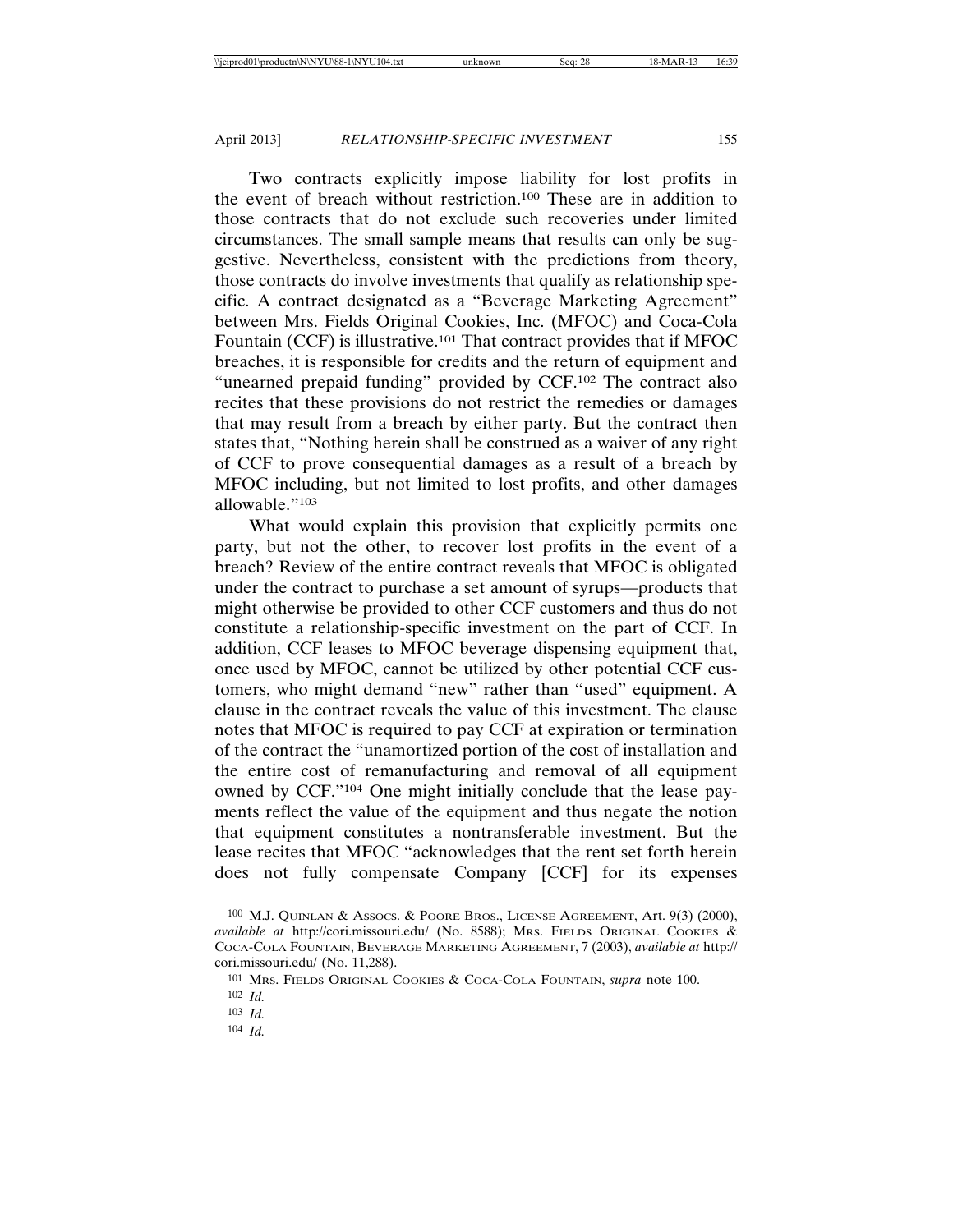concerning its research and development efforts designed to improve fountain equipment or in providing the Equipment to Lessee . . . ."105

CCF also agrees to provide advance funding and marketing funds to MFOC for the explicit purpose of expanding the consumption of beverages at stores within the MFOC system. Presumably, CCF would want to protect against MFOC's diversion of these funds for purposes that did not generate benefit to CCF, and a representation by MFOC to that effect would be insufficient without the *in terrorem* benefit of a lost-profits clause. MFOC, on the other hand, makes no relationshipspecific investment. Its obligation is primarily to purchase CCF products and to make the payments due under the contract.

Similarly, consider a contract between M.J. Quinlan Associates, an Australian business engaged in research and development for the production of "3-dimensional hollow fried snack food products . . . , including without limitation a kangaroo-shaped product," and Poore Brothers, a Delaware corporation engaged in the manufacture and marketing of food products.106 The contract grants an exclusive license in the United States for Poore Brothers to use Quinlan's intellectual property relating to manufacturing three-dimensional hollow fried snack foods. Poore Brothers commits to making "reasonable commercial effort" to promote the sale of such products within its exclusive territory, to pay Quinlan specified fees and royalties, and to incorporate Quinlan's kangaroo design on the packaging of any kangaroo-shaped product it manufactures.107 In the event of Quinlan's continuing breach after notice, Poore Brothers is entitled to withhold royalties until Quinlan remedies the breach. At that point, Poore Brothers is obligated to pay the withheld royalties, but "less any damages or lost profits suffered by Poore Brothers as a result of Quinlan's breach."108

The explicit reservation of the right to lost profits makes sense in light of the parties' desire to induce relationship-specific investment. While the agreement recites that Poore Brothers has the technology to manufacture two-dimensional snack foods,<sup>109</sup> it apparently did not have the technology to manufacture three-dimensional hollow products. Once it obtained the intellectual property rights to that

<sup>105</sup> *Id.* at Ex. A, Lease Agreement.

<sup>106</sup> M.J. QUINLAN & ASSOCS. & POORE BROS., *supra* note 100, at Whereas Clause A. 107 *Id.* art. 2(6).

<sup>108</sup> *Id.* art. 9(3). This clause is arguably even more favorable to the investing party than a clause allowing recovery of lost profits damages, because Poore Brothers can simply offset its alleged lost profits, and the counterparty would have to demonstrate the impropriety of its actions.

<sup>109</sup> *Id.* at Whereas Clause D.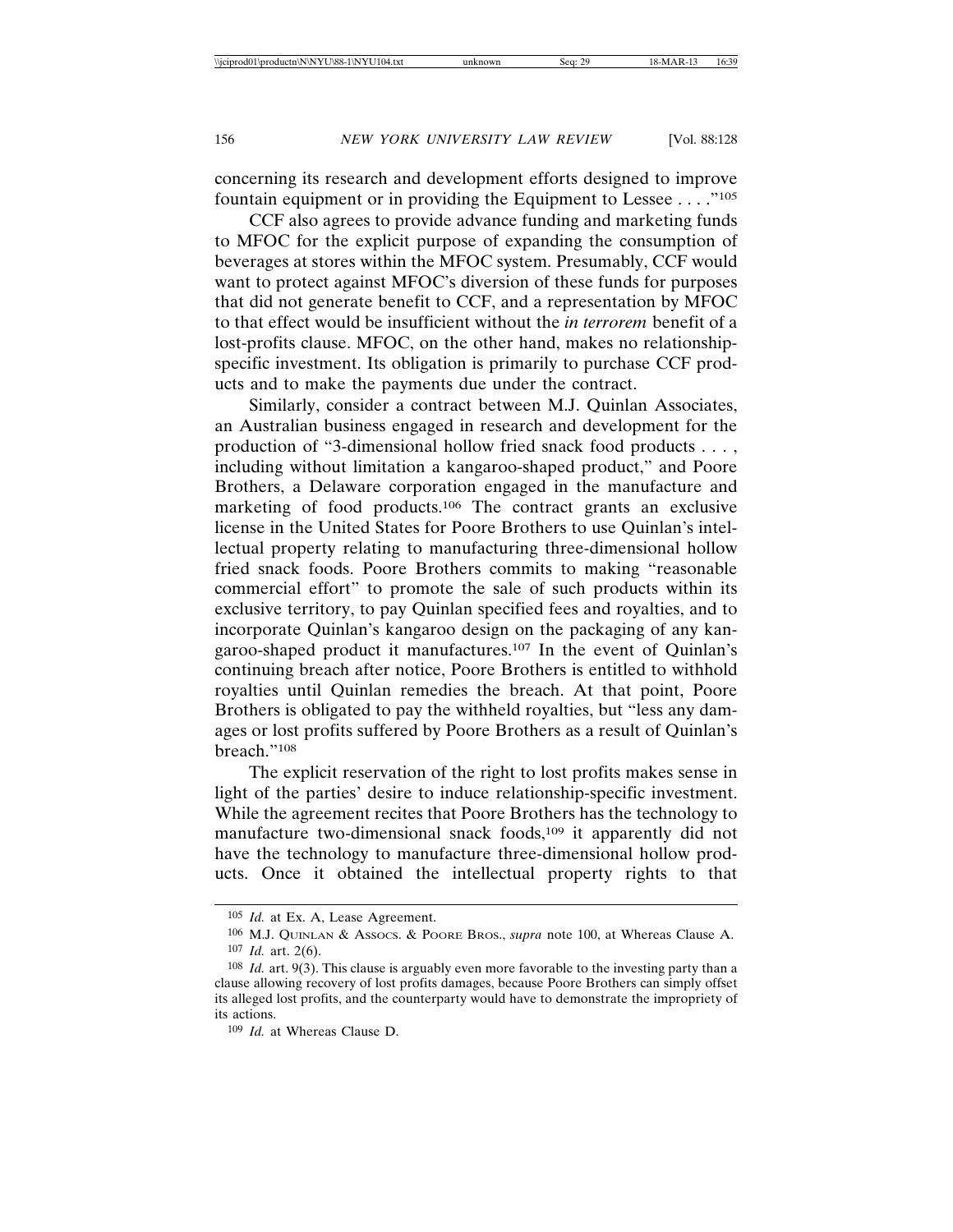technology, however, it would presumably also have to obtain equipment that would permit utilization of Quinlan's intellectual property in order to manufacture the products. It is plausible that such equipment would not be useful for other aspects of Poore Brothers's business. Thus, the purchase of such equipment fits within the model of relationship-specific investment that could subject Poore Brothers to holdup. The ability to retain any lost profits even after Quinlan remedies a breach dilutes the incentive for the latter to engage in any holdup activity.

The lost-profits clause is more remarkable in light of the fact that other contracts involving Poore Brothers that are within the CORI database contain the standard exclusion of liability for lost profits.110 Perhaps the licensor in those other contracts—Warner Bros.—had more bargaining power than did Quinlan. But the dictates of contract design suggest an alternative explanation. Unlike the contract with Quinlan, the obligation of Poore Brothers in the latter contracts solely involves the distribution of Warner Bros. products, without any requirement to make relationship-specific investments. The fact that the same party used different clauses in different contracts indicates that inclusion of lost-profits damages is a well-considered and deliberate effort to accomplish some contractual goal, and the protection of non-transportable investments constitutes a reasonable objective that can be served by this contractual mechanism.

It is noteworthy, moreover, that the explicit invocation of lost profits in the Poore Brothers contract with Quinlan is one-sided. Breach by Poore Brothers does not trigger an explicit claim for lost profits, notwithstanding that Quinlan has given Poore Brothers an exclusive license, which could fit the model of relationship-specific investment. There are, however, potential explanations for the asymmetry. First, since the primary obligation of Poore Brothers under the contract is to pay royalties, the parties may have believed that Quinlan could recover unpaid royalties as direct damages, making it unnecessary to mention lost profits as recoverable consequential damages. Second, different exclusive-dealing arrangements may involve different switching costs. If Quinlan's grant of an exclusive U.S. license to Poore Brothers entails only the transmission of intellectual property—as opposed, for instance, to the delivery of manufactured equipment under the Coca-Cola contract mentioned above—then perhaps Quinlan had less concern about being exploited by Poore

<sup>110</sup> *See* WARNER BROS. & POORE BROS., RETAIL AND PROMOTIONAL LICENSE, art. 6(a) (2002), *available at* http://cori.missouri.edu/ (No. 8586); WARNER BROS. & POORE BROS., RETAIL AND PROMOTIONAL LICENSE, art. 7(a) (2002), *available at* http://cori.missouri.edu/ (No. 8587).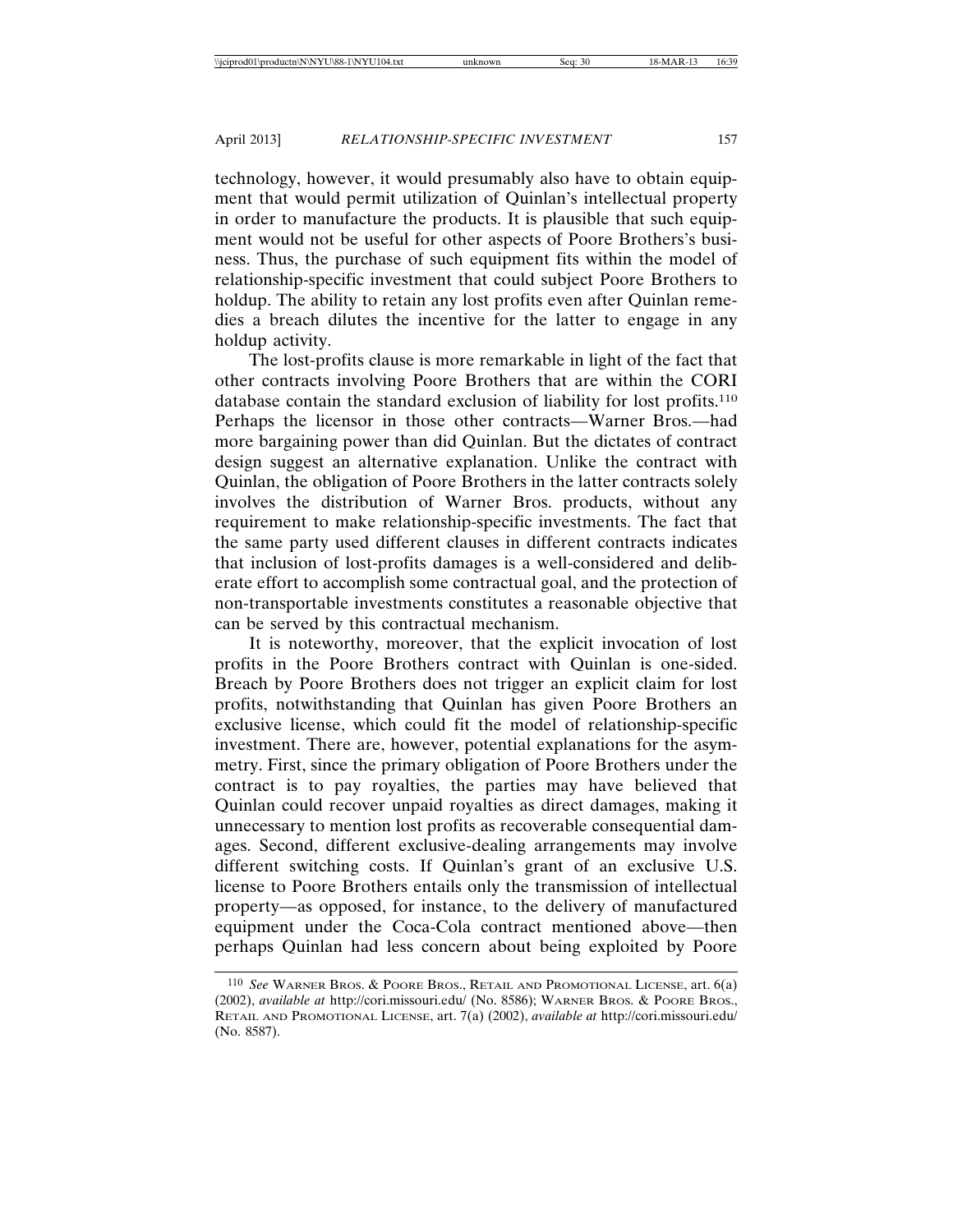Brothers because, in the event of a breach by Poore Brothers, Quinlan's intellectual property would not necessarily have been of reduced value to a third party.

The same rationale appears appropriate in contracts that permit a limited exception to the general exclusion of consequential damages. These contracts make up the substantial majority of those that allow recovery of lost profits, either explicitly or implicitly. For example, a "License, Option and Collaboration Agreement" between ACADIA Pharmaceuticals, Inc. and Sepracor, Inc. involved an effort to identify and develop compounds for clinical development.111 ACADIA had apparently developed expertise and acquired proprietary rights related to some of the substances that would be the subject of Sepracor's commercialization efforts. ACADIA granted Sepracor an option to obtain an exclusive license with respect to certain compounds. Retaining the confidentiality of ACADIA's expertise presumably would be crucial to any market advantage that ACADIA possessed. Moreover, Sepracor itself presumably would want to preclude ACADIA from sharing information with third parties once Sepracor began investing in clinical development. Thus, the parties could be expected to draft contractual clauses that bound them to their "collaborative relationship."112 Indeed, the contract reveals several binding mechanisms. In the first instance, the parties agreed to enter into a stock purchase agreement pursuant to which Sepracor would purchase and commit to purchase shares of ACADIA common stock. Damages provide an additional bonding mechanism: While the agreement includes a standard clause disclaiming liability for consequential damages, that limitation on liability contains an exception for breaches involving each party's obligation to keep confidential certain proprietary information provided to it by the other party.113 Allowing recovery of consequential damages in this limited situation is consistent with the desire of each party to protect investment in the joint enterprise of proprietary information that would lose much of its value to the owner if it were disseminated to third parties. Notwithstanding the "new business" nature of the transaction, the collaborative nature of the relationship and the stock purchase agreement indicate that the parties have sufficient financial and product information to predict their liability exposure and thus make a potential award of consequential damages a plausible bonding mechanism. Indeed, cases of willful or grossly negligent breaches may particularly

<sup>111</sup> ACADIA PHARM., INC. & SEPRACOR, INC., LICENSE, OPTION AND COLLABORATION AGREEMENT (2005), *available at* http://cori.missouri.edu/ (No. 42,087).

<sup>112</sup> *Id.* at Recitals.

<sup>113</sup> *See id.* § 10.6.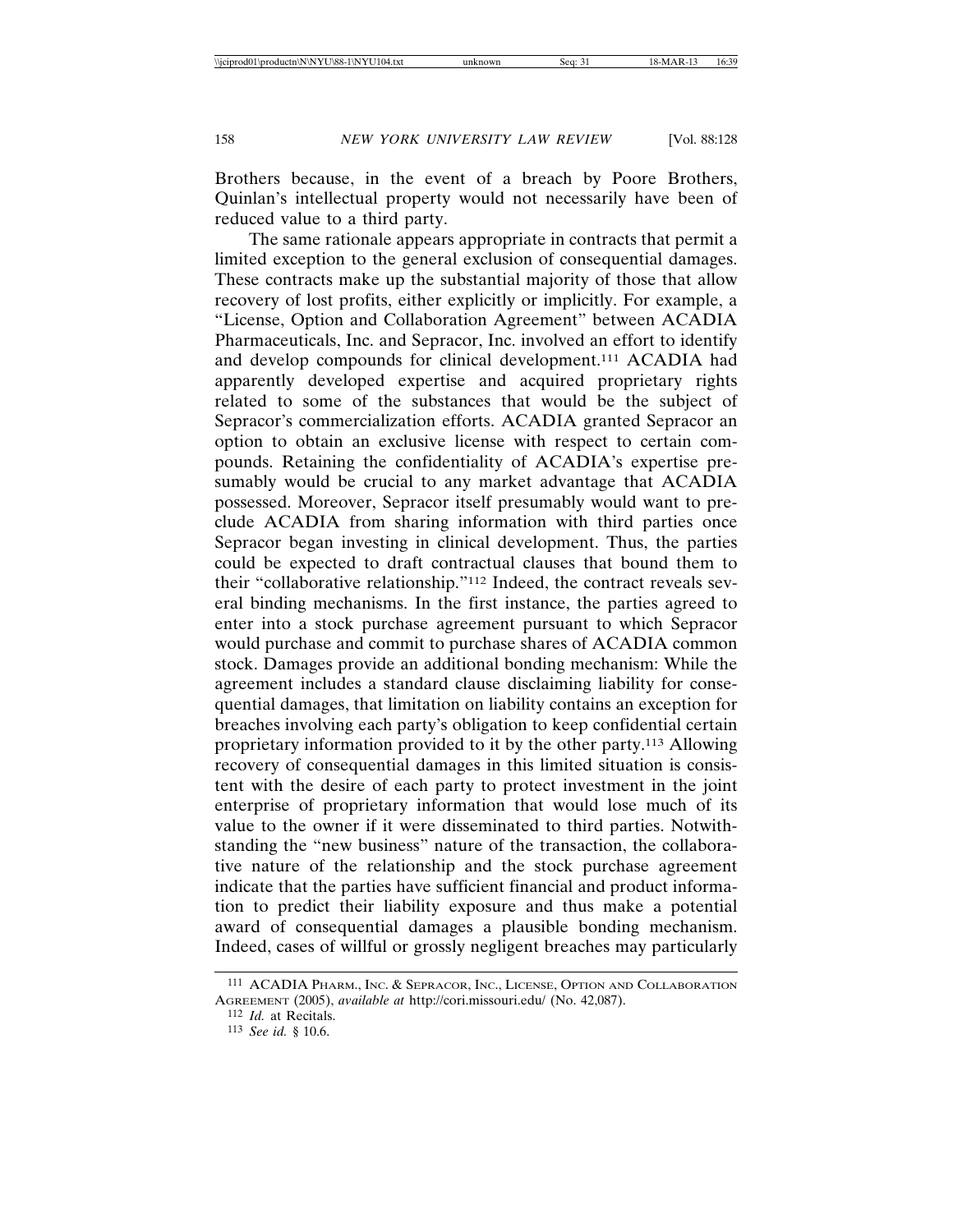fit the model insofar as they are indicative of an actual exercise of the holdup option by the breaching party. That appears especially true where the breach that triggers consequential damages involves the unauthorized use of confidential information, which threatens to dilute the value of relationship-specific investments by making them available to third parties, and to willful breaches that may indicate a refusal to provide the return exchange for the first mover's performance in making a relationship-specific investment. For instance, in one contract, the parties explicitly permitted lost-profits damages for a failure to deliver pharmaceutical products that would be due only after the counterparty had made substantial investments in obtaining approvals for the sale of those products.114

The number of contracts that contain explicit lost-profits clauses is too small to offer strong empirical support for the proposition that willingness to incur such liability overcomes the holdout problem and thus induces relationship-specific investments. But the contracts that do permit unrestricted recovery of lost profits, and the more numerous contracts that allow such damages for breach of confidentiality agreements that inherently involve holdup, provide at least weak support for the claim I have made. These contracts do appear systematically to involve relationship-specific investments that render a party vulnerable to exploitation for providing goods or information that cannot easily be retrieved in the event of breach.

## V

## CASE LAW AND LOST PROFITS

I have argued that an agreement to pay lost profits in the event of breach reduces the incentive of the investing party to withhold performance for fear of holdup, and thus provides the assurances necessary to induce optimal investment. Outside of this area, parties would eschew explicit or tacit agreement to pay lost profits in the event of breach because it would allocate liability inefficiently and would induce overinvestment. My examination of contracts in the previous Part provides at least weak evidence of the accuracy of this prediction. But perhaps a stronger claim could be made. If the default rule of contract damages only allowed lost-profits recovery under the same

<sup>114</sup> One waiver agreement between two pharmaceutical companies follows the standard disclaimer with an exception for willful breach and then recites, "For purposes of clarity, Teva hereby explicitly agrees to be responsible for any willful breach by Plantex to timely provide ALO with Initial Quantities including special, indirect, incidental, consequential damages or lost profits whether in contract, warranty, negligence, tort, strict liability or otherwise . . . ." ALPHARMA, INC. & TEVA PHARM., INC., SELECTIVE WAIVER AGREEMENT § 8.14 (2004), *available at* http://cori.missouri.edu/ (No. 46,411).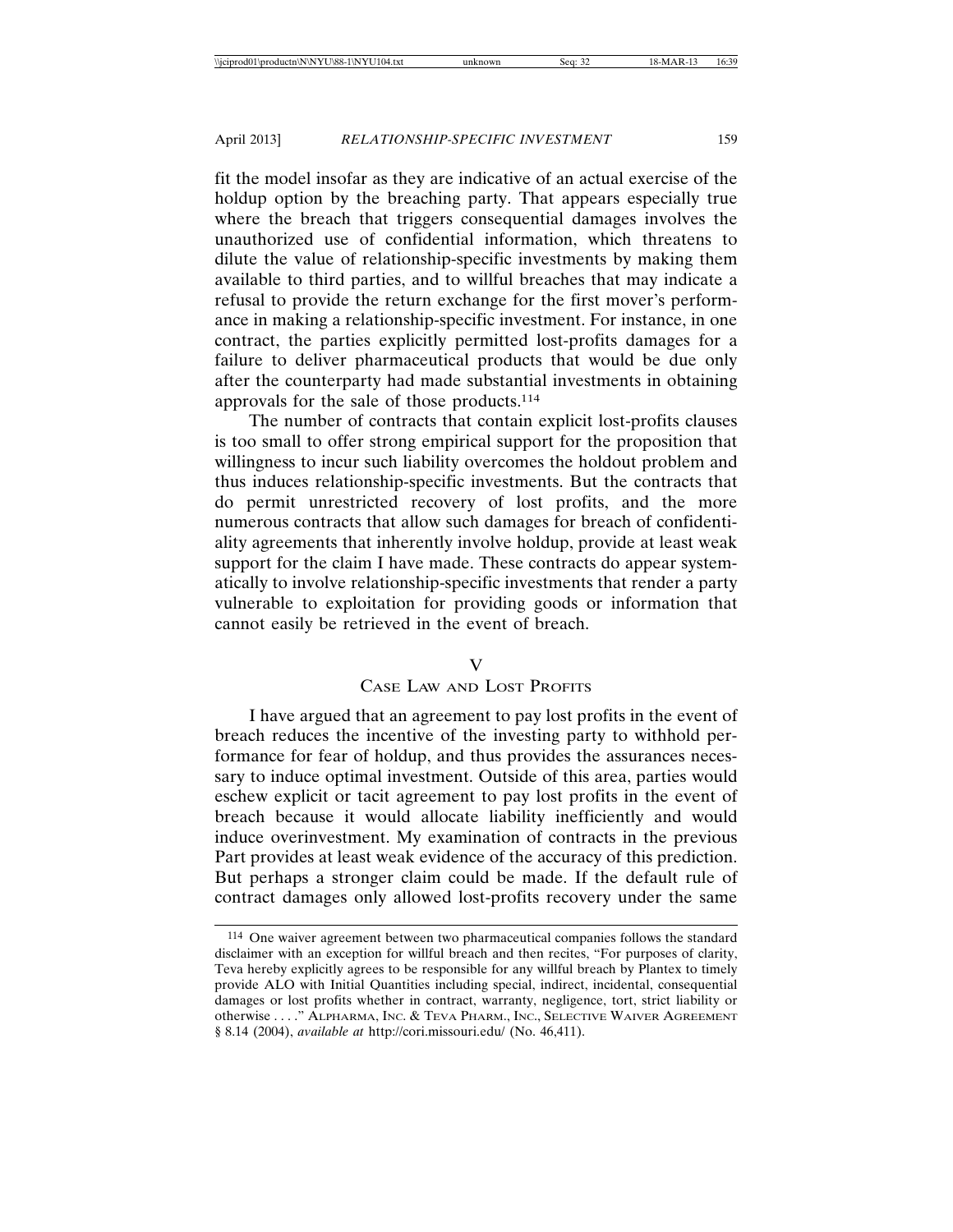conditions in which parties would expressly agree to pay lost profits that is, where relationship-specific investment was required—then parties could signal their fidelity to a transaction by adopting that default rule. A court that detected that the requisite conditions existed could infer from contractual silence about damages that lost profits were in the "contemplation of the parties." In other words, the court could infer that the parties tacitly had agreed that the non-investing party would bear the risk of the investing party's lost profits. In that case, the tacit agreement test would actually be doing the work that Holmes carved out for it: imposing only that scope of liability that "the defendant fairly may be supposed to have assumed consciously, or to have warranted the plaintiff reasonably to suppose that it assumed, when the contract was made."115 Liability, however, would not necessarily extend to all the damages that the aggrieved party suffered and of which the breaching party has "reason to know." Instead, courts would infer tacit agreement only in circumstances that parallel those that prevail where parties explicitly opt into such damages. I next investigate the New York cases to determine whether courts' application of the tacit agreement test is consistent with the investment theory.

## *A. The New York Cases and Relationship-Specific Investment*

Take first the cases in which courts applying New York law have concluded that liability for lost profits in the event of breach was within the contemplation of the parties under *Kenford I* and *Kenford II*. In *Alesayi Beverage Corp. v. Canada Dry Corp*.,116 Alesayi had obtained an exclusive license to use Canada Dry trademarks in large portions of Saudi Arabia. The court found that Alesayi breached the agreement by distributing the products of a competitor in ways that disfavored Canada Dry and underutilized the assets that Canada Dry had assigned exclusively to Alesayi. The court then turned to the issue of damages and the efforts of Canada Dry to recover lost profits. The court concluded that the parties contemplated liability for lost profits as required by the *Kenford* cases. This outcome was largely influenced by the fact that, in the event of breach, the contract explicitly permitted the aggrieved party to "pursu[e] any . . . legal remedies [other than termination] which it may have for such breach or which may have otherwise accrued under the agreement."<sup>117</sup> That clause, however, only authorized recovery of damages under applicable legal

<sup>115</sup> Globe Ref. Co. v. Landa Cotton Oil Co., 190 U.S. 540, 544 (1902).

<sup>116</sup> 947 F. Supp. 658 (S.D.N.Y. 1996).

<sup>117</sup> *Id.* at 672 (alterations in original).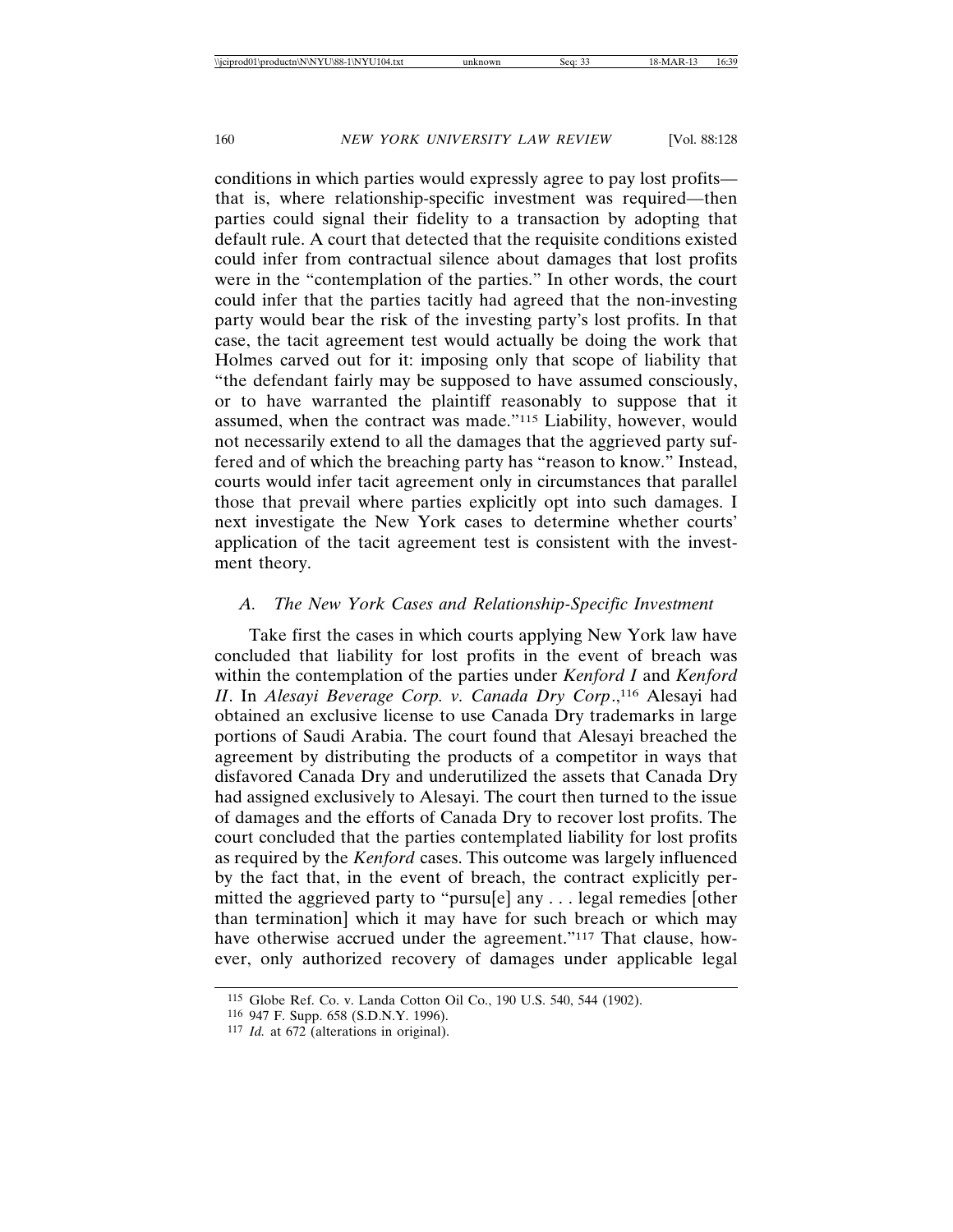rules; it does not necessarily define the scope of recoverable damages. If the applicable legal rules did not permit recovery of lost profits, the contractual clause would not make them available.

Perhaps a more compelling explanation for the willingness to award lost profits lies in the court's recitation of the salient features of Alesayi's relationship with Canada Dry. 118 The court concluded that Canada Dry could not prevail upon another bottler to sell its products in that market because it had given Alesayi an exclusive license to bottle and sell Canada Dry products—the very essence of a nontransferable investment.119 Of course, Alesayi's undertaking not to dilute its efforts on behalf of Canada Dry was itself a contractual device to avoid holdup after Canada Dry's investment. But the court's analysis of damages implied that lost-profits recovery played a similar role. The court concluded that "lost profits comprise a form of damages likely to flow from breach of an agreement that concerned trademark privileges, a licensed bottling facility, and extract sales."120 Although the court did not expand on its reasoning, and Alesayi did not contest satisfaction of the contemplation test, reflection reveals that those elements of the contract entailed substantial investment that could not easily be transferred to other transactions. The extract sold to Alesayi was manufactured in Ireland and shipped to Saudi Arabia, and had a limited shelf life. Hence, the goods could not easily be reallocated to other jurisdictions in the event of Alesayi's breach. Canada Dry's failure to find an alternative distributor reveals how the exclusive arrangement with Aleyasi constrained Canada Dry from otherwise deploying its assets subject to the contract, while allowing Alesayi to do exactly what it allegedly did: dilute the value of those assets by selling competing products in a manner that maximized Alesayi's profits rather than its joint profits with Canada Dry. In essence, the court appears to have found the requisite "contemplation" of lost profits in Canada Dry's desire to condition investment in Alesayi on some assurance that Alesayi would not exploit its monopoly either by subordinating Canada Dry's interests to its own or by demanding renegotiation.

*Travellers International, A.G. v. Trans World Airlines, Inc*. 121 similarly involved an exclusive relationship, a joint venture under which Travellers was the sole provider of land arrangements for tours. Travellers was to plan and operate the tour programs, and design the tour brochures and marketing strategy for an annual target of 100,000

<sup>118</sup> *Id.* at 671.

<sup>119</sup> *Id.*

<sup>120</sup> *Id.* at 672.

<sup>121</sup> 41 F.3d 1570 (2d Cir. 1994).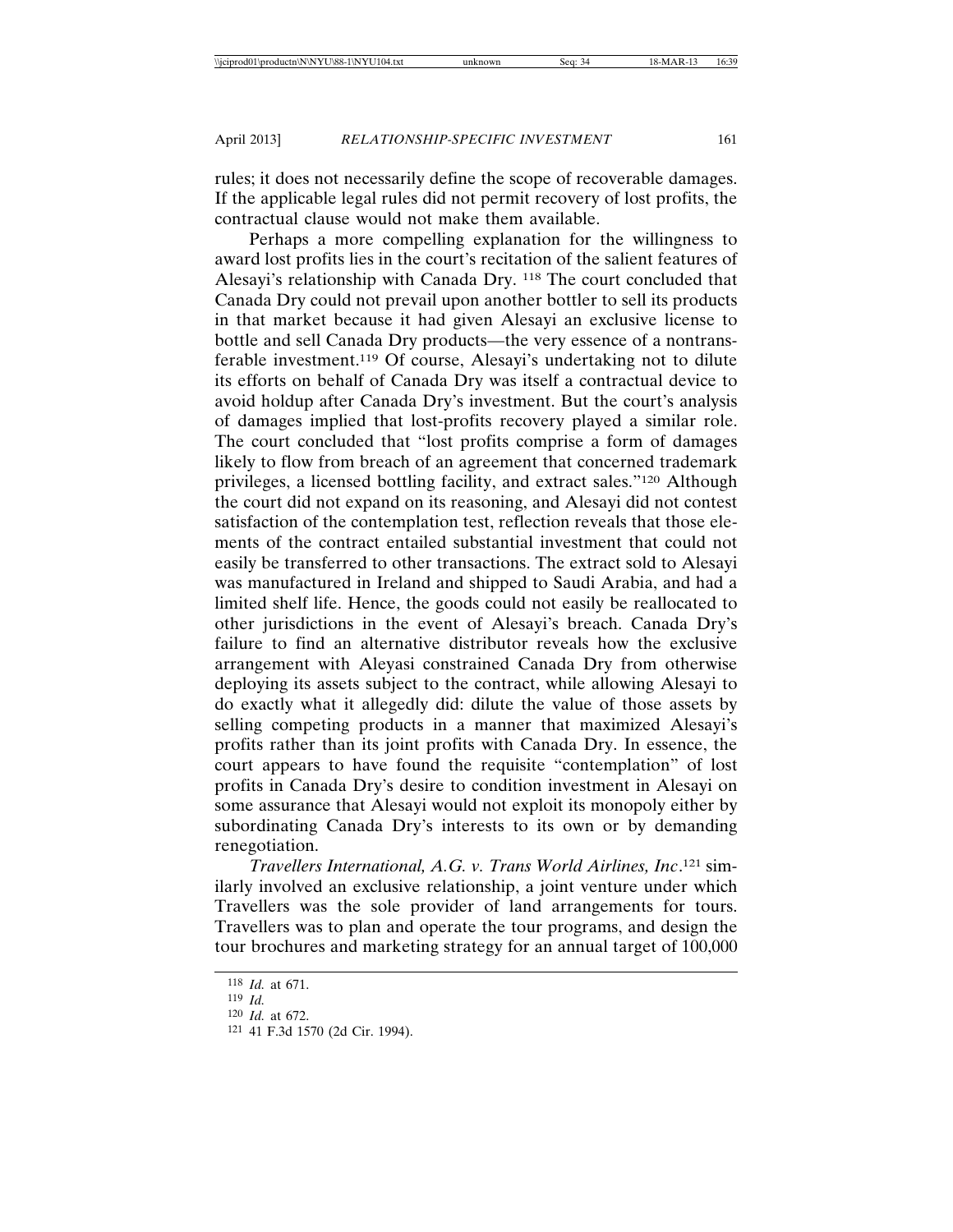customers. TWA was responsible for promoting Travellers's tours. After TWA ended the relationship, Travellers brought a successful action for wrongful termination. On the issue of damages, the court focused on the relationship-specific investments made by Travellers to conclude that the parties reasonably contemplated a lost-profits award for breach within the meaning of the *Kenford* cases. Over the parties' twenty-year relationship, the court concluded, Travellers had invested virtually all its resources in its relationship with TWA. Exploitation of that relationship was the very risk that the parties would have wanted to avoid; otherwise, Travellers would have been reluctant to invest in the venture. Thus, the court inferred, the parties agreed to lost profits as an assurance that the initial investment would not be exploited.122

In a final case, *Ashland Management, Inc. v. Janien*, 123 an employer breached a contract involving the use of a model developed by an employee for selecting investments. The contract limited the ability of the parties to disclose information to third parties. Thus, the employee was unable to use his model for any other purpose once he granted rights to the employer. In applying the *Kenford* standard, the Court of Appeals for the Second Circuit concluded that the parties' negotiations and contractual terms made "manifest" that lost profits would be recoverable in the event of breach.<sup>124</sup> The contract provided that if the employee left the firm "for any reason," he would be entitled to fifteen percent of the firm's gross revenues.125 The contract also predicted the amount of business that the mathematical model would generate. Thus, the court inferred that the parties had "fully debated and analyzed" future earnings, and agreed to postemployment compensation predicated on anticipated revenues.126 The prediction of revenues, the court concluded in a bit of a non sequitur, implied that the firm "must have foreseen that if it breached the contract defendant would be entitled to lost profits."127

Placing aside the logic of the court's reasoning, its conclusion was consistent with the prediction that tacit agreement can be inferred from relationship-specific investment. The commitment not to exploit the employee once that investment was made would have facilitated

<sup>122</sup> *Id.* at 1578.

<sup>123</sup> 624 N.E.2d 1007 (N.Y. 1993).

<sup>124</sup> *Id.* at 1011.

<sup>125</sup> *Id.*

<sup>126</sup> In its discussion of the parties' intent concerning lost profits, the court characterized the post-employment compensation as "damages." *Id.* But the compensation clause applied if Janien left Ashland "for any reason." *Id.* Presumably that would include departures unrelated to a breach by Ashland, and thus it was not necessarily a contractual damages clause.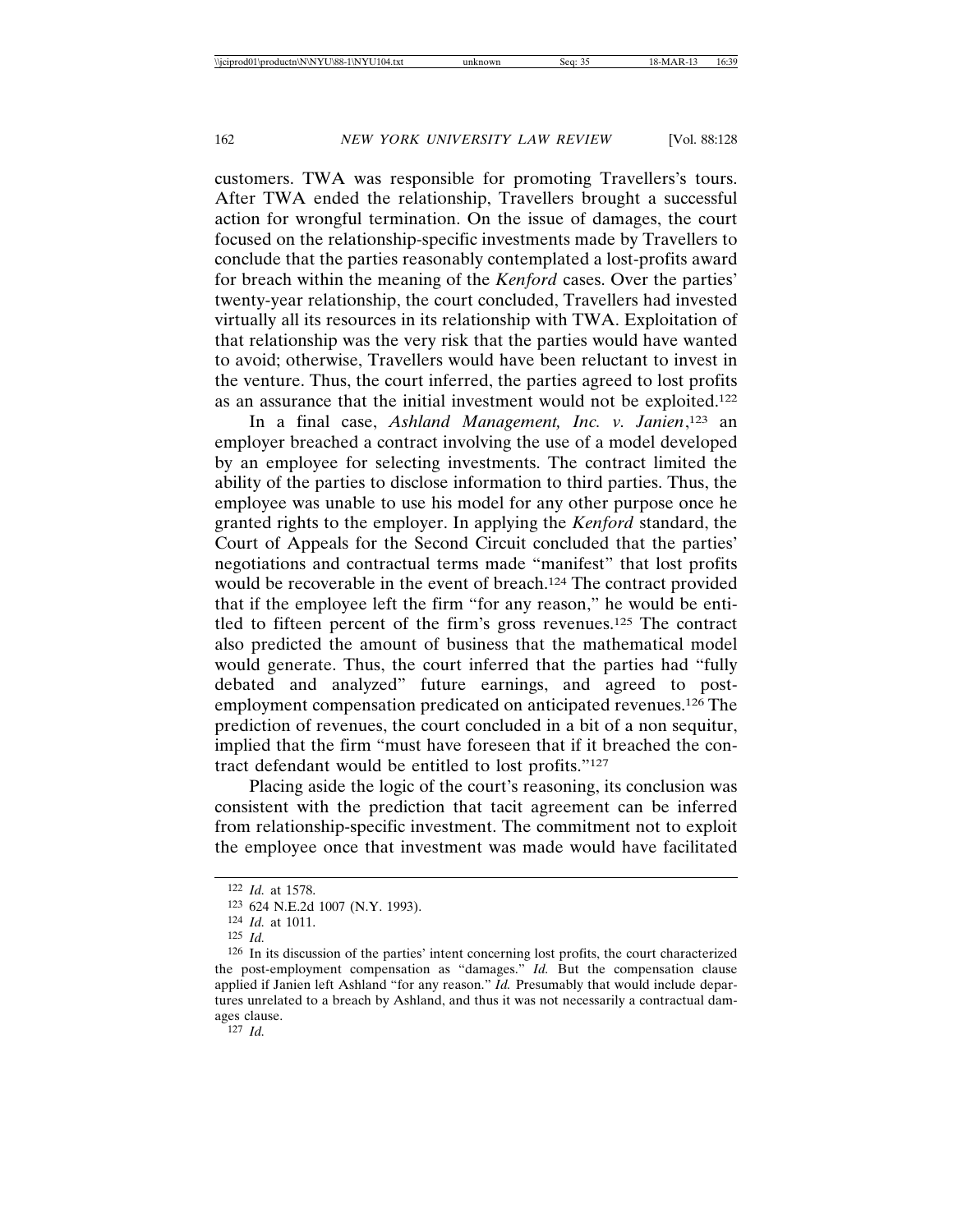the employee's agreement to transfer proprietary information for the firm's exclusive use. The inference of a lost-profits recovery in the event of breach plays that role.128

Conversely, courts applying New York law have been more reluctant to award lost profits where the breach did not involve a relationship-specific investment. It is in these cases that the deviation between New York doctrine and the broader constructions of "reason to know" has its most significant bite, since it means courts deny damages even when the investing party satisfies the latter test. The *Kenford* cases themselves fall into this category. *Kenford I* dealt with efforts to recover prospective profits of a proposed management contract.129 The plaintiffs, however, did not point to any relationshipspecific investment in the contract; indeed their complaint was that no contract was ever executed, and thus they had not sunk into the enterprise any costs that could not be transferred to alternative transactions. In *Kenford II*, plaintiffs had purchased parcels of land that they anticipated would be used for a stadium and for enterprises around the stadium.130 The "raw acreage" they purchased could be resold or redeployed to other uses that, while less profitable than anticipated, would have prevented plaintiffs from suffering the total loss characteristic of relationship-specific investments.131

Post-*Kenford* cases fall into the same pattern. In *Awards.com, LLC v. Kinko's, Inc.*, 132 Kinko's agreed to license the use of its store space for the sale of plaintiff's products within mutually selected Kinko's locations. The plaintiff brought an action against Kinko's for breach of contract and \$276 million in lost profits for wrongful termination. In the absence of anything in the agreement revealing contemplation of lost profits, the appellate court applied the "commonsense" approach dictated by *Kenford*. 133 The court concluded that the startup nature of the plaintiff's enterprise made it unreasonable to infer that Kinko's would have assumed lost-profits liability for breach.

<sup>128</sup> What makes the case somewhat more complicated for the theory is that, at the time of the breach, the employee had not yet fully developed the program and arguably could have taken it to another firm if he decided to proceed. Thus, one might contend that he had not made a relationship-specific investment at the time of breach. But once the court found that a contract had been created, the employee was obligated to create the model and was prohibited from revealing the information that he had developed to that point to other firms. Thus, it is plausible that the court believed that entry into the contract sufficiently locked the employee into the relationship to trigger the assumption of a commitment against exploitation.

<sup>129</sup> 493 N.E.2d 234.

<sup>130</sup> 537 N.E.2d 176.

<sup>131</sup> *Id.* at 178.

<sup>132</sup> 834 N.Y.S.2d 147 (App. Div. 2007), *aff'd*, 925 N.E.2d 926 (N.Y. 2010).

<sup>133</sup> *Id.* at 152.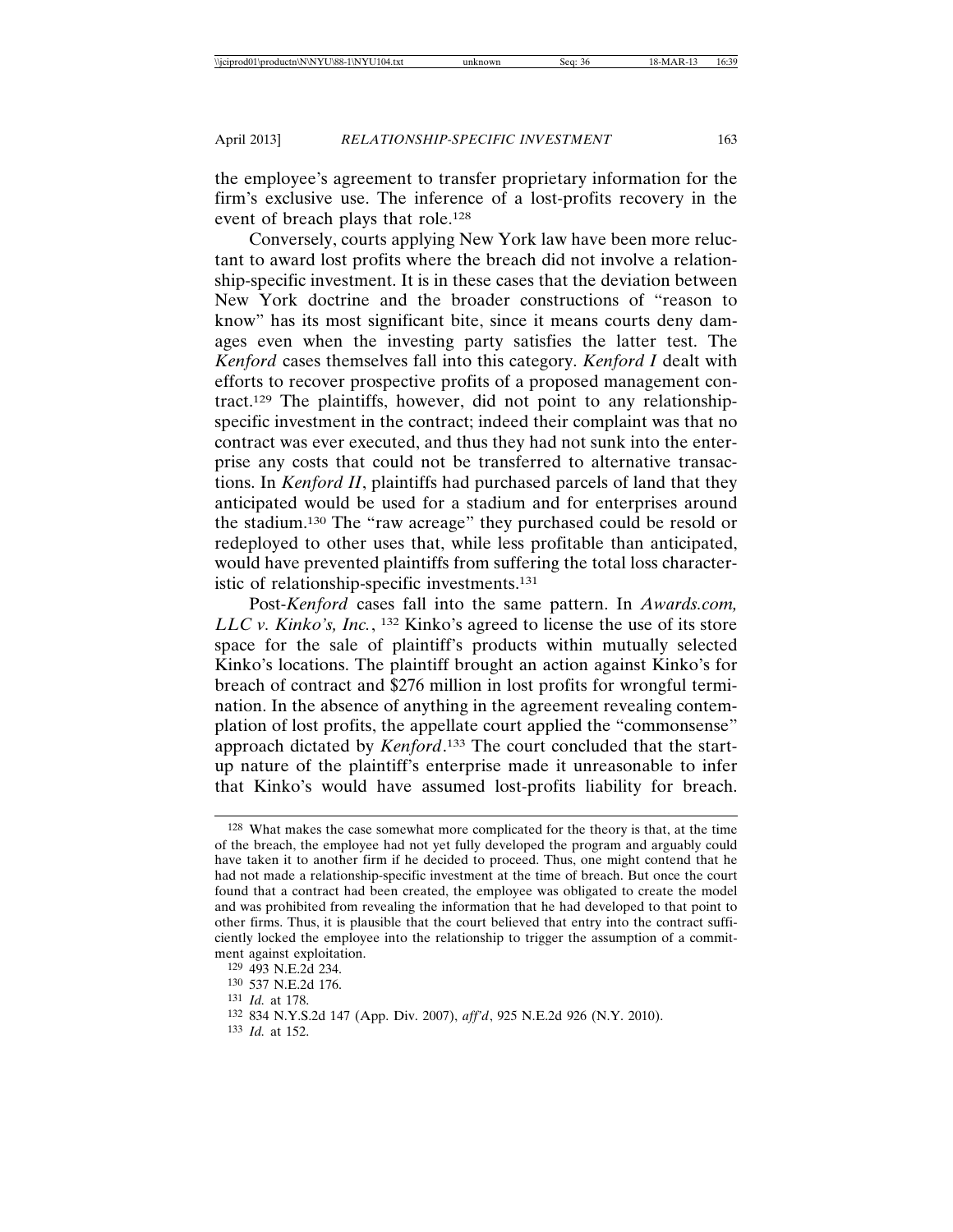Common sense, however, is perhaps equally informed by the nature of the transaction. The plaintiff's products consisted of "personalized corporate awards and promotional items" that, if not sold at Kinko's, could have been readily removed and made available for sale at other locations.134 Thus, Kinko's breach, if any, did not implicate the susceptibility to opportunistic behavior that would result if the plaintiff had made investments that could not be used in replacement transactions.

Similarly, in *Trademark Research Corp. v. Maxwell Online, Inc.*, 135 a Second Circuit case applying New York law, the purchaser of a trademark database and search system that the defendant was to custom design sued for lost profits when the designer could not deliver a system that would operate as promised. The court reversed a trial court's award of lost profits.136 It concluded that the plaintiff had failed to establish that liability for lost profits was within the contemplation of the parties, even though it was clear that the plaintiff sought the system to increase its market share of products sold to third parties, a factor that would seem to satisfy the broader "reason to know" test of the Restatement. Instead, the court inferred from a prior contract between the parties that had excluded consequential damages that the parties to the current contract intended the same result.137 Of course, one could have inferred just the opposite from the omission of the clause, given its presence in the prior contract. Perhaps the court was motivated by the absence of any relationship-specific investments in the project by the plaintiff, although the defendant invested resources in the design and construction of the failed system.

In *Schonfeld v. Hilliard*,<sup>138</sup> the court denied the plaintiff's claim of lost profits in the amount of \$269 million for a breached contract concerning a failed cable television channel. The plaintiff had agreed to provide "time and effort" in negotiating contracts,139 but the opinion does not indicate that the plaintiff contributed any nonredeployable asset, including any specific investment of time and effort in actual negotiations. Indeed, it was the plaintiff who sought recovery for the failure of the defendants to comply with their promise to make relationship-specific investments.

Two recent invocations of the *Kenford* cases by the New York Court of Appeals blurred the distinctiveness of the *Kenford* cases by citing both Restatement (Second) § 351 and Holmes in *Globe*

- 136 *Id.* at 334.
- 137 *Id.*

139 *Id.* at 168.

<sup>134</sup> *Id.* at 150.

<sup>135</sup> 995 F.2d 326 (2d Cir. 1993).

<sup>138</sup> 218 F.3d 164 (2d Cir. 2000).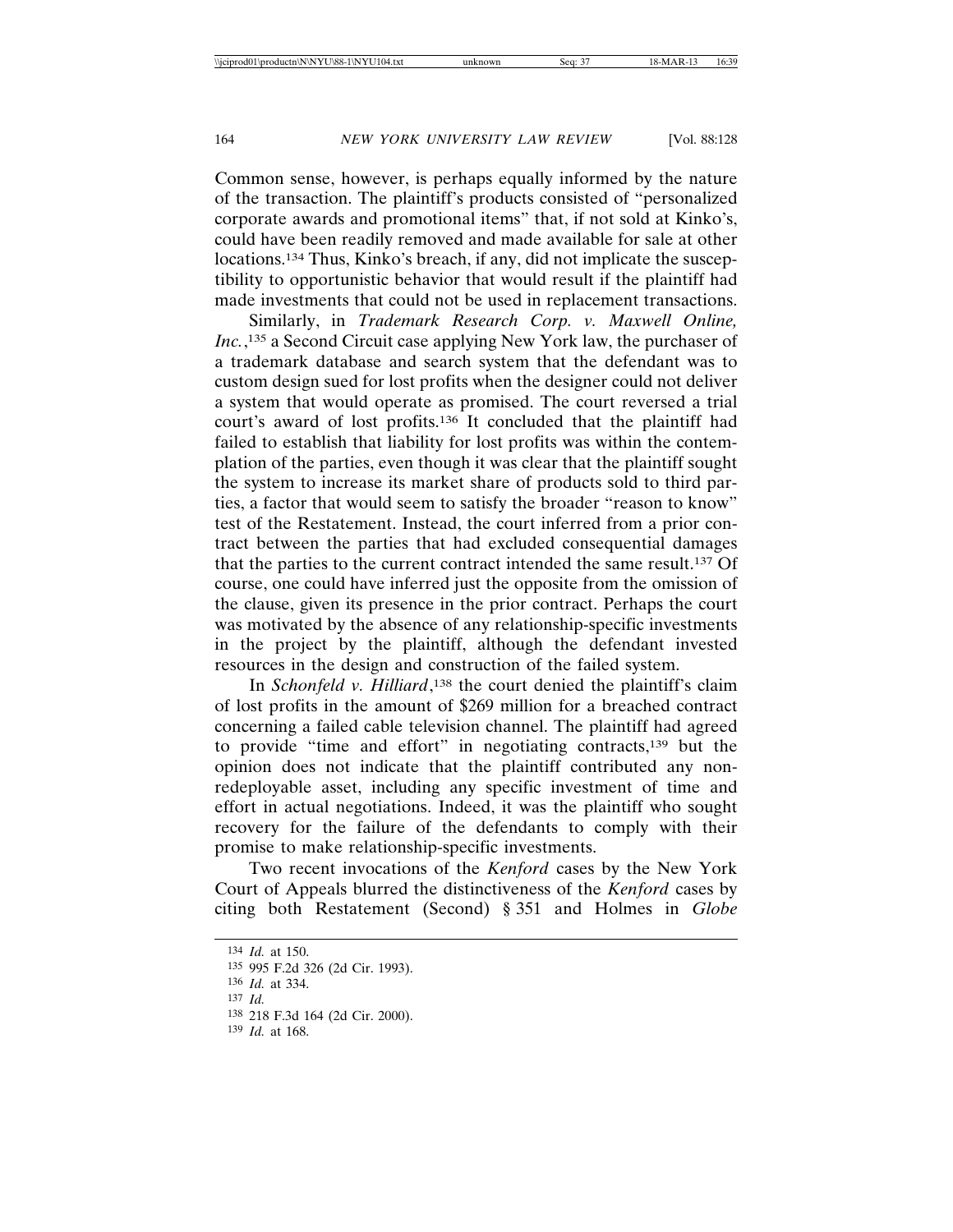*Refining*. In the more reasoned case, *Bi-Economy Market, Inc. v. Harleysville Insurance Co. of New York*, 140 an insured company claimed breach of its insurance policy and sought recovery from its insurer for consequential damages related to the demise of its business. The policy explicitly excluded coverage for "consequential loss," and the insurer contended that this exclusion demonstrated that, in accordance with the test of *Kenford I*, the parties did not intend that the insurer bear the loss of consequential damages.141 The court held that damages related to the demise of the insured by virtue of the insurer's breach were sufficiently foreseeable to be compensable.142 The court interpreted the contractual exclusion as applying only to losses engendered by delays caused by third-party actors and not "consequential damages" caused by the insurer itself.143 The court's rationale, therefore, fits as easily within a "reason to know" conception of consequential damages as an "intention of the parties" conception. Nevertheless, the court's reliance on the insurer's breach of the covenant of good faith and fair dealing implied in insurance contracts suggests that the court may have been more willing to carve out an insurance exception to its prior rule.144

## *B. Judicial Application of the "Reason to Know" Test*

The New York cases arguably are consistent with the intent of sophisticated commercial parties insofar as they permit the award of lost profits if, but only if, there was at least tacit agreement that a breaching party would incur such liability. Moreover, those cases are also consistent with the conduct of the majority of commercial actors, who exclude consequential damages in the absence of such investment. But the "reason to know" test is sufficiently nebulous that it plausibly could be interpreted in the same manner as the tacit agreement test, notwithstanding its broader verbal formulation. That is,

143 *Bi-Economy*, 886 N.E.2d at 132.

<sup>140</sup> 886 N.E.2d 127 (N.Y. 2008).

<sup>141</sup> *Id.* at 129.

<sup>142</sup> The opinion in the second case, *Panasia Estates, Inc. v. Hudson Insurance Co.*, 886 N.E.2d 135 (N.Y. 2008), was quite cursory and relied on *Bi-Economy* for the proposition that consequential damages were recoverable by the insured if they were the foreseeable result of the insurer's breach.

<sup>144</sup> Indeed, that is how some courts have read the decision. *See, e.g.*, Haym Salomon Home for the Aged, LLC v. HSB Grp., Inc., No. 06-CV-3266(JG)(JMA), 2010 WL 301991, at \*5 n.1 (E.D.N.Y. Jan. 20, 2010) ("[A]n insured can seek consequential damages for an insurer's breach of the covenant of good faith and fair dealing." (citing *Bi-Economy*, 886 N.E.2d at 130)); Silverman v. State Farm Fire & Cas. Co., 867 N.Y.S.2d 881, 883 (Sup. Ct. 2008) ("[A] failure [to provide coverage] may indeed support . . . a claim [for consequential damages] if it flows from a breach of good faith and fair dealing, which the courts will read into all insurance contracts." (citing *Bi-Economy*, 886 N.E.2d 127)).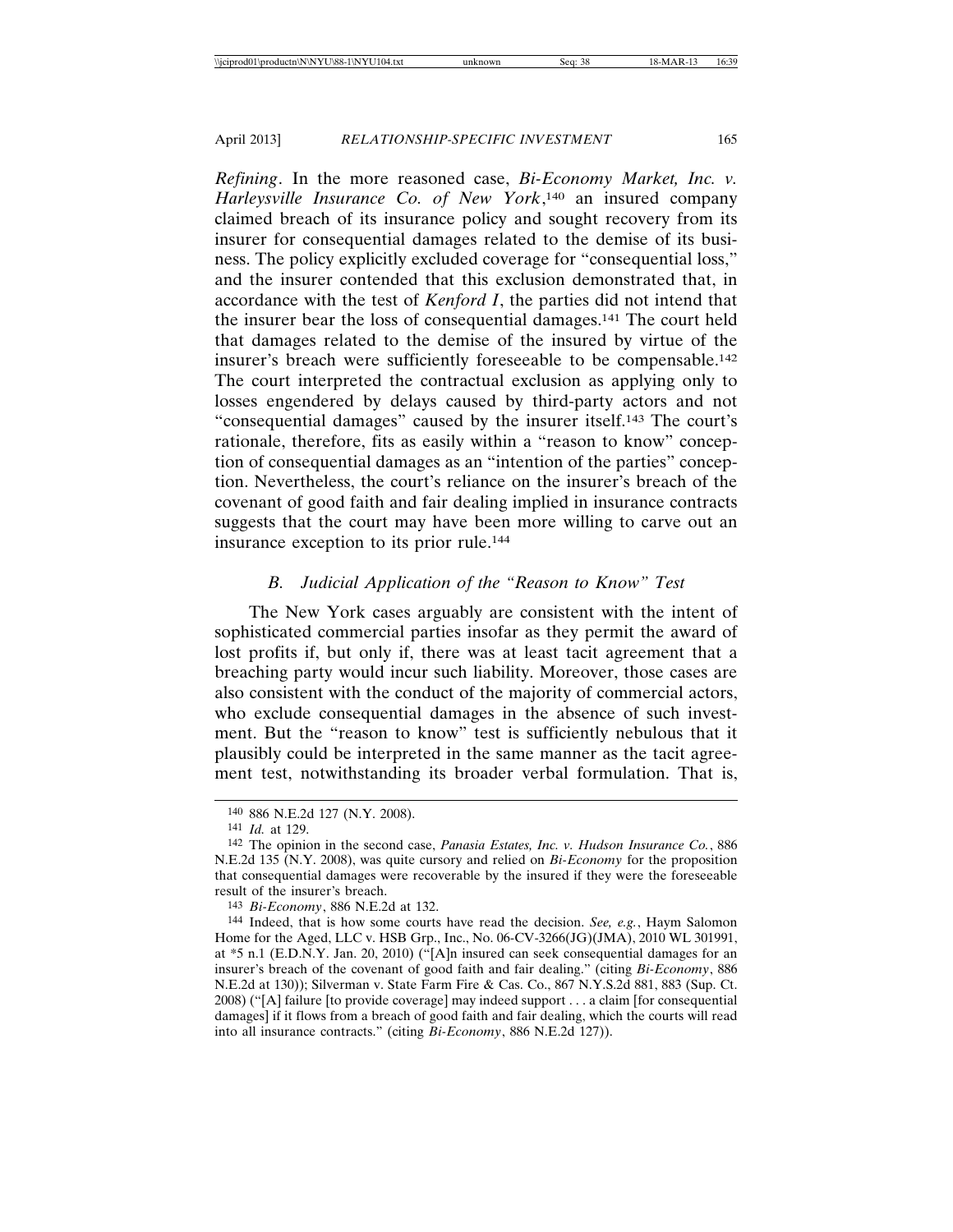courts might intuit to the results the tacit agreement test dictates, and apply "reason to know" or "foreseeability" to encompass only those risks within the contractual structures that the narrower test recognizes. The possibility of convergence is increased by the Restatement rule that permits courts to deny lost profits even with respect to foreseeable damages where awarding them would cause disproportionate damages or would be unjust,<sup>145</sup> and by applying the common law principle that permits denial of lost profits that are not "reasonably certain."146 If courts actually interpret and apply the "reason to know" test in a manner that is consistent with the parties' intent, then there would be little practical difference between it and tacit agreement. If, on the other hand, courts interpret the "reason to know" test in a manner that complicates the parties' efforts to determine their exposure ex ante or that imposes on them a degree of liability that they have not agreed to bear, the different tests have different practical effects. Thus, before drawing any inferences about the superiority of the tacit agreement test, it would be useful to know whether courts that apply the "reason to know" test tend to find the requisite foreseeability only where relationship-specific investments have been made.

In order to explore that issue, I examined cases in California, a jurisdiction that has a reputation for coherent contract law and that embraces, at least as a formal matter, the "reason to know" test for consequential damages.147 In its most recent foray into the issue, the California Supreme Court considered a contractor's ability to recover lost profits allegedly suffered after a school district's breach of contract caused a reduction in the contractor's bond coverage and precluded the contractor from bidding on other contracts.148 The court denied recovery of general damages on the grounds that lost profits from unidentified contracts with third parties were not awarded in construction contracts.149 The court then invoked *Hadley* for the proposition that lost profits might qualify as special or consequential damages.150 But the contractor had not proven that the district "could

<sup>145</sup> RESTATEMENT (SECOND) OF CONTRACTS § 351(3) (1981).

<sup>146</sup> *See* Lloyd, *supra* note 45 (explaining the common law doctrine and analyzing how courts apply it).

<sup>147</sup> *See, e.g.*, Applied Equip. Corp. v. Litton Saudi Arabia Ltd., 869 P.2d 454, 460 (Cal. 1994) ("Contract damages are generally limited to those within the contemplation of the parties when the contract was entered into or at least reasonably foreseeable by them at that time; consequential damages beyond the expectations of the parties are not recoverable.").

<sup>148</sup> Lewis Jorge Constr. Mgmt., Inc. v. Pomona Unified Sch. Dist., 102 P.3d 257 (Cal. 2004).

<sup>149</sup> *Id.* at 264–65.

<sup>150</sup> *Id.* at 262.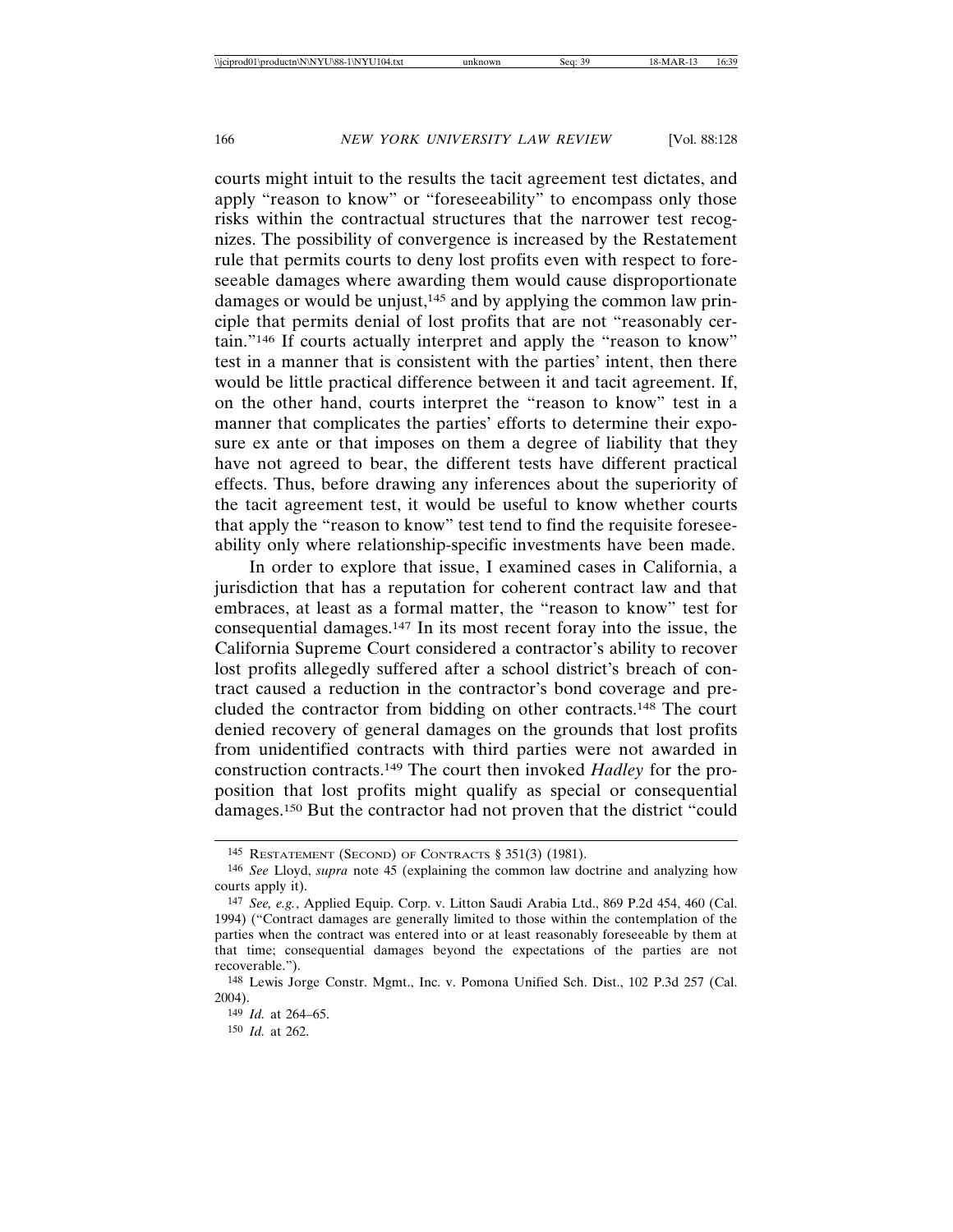have reasonably contemplated that its breach of the contract would probably lead to a reduction of [contractor] Lewis Jorge's bonding capacity by its surety, which in turn would adversely affect Lewis Jorge's ability to obtain future contracts."151 To have contemplated those consequences, the court concluded, the district would have had to have known "what [the contractor's] balance sheet showed or what criteria [the contractor's] surety ordinarily used to evaluate a contractor's bonding limits."152 In short, the court adopted a straightforward foreseeability test and, given the stringent conditions that had to be foreseen as reasonably probable to result from the breach, that test was not satisfied. Whether the parties intended that the school district bear liability for such losses was not part of the explicit calculus.

At one point, the court raised the issue that underlies tacit agreement. It noted that damages are intended to give the aggrieved party the benefit of its bargain, and thus required a threshold inquiry into the nature of the bargain.153 The court then found that the terms of the bargain protected only the profit that the contractor would receive from the district's payment of the contract price, and thus excluded liability for profits from collateral contracts with third parties.154 That analysis resonates with the "tacit agreement" test. But the court used its "bargain of the parties" argument in order to determine whether the contractor's lost profits from forgoing other contracts qualified as general damages that constitute "the direct and immediate fruits of the contract"155 or "that naturally flow from a breach."156 When the court turned to the question of whether lost profits qualified as special or consequential damages, the nature of the bargain was irrelevant. Such damages, the court concluded, could not be recovered if they were unforeseeable or uncertain.<sup>157</sup> Here, the district's lack of reason to know the contractor's financial status rendered the alleged lost profits too unforeseeable to allow recovery.158

It is difficult to find a relationship-specific investment in the California case, so that failure to award consequential damages is not necessarily inconsistent with the result that would obtain under tacit agreement. To find conflict between the two tests would require a case in which a party that clearly had not made a relationship-specific

158 *Id.*

<sup>151</sup> *Id.* at 267.

<sup>152</sup> *Id.*

<sup>153</sup> *Id.* at 263.

<sup>154</sup> *Id.* at 264.

<sup>155</sup> *Id.* at 263 (quoting Shoemaker v. Acker, 48 P. 62, 64 (Cal. 1897)).

<sup>156</sup> *Id.* at 265.

<sup>157</sup> *Id.* at 267.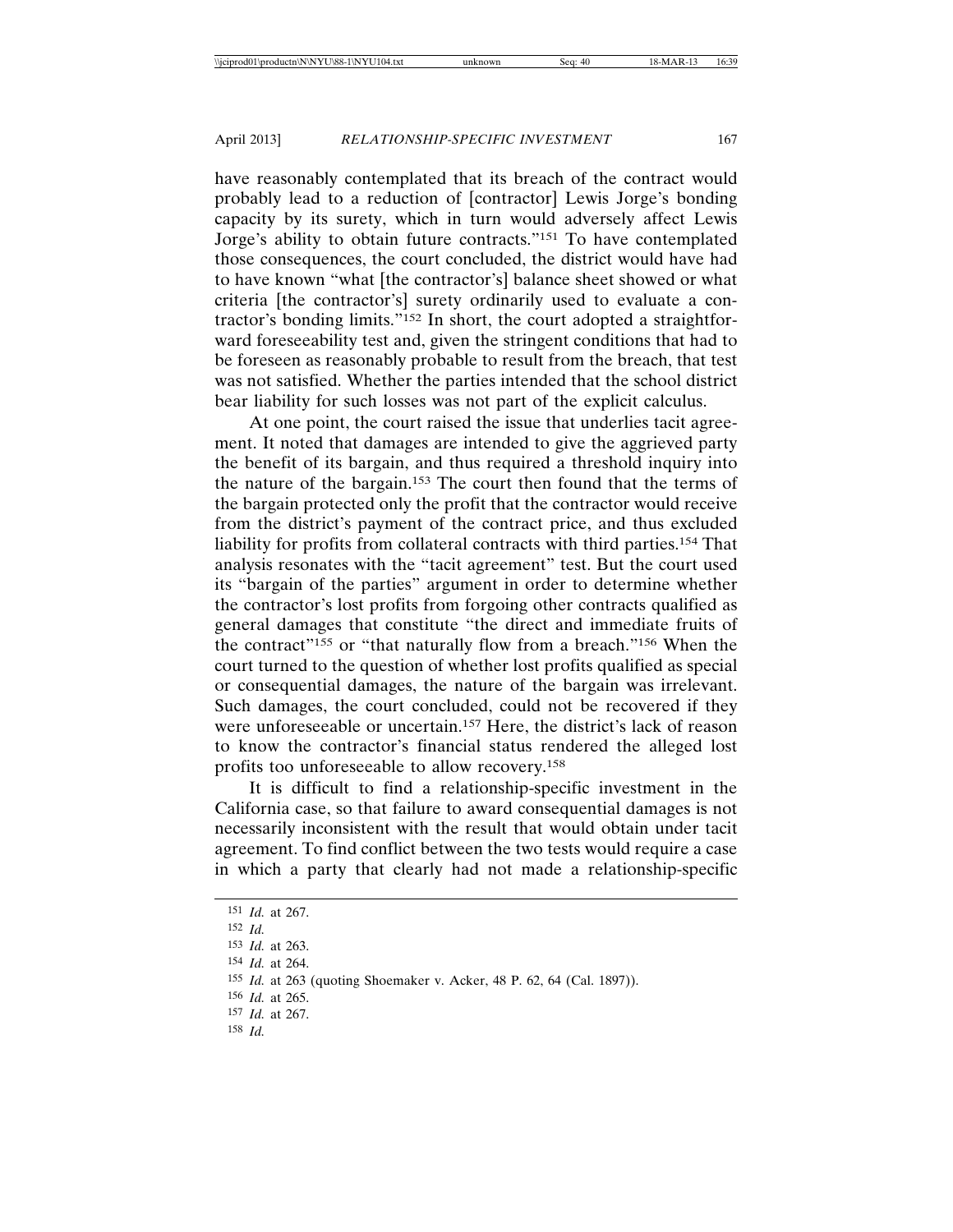investment was still awarded lost profits for foreseeable damages. I have not found such a case in the California Supreme Court, and thus it is plausible that the court has applied the "reason to know" test in a manner consistent with tacit agreement. What does seem clear is that the court's formal analysis is unrelated to the structure of the contractual relationship. The court's focus on knowledge as the measure of foreseeability still entails decisions about lost profits that are disembodied from contractual risk allocations. It is perhaps not surprising, therefore, that two unpublished appellate opinions in California (including one that also involved damages due to reduced bonding capacity) have distinguished *Lewis Jorge* and found lost profits sufficiently foreseeable to be recoverable, notwithstanding that neither case involved any relationship-specific investment.159 At the very least, the ambiguity of "reason to know" appears to reduce the predictability of liability that would flow from consideration of the parties' intended risk allocations as evidenced by the structure of their contractual relationship.

#### **CONCLUSION**

Maybe Justice Holmes was correct after all. Notwithstanding that most sophisticated parties reject the inefficiencies inherent in the broad "reason to know" default, an obligation to pay consequential damages in the event of breach can play a useful role in some transactions. Commercial parties presumably would accept liability to receive some corresponding advantage, such as inducing relationship-specific investments that increase the value of the bargain. The tacit agreement test arguably facilitates that tradeoff and thus reflects the behavior and preferences of sophisticated actors. By restricting recovery to liabilities assumed by non-investing parties, the test can reduce the risk of overinvestment. By constraining recovery to that which was assumed and could be priced, the test permits a credible signal of fidelity to the transaction without exposing the promisor to liability that is open-ended or noncompensable. And by allowing the dictates of contract design to determine the scope of liability, it arguably provides courts with a better metric than the vagaries of "reason to know" foreseeability for discerning the intent of contractual parties.

My objective here, however, is less about advocating re-adoption of the tacit agreement test and more about investigating how

<sup>159</sup> Masterpiece Accessories, Inc. v. Sahab, No. B207716, 2009 WL 3260965, at \*7 (Cal. Ct. App. Oct. 13, 2009); BEGL Constr. Co. v. L.A. Unified Sch. Dist., 66 Cal. Rptr. 3d 110, 113, 115 (Ct. App. 2007).